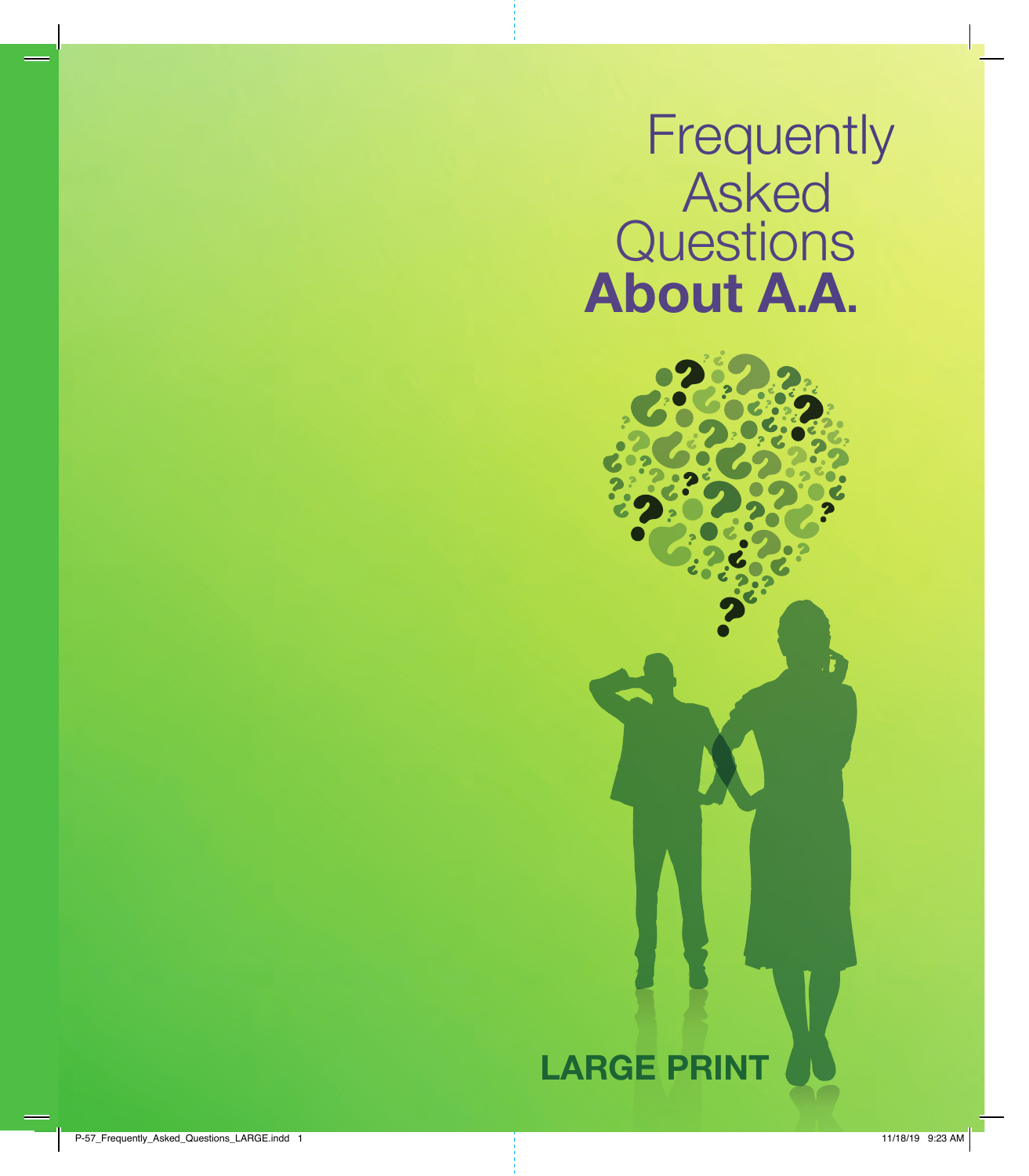ALCOHOLICS ANONYMOUS® is a fellowship of men and women who share their experience, strength and hope with each other that they may solve their common problem and help others to recover from alcoholism.

• The only requirement for membership is a desire to stop drinking. There are no dues or fees for A.A. membership; we are self-supporting through our own contributions.

• A.A. is not allied with any sect, denomination, politics, organization or institution; does not wish to engage in any controversy; neither endorses nor opposes any causes.

• Our primary purpose is to stay sober and help other alcoholics to achieve sobriety.

> — Copyright © by AA Grapevine, Inc.; reprinted with permission.

Revised large-print format copyright © 2018 by Alcoholics Anonymous World Services, Inc.

All rights reserved.

#### Mail address:

Box 459, Grand Central Station, New York, NY 10163

www.aa.org

6.750M – 11/19 (PAH) **P-57**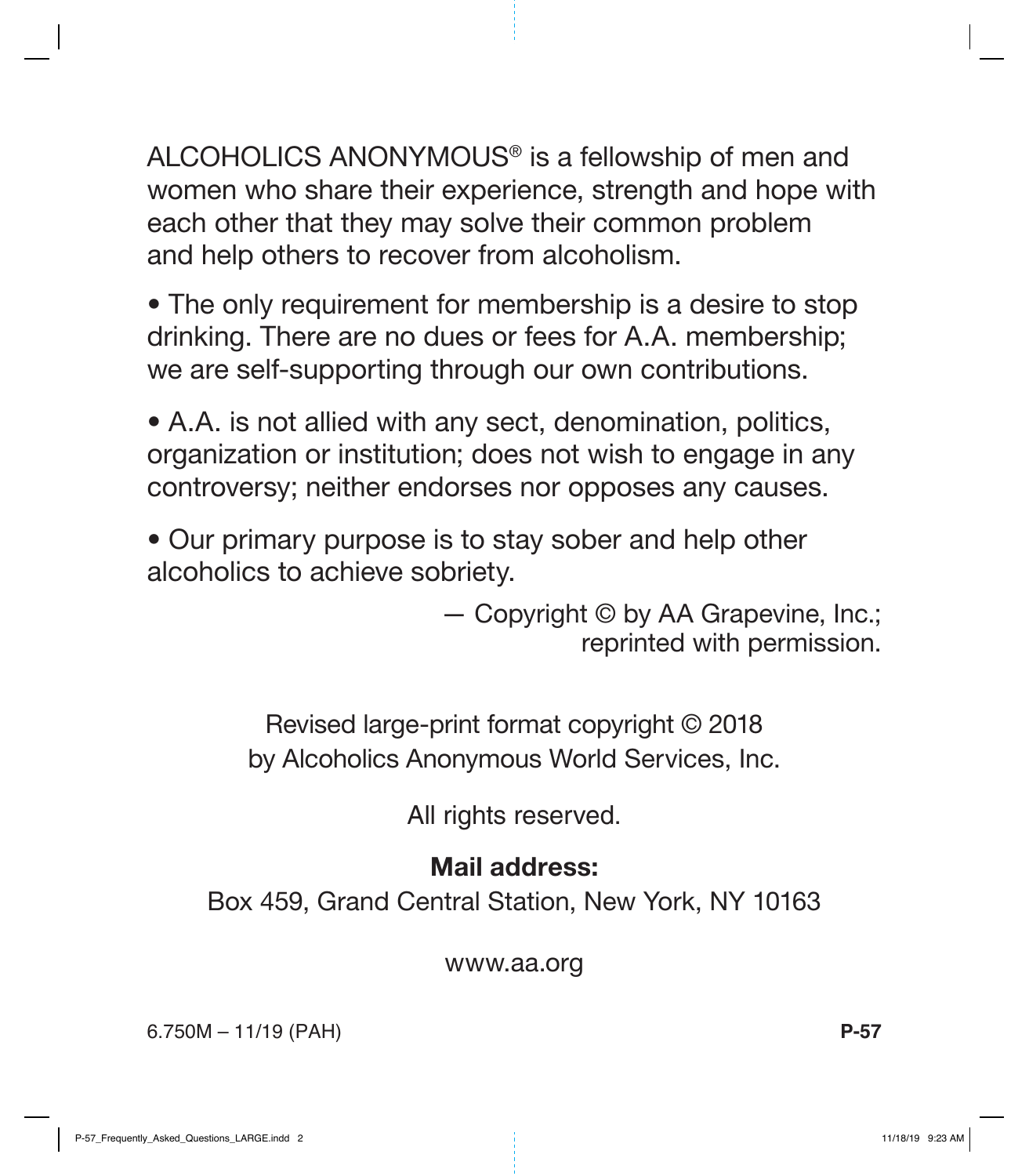# Frequently Asked Questions About A.A.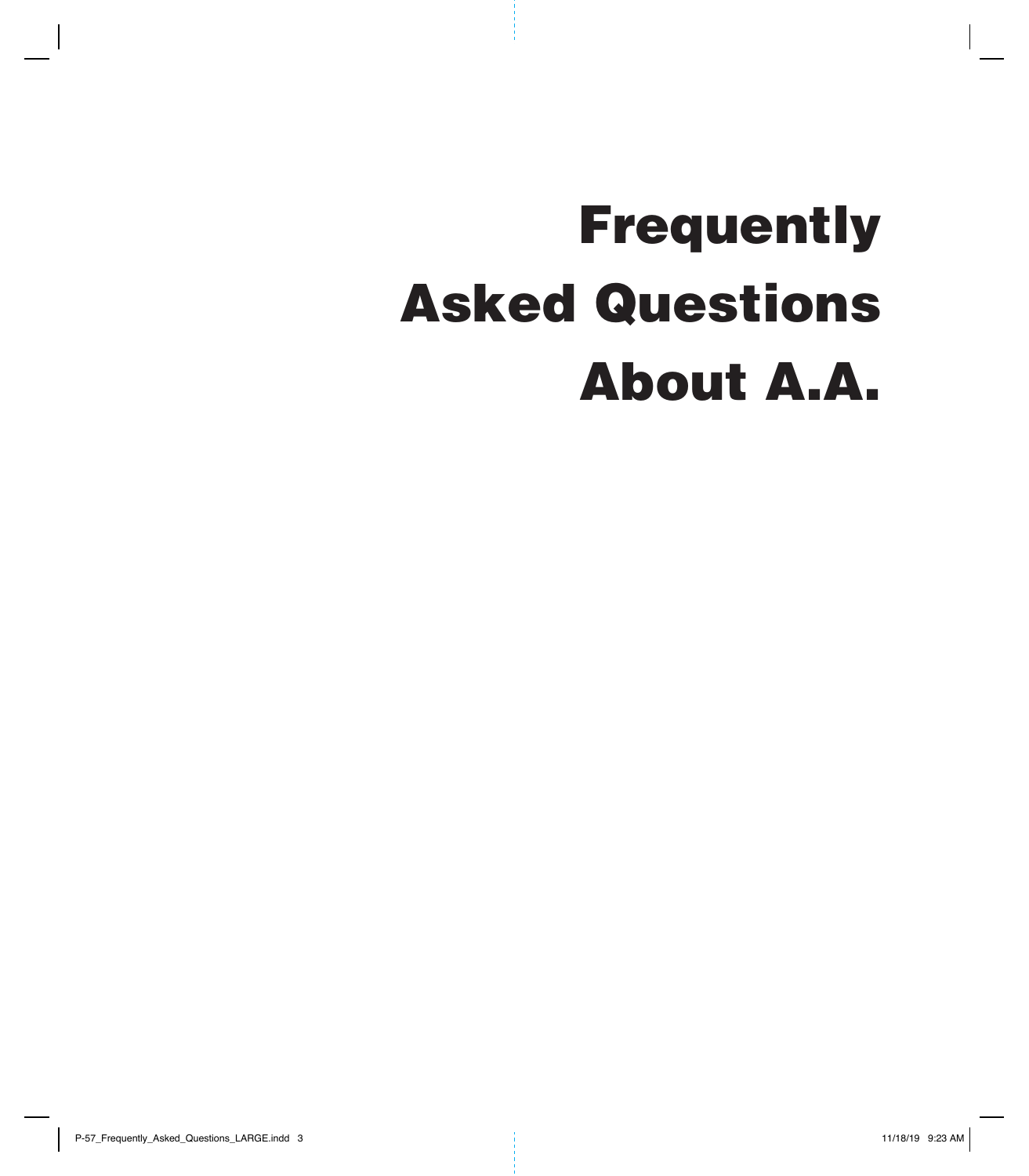## Questions and Answers About Alcoholics Anonymous

Several million people have probably heard or read about Alcoholics Anonymous since its beginnings in 1935. Some are relatively familiar with the program of recovery from alcoholism that has helped more than 2,000,000 problem drinkers. Others have only a vague impression that A.A. is some sort of organization that somehow helps drunks stop drinking.

This pamphlet is designed for those who are interested in A.A. for themselves, for a friend or relative, or simply because they wish to be better informed about this unusual Fellowship. Included on the following pages are answers to many of the specific questions that have been asked about A.A. in the past. They add up to the story of a loosely knit society of men and women who have one great interest in common: the desire to stay sober themselves and to help other alcoholics who seek help for their drinking problem.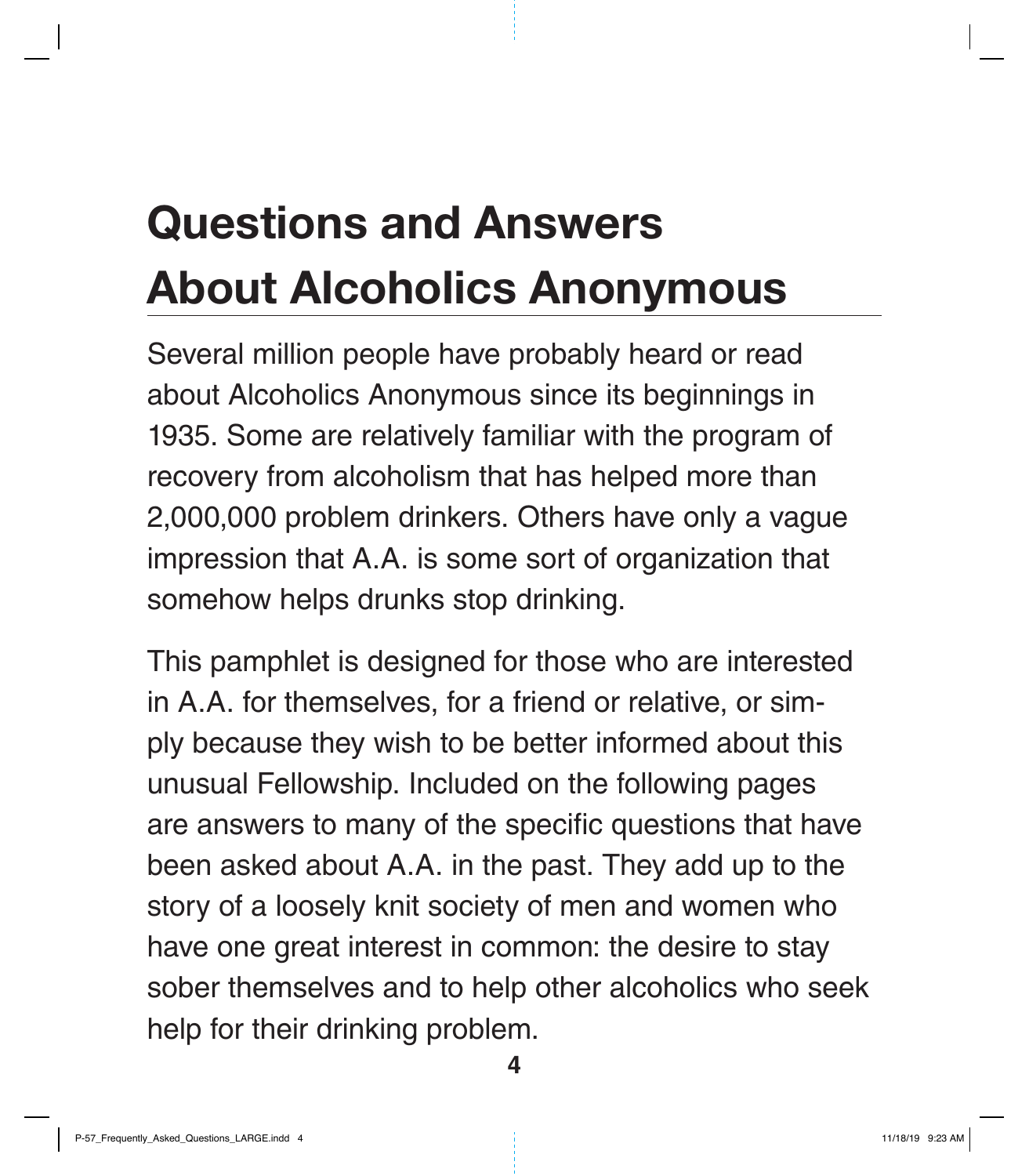The thousands of men and women who have come into A.A. in recent years are not altruistic do-gooders. Their eagerness and willingness to help other alcoholics may be termed enlightened self-interest. Members of A.A. appreciate that their own sobriety is largely dependent on continuing contact with alcoholics.

After reading this pamphlet, you may have questions that do not seem to be answered fully in this brief summary. A.A. groups in many metropolitan areas have a central or intergroup office, listed in the telephone book under "Alcoholics Anonymous." It can direct you to the nearest A.A. meeting, where members will be glad to give you additional information. In smaller communities, a single group may have a telephone listing. If there is no A.A. group near you, feel free to write directly to Box 459, Grand Central Station, New York, NY 10163 or visit our website at aa.org. You can be sure that your anonymity will be protected.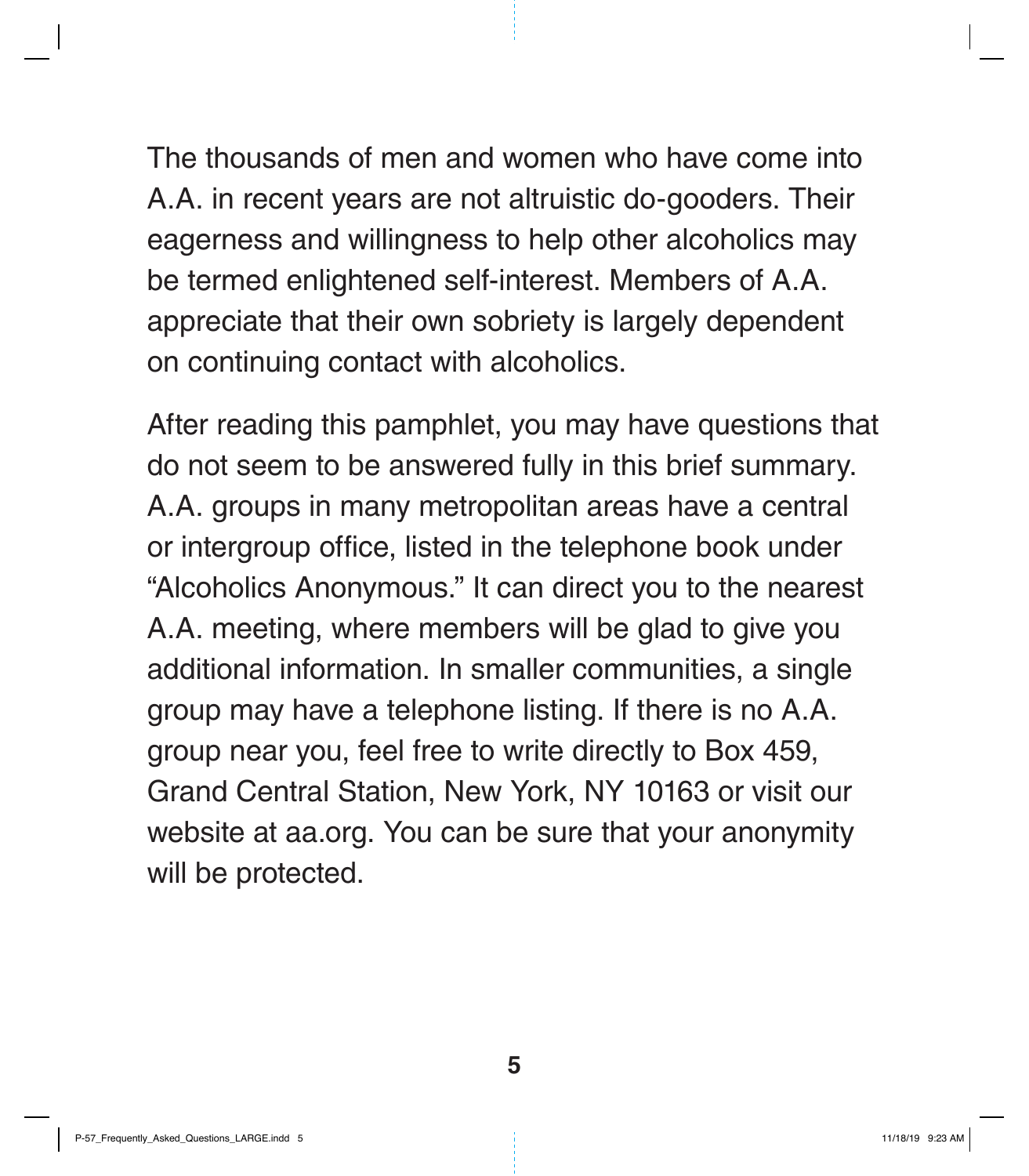## Alcoholism and Alcoholics

**Not too long ago, alcoholism was viewed as a moral problem. Today, many regard it primarily as a health problem. To each problem drinker, it will always remain an intensely personal matter. Alcoholics who approach A.A. frequently ask questions that apply to their own experience, their own fears, and their own hopes for a better way of life.**

#### What is alcoholism?

There are many different ideas about what alcoholism really is.

The explanation that seems to make sense to most A.A. members is that alcoholism is an illness, a **progressive**  illness, which can never be cured but which, like some other diseases, **can** be arrested. Going one step further, many A.A.s feel that the illness represents the combination of a physical sensitivity to alcohol and a mental obsession with drinking, which, regardless of conse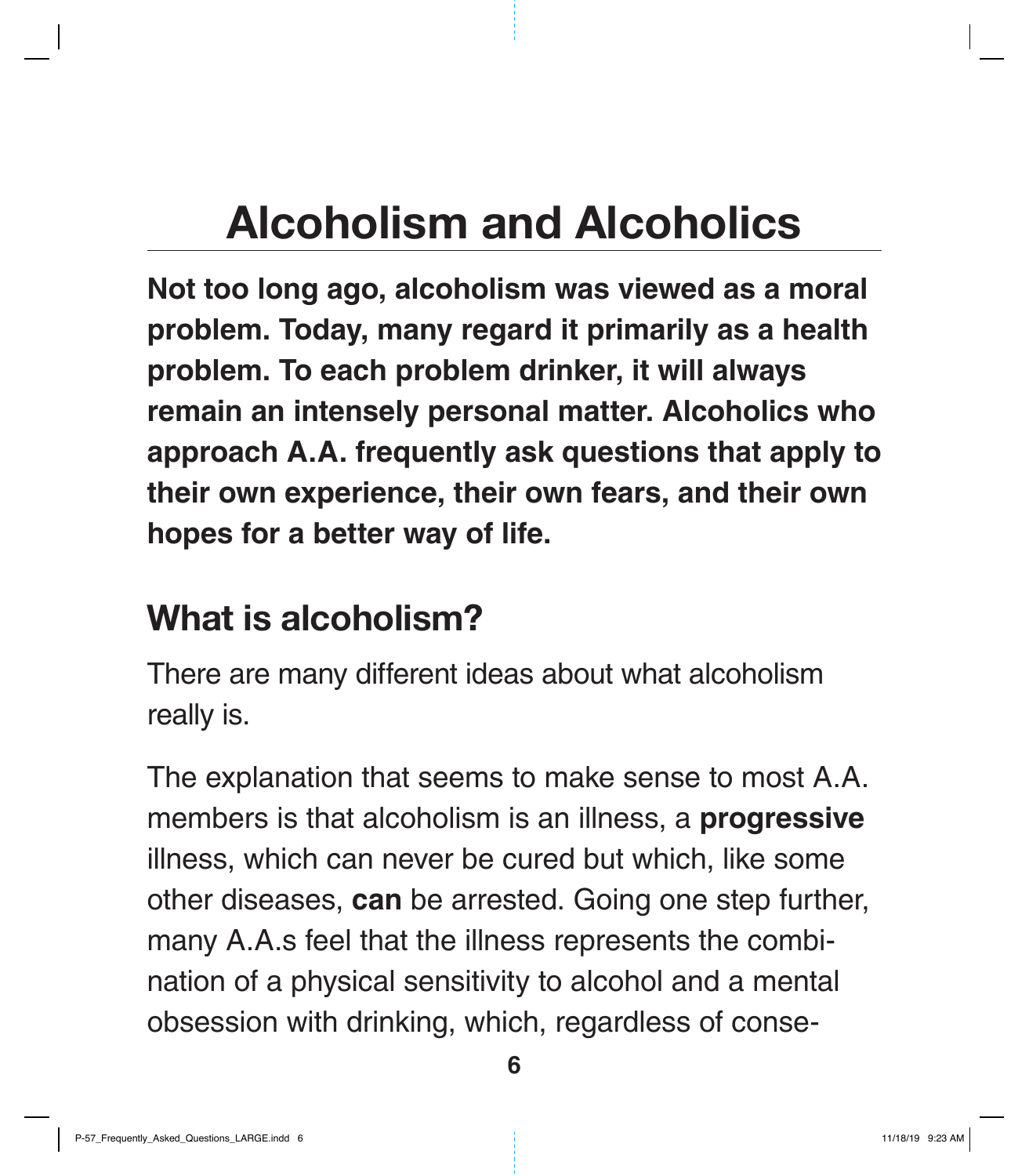quences, cannot be broken by willpower alone.

Before they are exposed to A.A., many alcoholics who are unable to stop drinking think of themselves as morally weak or, possibly, mentally unbalanced. The A.A. concept is that alcoholics are sick people who can recover if they will follow a simple program that has proved successful for more than two million men and women.

Once alcoholism has set in, there is nothing morally wrong about being ill. At this stage, free will is not involved, because the sufferer has lost the power of choice over alcohol. The important thing is to face the facts of one's illness and to take advantage of the help that is available. There must also be a desire to get well. Experience shows that the A.A. program will work for all alcoholics who are sincere in their efforts to stop drinking; it usually will not work for those not absolutely certain that they want to stop.

#### How can I tell if I am really an alcoholic?

Only you can make that decision. Many who are now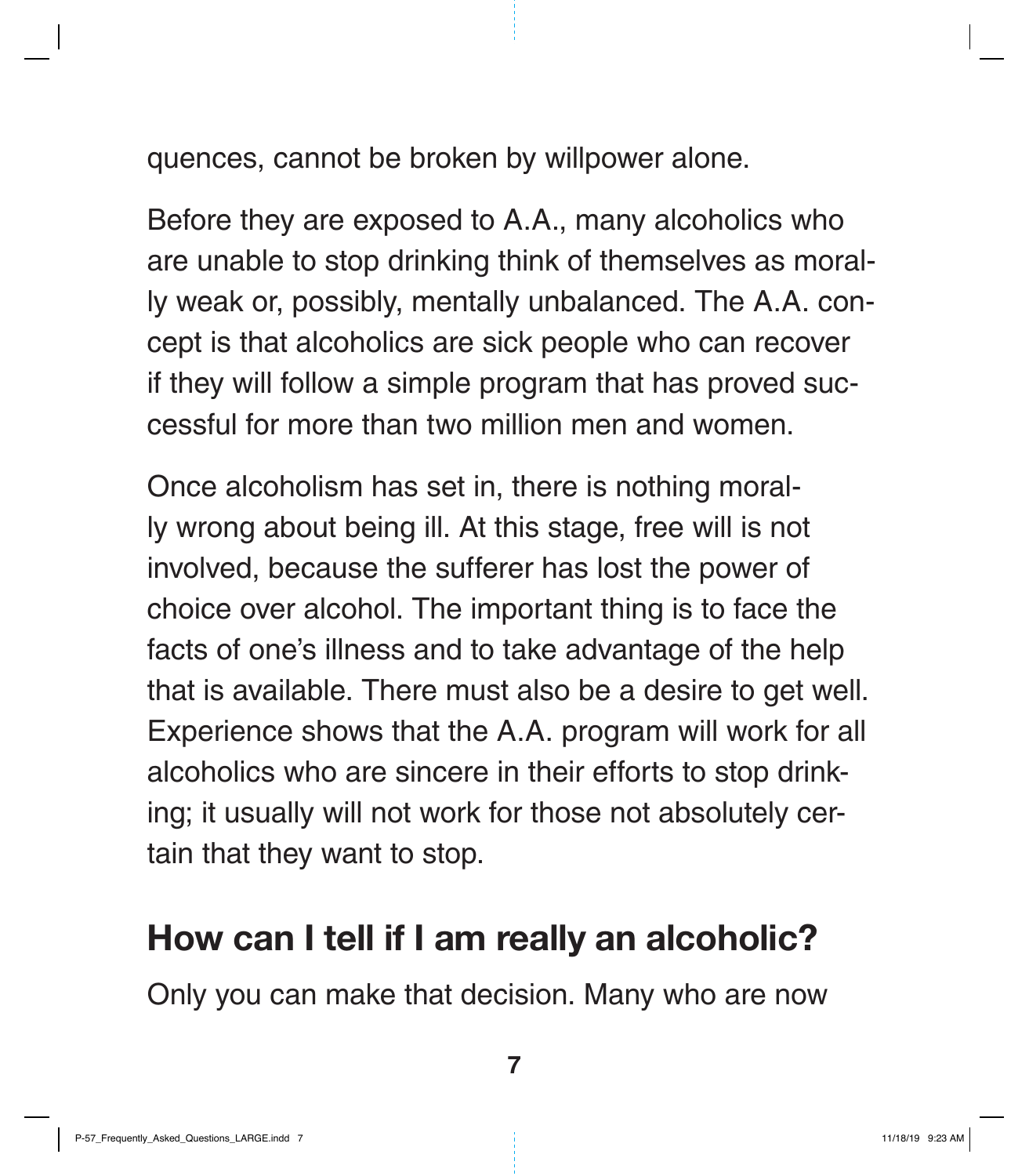in A.A. have previously been told that they were not alcoholics, that all they needed was more willpower, a change of scenery, more rest, or a few new hobbies in order to straighten out. These same people finally turned to A.A. because they felt, deep down inside, that alcohol had them licked and that they were ready to try anything that would free them from the compulsion to drink.

Some of these men and women went through terrifying experiences with alcohol before they were ready to admit that alcohol was not for them. They became derelicts, stole, lied, cheated, and even killed while they were drinking. They took advantage of their employers and abused their families. They were completely unreliable in their relations with others. They wasted their material, mental, and spiritual assets.

Many others with far less tragic records have turned to A.A., too. They have never been jailed or hospitalized. Their too-heavy drinking may not have been noticed by their closest relatives and friends. But they knew enough about alcoholism as a progressive illness to scare them. They joined A.A. before they had paid too heavy a price.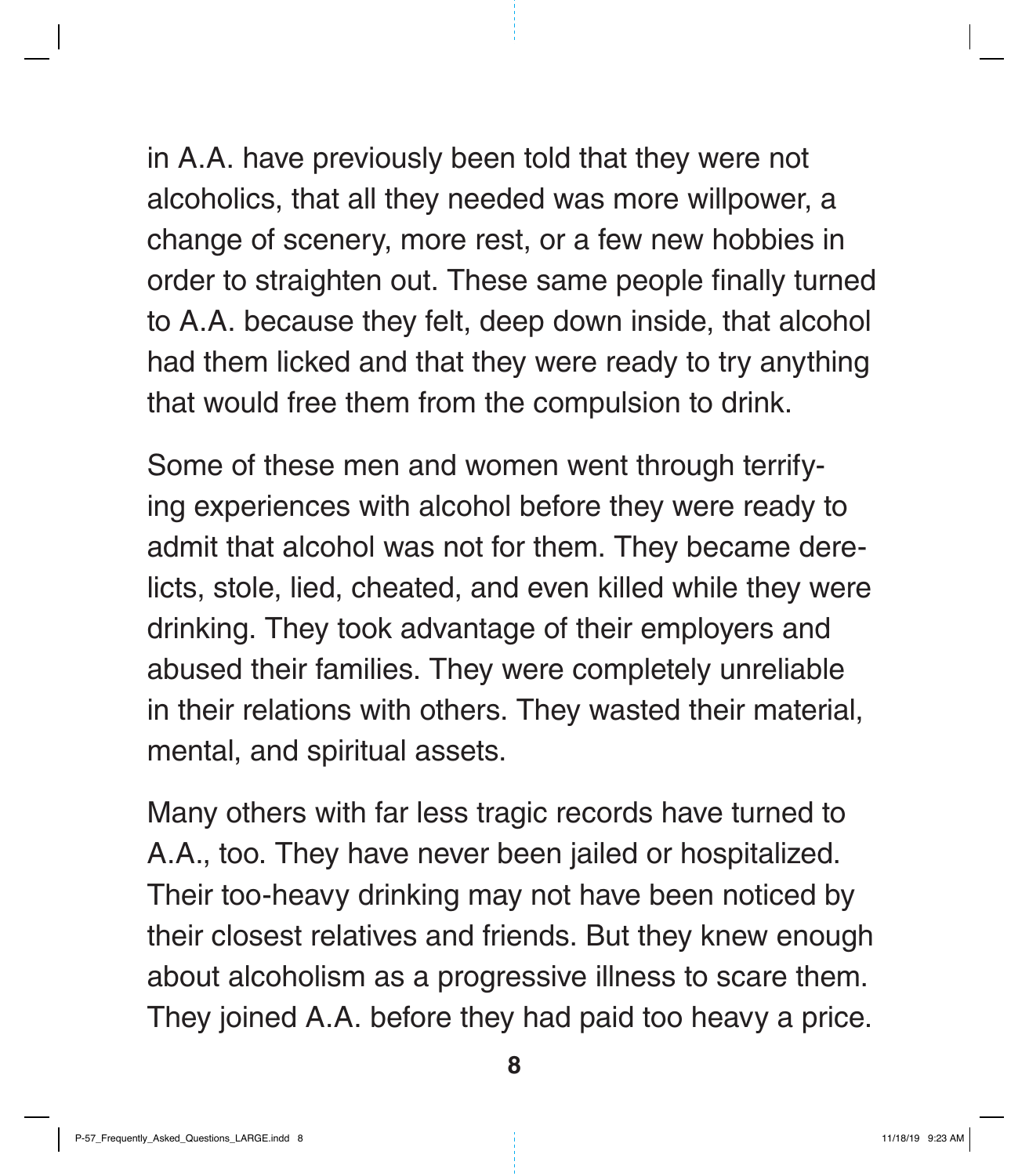There is a saying in A.A. that there is no such thing as being a little bit alcoholic. Either you are, or you are not. And only the individual involved can say whether or not alcohol has become an unmanageable problem.

#### Can an alcoholic ever drink 'normally' again?

So far as can be determined, no one who has become an alcoholic has ever ceased to be an alcoholic. The mere fact of abstaining from alcohol for months or even years has never qualified an alcoholic to drink "normally" or socially. Once the individual has crossed the borderline from heavy drinking to irresponsible alcoholic drinking, there seems to be no retreat. Few alcoholics deliberately try to drink themselves into trouble, but trouble seems to be the inevitable consequence of an alcoholic's drinking. After quitting for a period, the alcoholic may feel it is safe to try a few beers or a few glasses of light wine. This can mislead the person into drinking only with meals. But it is not too long before the alcoholic is back in the old pattern of too-heavy drinking — in spite of all efforts to set limits for only moderate, social drinking.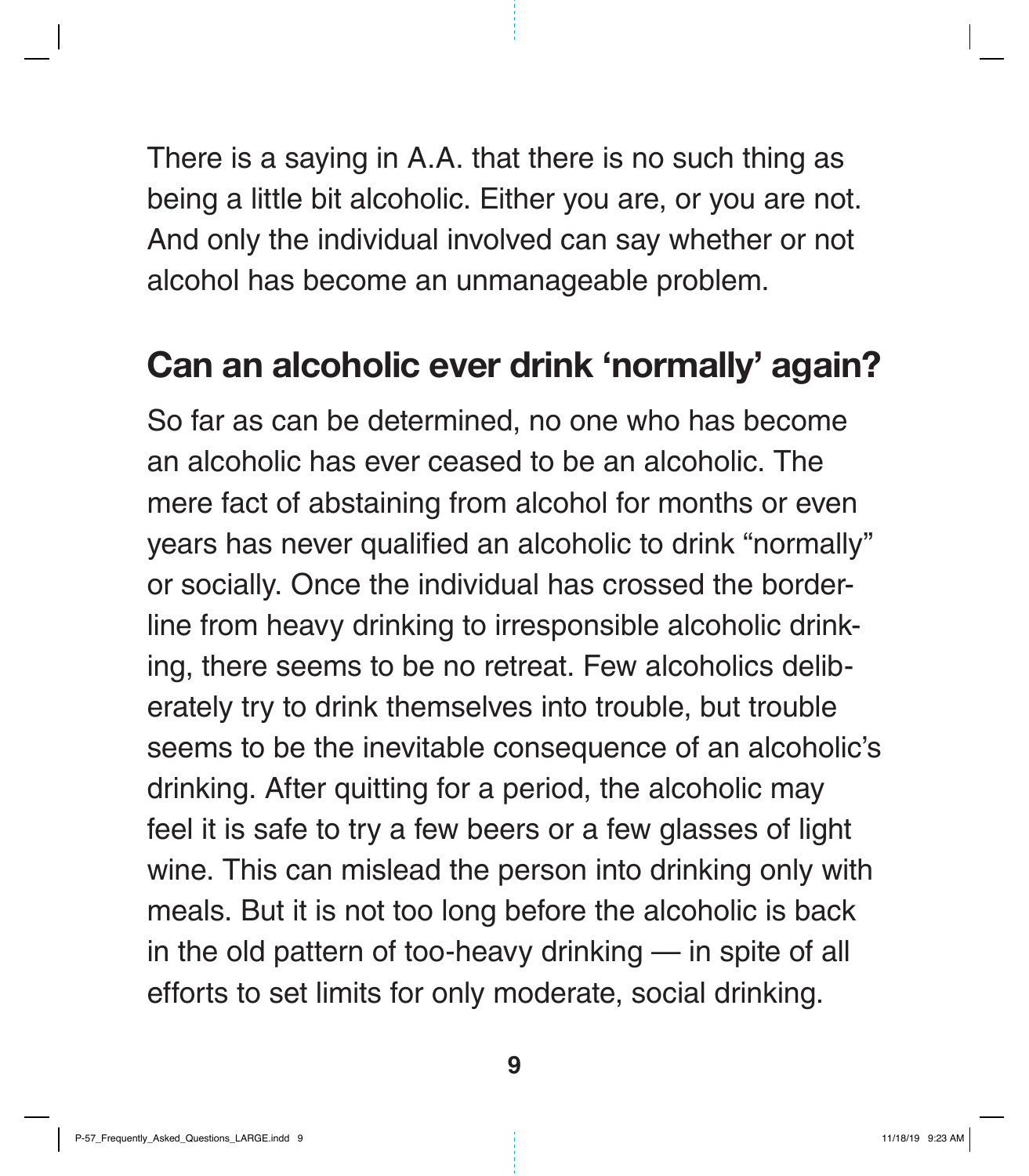The answer, based on A.A. experience, is that if you are an alcoholic, you will never be able to control your drinking for any length of time. That leaves two paths open: to let your drinking become worse and worse with all the damaging results that follow, or to quit completely and to develop a new pattern of sober, constructive living.

#### Can't an A.A. member drink even beer?

There are, of course, no musts in A.A., and no one checks up on members to determine whether or not they are drinking anything. The answer to this question is that if a person is an alcoholic, touching alcohol in any form cannot be risked. Alcohol is alcohol whether it is found in a martini, a Scotch and soda, a bourbon and branch water, a glass of champagne — or a short beer. For the alcoholic, one drink of alcohol in any form is likely to be too much, and twenty drinks are not enough.

To be sure of sobriety, alcoholics simply have to stay away from alcohol, regardless of the quantity, mixture, or concentration they may **think** they can control.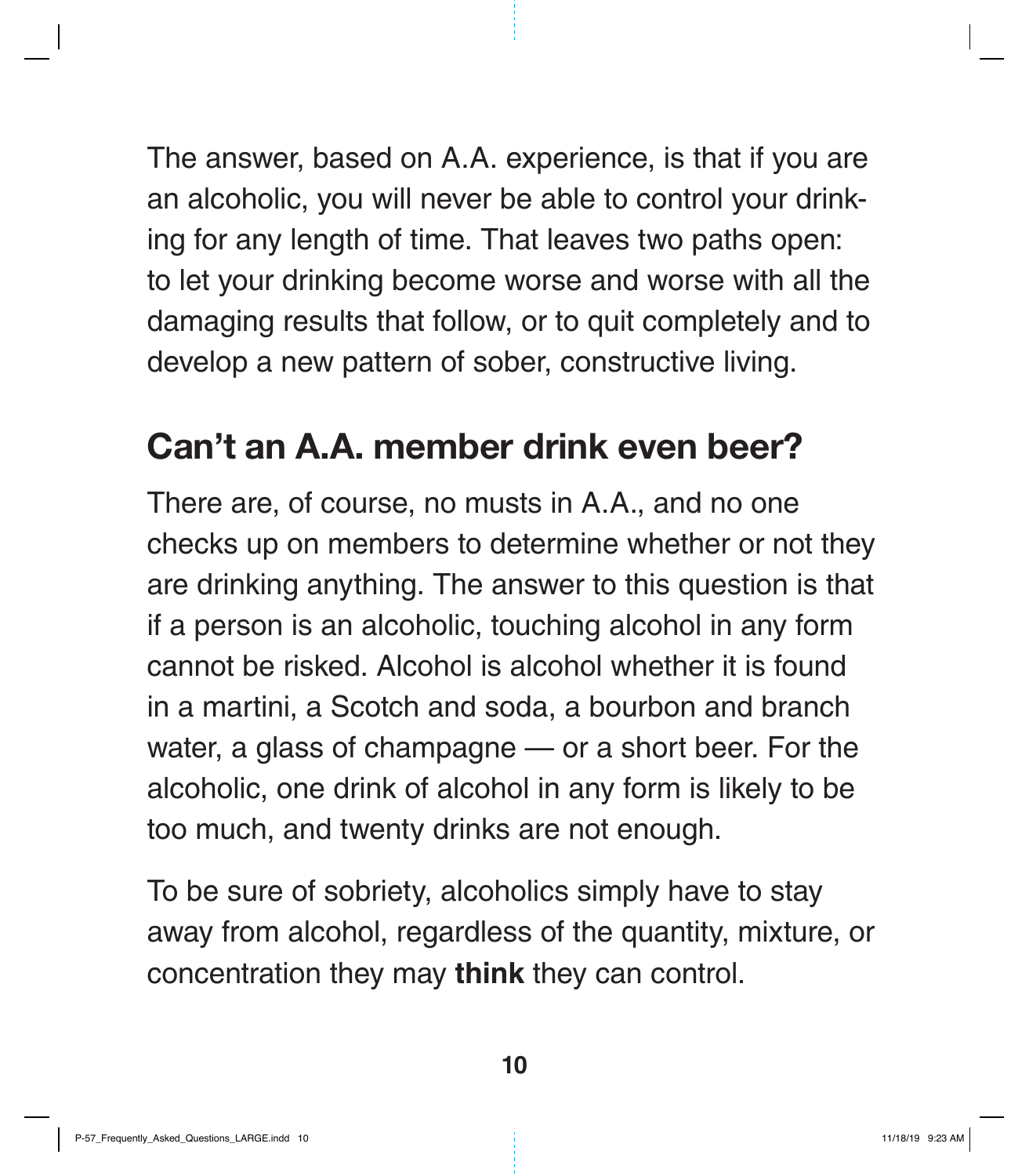Obviously, few persons are going to get drunk on one or two bottles of beer. The alcoholic knows this as well as the next person. But alcoholics may convince themselves that they are simply going to take two or three beers and then quit for the day. Occasionally, they may actually follow this program for a number of days or weeks, Eventually, they decide that as long as they are drinking, they may as well "do a good job." So they increase their consumption of beer or wine. Or they switch to hard liquor. And again, they are back where they started.

#### I can stay sober quite a while between binges; how can I tell whether I need A.A.?

Most A.A.s will say that it's **how** you drink, not how **often**, that determines whether or not you are an alcoholic. Many problem drinkers can go weeks, months, and occasionally years between their bouts with liquor. During their periods of sobriety, they may not give alcohol a second thought. Without mental or emotional effort, they are able to take it or leave it alone, and they prefer to leave it alone.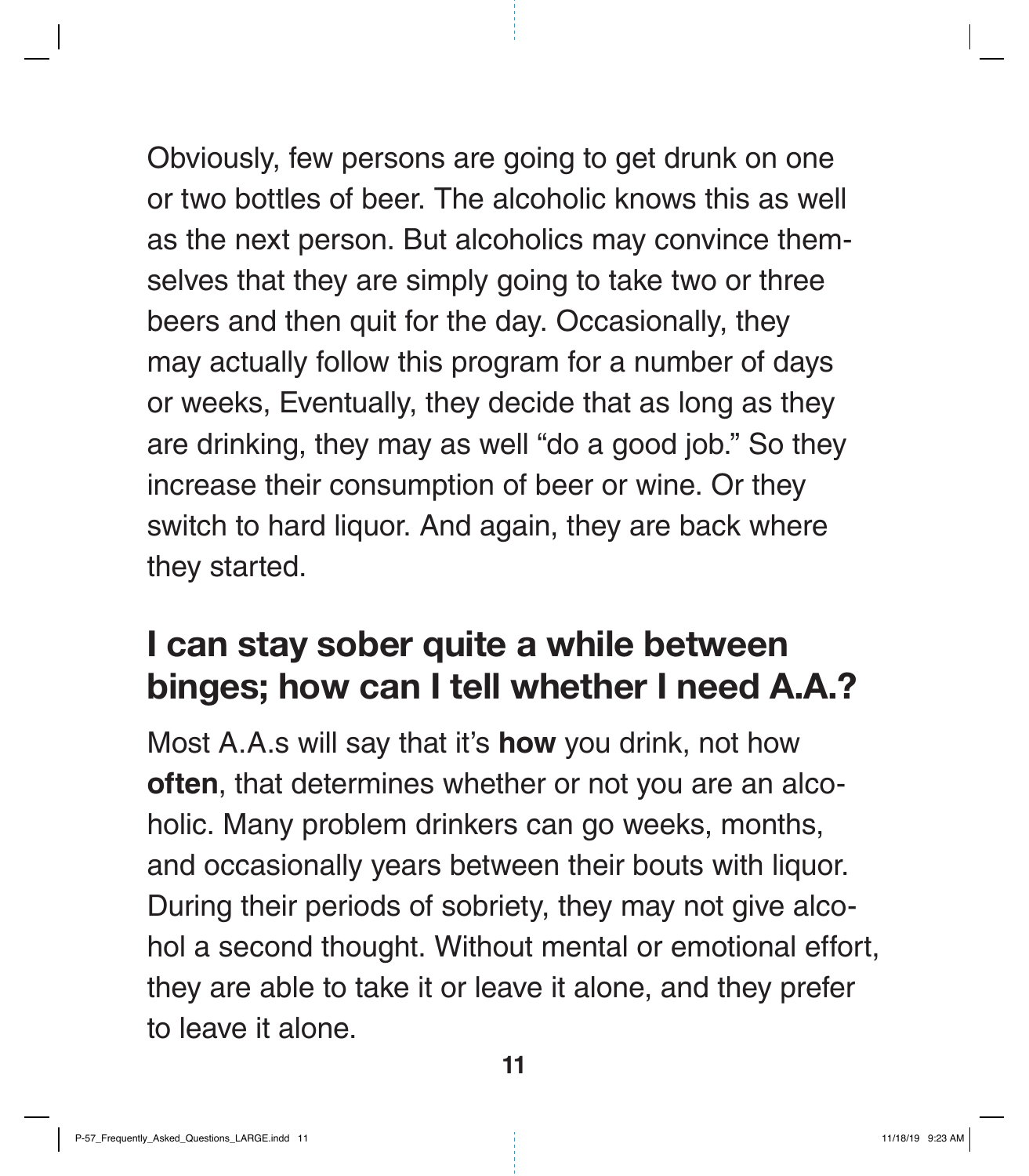Then, for some unaccountable reason, or for no reason at all, they go off on a first-class binge.

They neglect job, family, and other civic and social responsibilities. The spree may last a single night, or it may be prolonged for days or weeks. When it is over, the drinker is usually weak and remorseful, determined never to let it happen again. But it does happen again.

This type of "periodic" drinking is baffling, not only to those around the drinker, but also to the person still drinking. He or she cannot understand why there should be so little interest in alcohol during the periods between binges, or so little control over it once the drinking starts.

The periodic drinker may or may not be an alcoholic. But if drinking has become unmanageable and if the periods between binges are becoming shorter, chances are the time has come to face up to the problem. If the person is ready to admit to being an alcoholic, then the first step has been taken toward the continuing sobriety enjoyed by thousands upon thousands of A.A.s.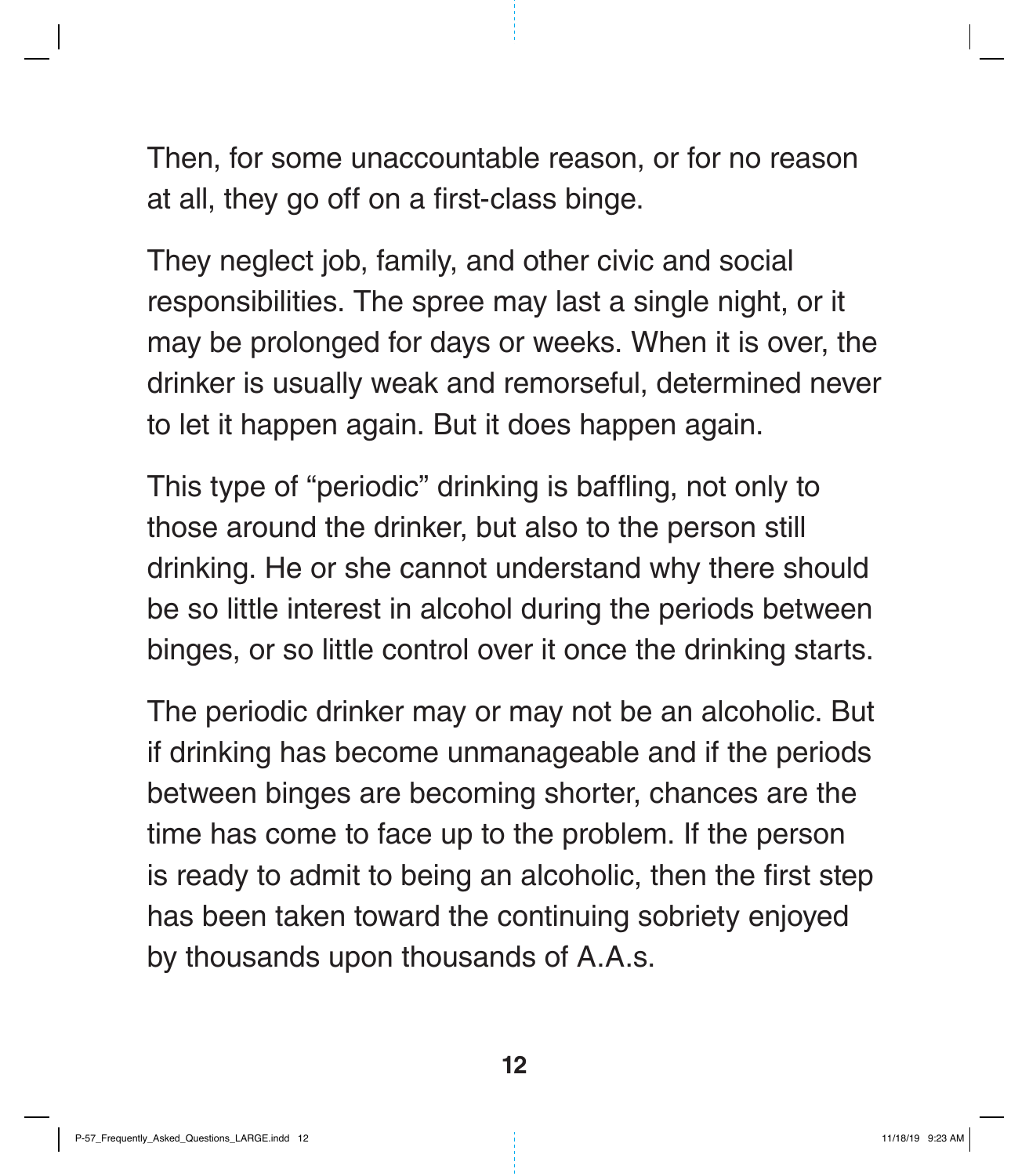#### Others say I am not an alcoholic. But my drinking seems to be getting worse. Should I join A.A.?

Many members of A.A., during their drinking days, were assured by relatives, friends, and doctors that they were not alcoholics. The alcoholic usually adds to the problem by an unwillingness to realistically face the facts of drinking. By not being completely honest, the problem drinker makes it difficult for a doctor to provide any help. The amazing thing, in fact, is that so many doctors have been able to penetrate the typical problem drinker's deceptions and diagnose the problem correctly.

It cannot be emphasized too often that the important decision — am I an alcoholic? — has to be made by the drinker. Only he or she — not the doctor, the family, or friends — can make it. But once it is made, half the battle for sobriety is won. If the question is left to others to decide, the alcoholic may be dragging out needlessly the dangers and misery of uncontrollable drinking.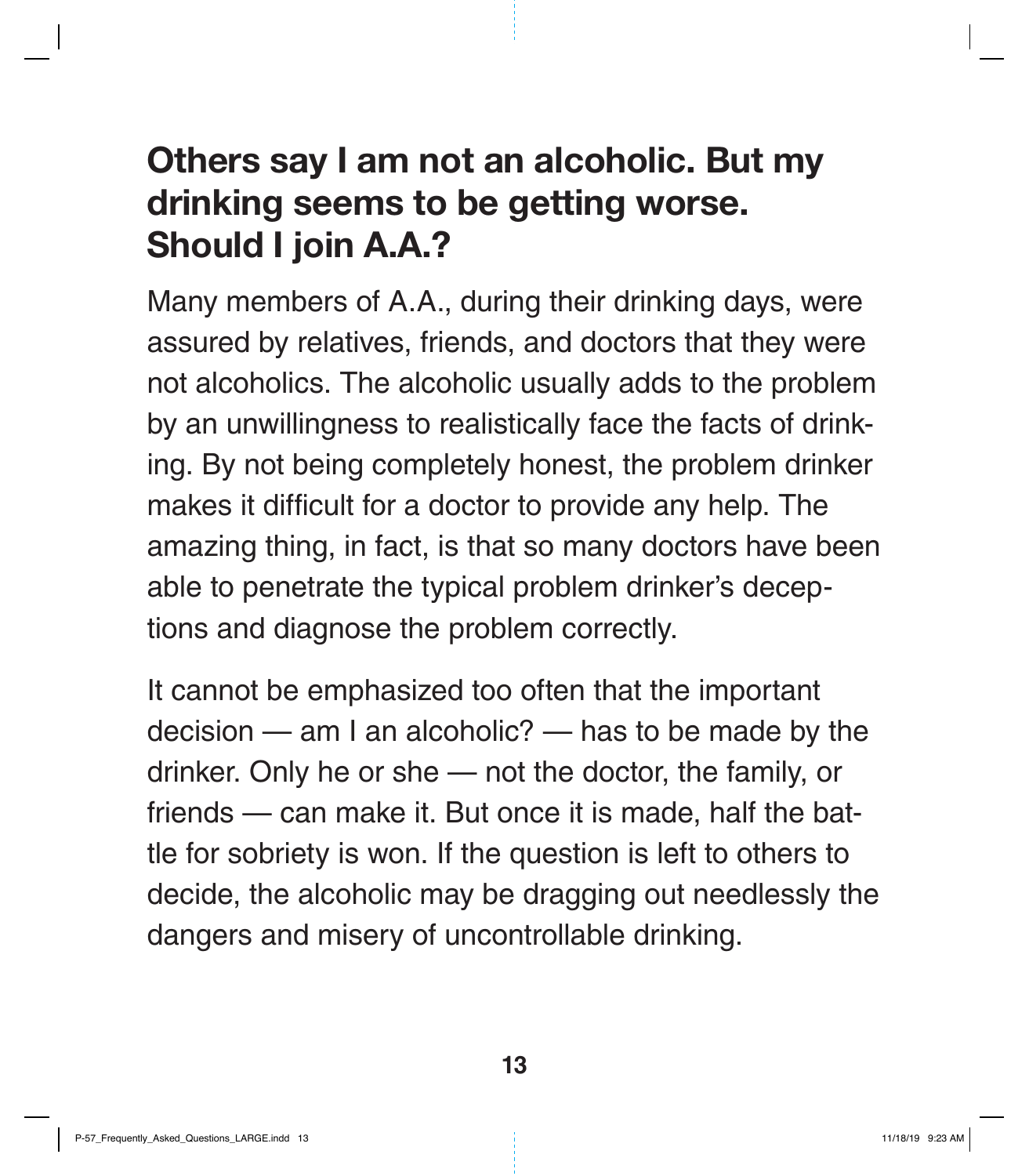#### Can a person achieve sobriety all alone by reading A.A. literature?

A few people have stopped drinking after reading **Alcoholics Anonymous,** the A.A. "Big Book," which sets forth the basic principles of the recovery program. But nearly all of those who were in a position to do so promptly sought out other alcoholics with whom to share their experience and sobriety.

The A.A. program works best for the individual when it is recognized and accepted as a program involving other people. Working with other alcoholics in the local A.A. group, problem drinkers seem to learn more about their problem and how to handle it. They find themselves surrounded by others who share their past experiences, their present problems, and their hopes. They shed the feelings of loneliness that may have been an important factor in their compulsion to drink.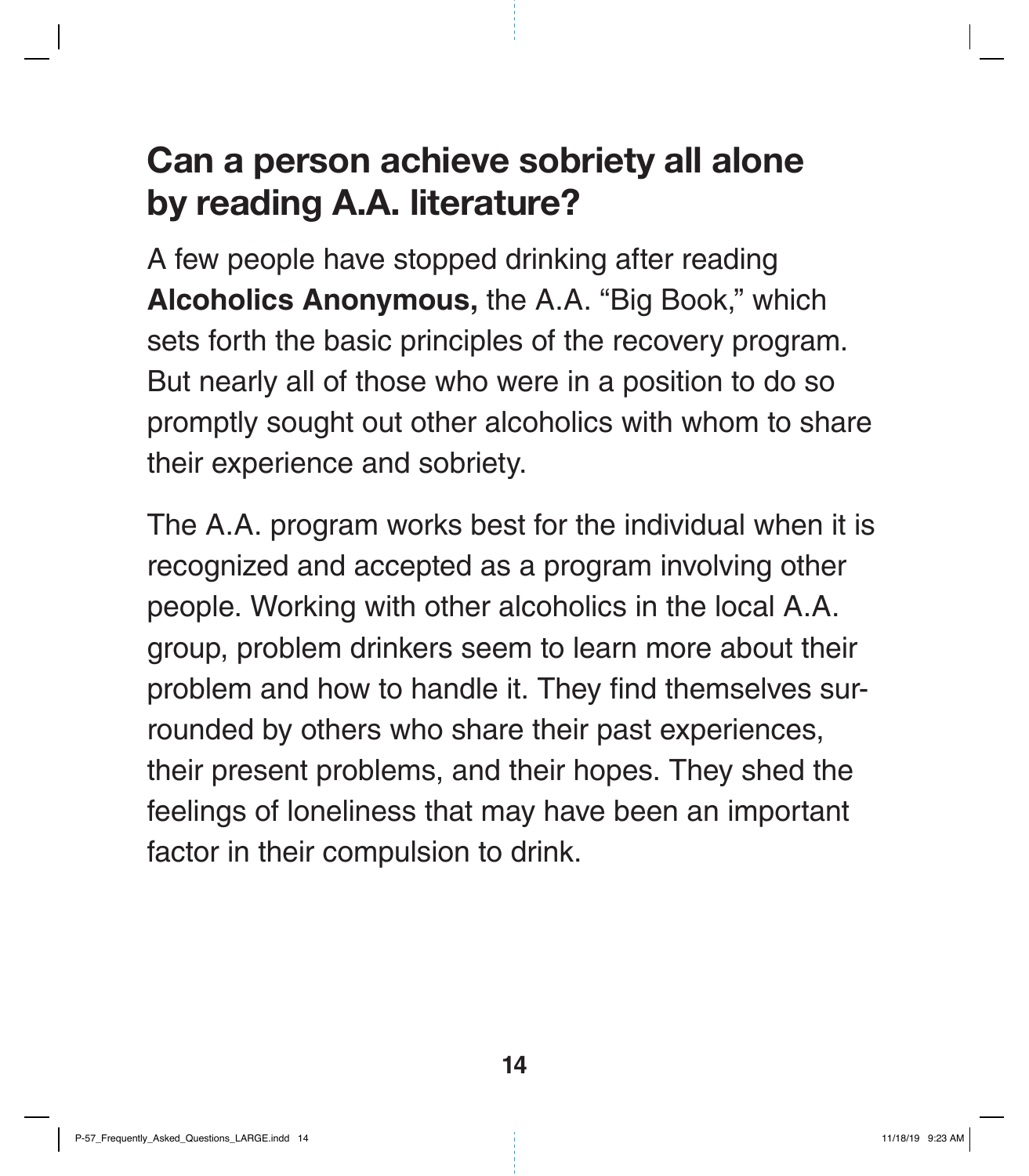#### Won't everyone know I am an alcoholic if I come into A.A.?

Anonymity is and always has been the basis of the A.A. program. Most members, after they have been in A.A. awhile, have no particular objection if the word gets around that they have joined a fellowship that enables them to stay sober. Traditionally, A.A.s never disclose their association with the movement in print, on the air, or through any other public media. And no one has the right to break the anonymity of another member.

This means that the newcomer can turn to A.A. with the assurance that no newfound friends will violate confidences relating to his or her drinking problem. The older members of the group appreciate how the newcomer feels. They can remember their own fears about being identified publicly with what seems to be a terrifying word — "alcoholic."

Once in A.A., newcomers may be slightly amused at those past worries about its becoming generally known that they have stopped drinking. When alcoholics drink,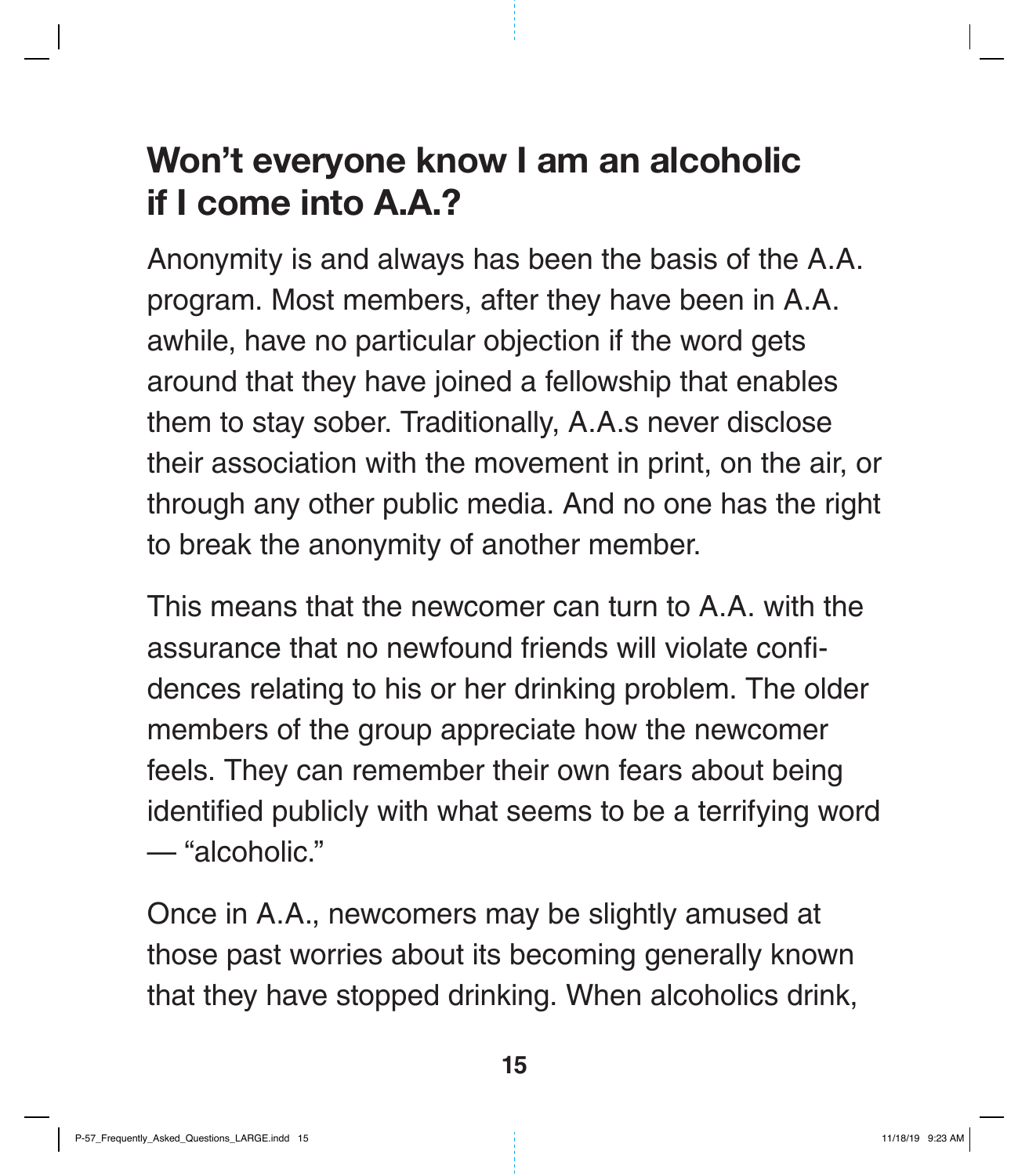news of their escapades travels with remarkable speed. Most alcoholics have made names for themselves as full-fledged drunks by the time they turn to A.A. Their drinking, with rare exceptions, is not likely to be a wellkept secret. Under these circumstances, it would be unusual indeed if the good news of the alcoholic's continuing sobriety did not also cause comment.

Whatever the circumstances, no disclosure of the newcomer's affiliation with A.A. can rightfully be made by anyone but the newcomer, and then only in such a way that the Fellowship will not be harmed.

#### How can I get along in business, where I have to make a lot of social contacts, if I don't drink?

Social drinking has become an accepted part of business enterprise in many fields these days. Many contacts with customers and prospective customers are timed to coincide with occasions when cocktails, highballs, or cordials seem the appropriate order of the day or night. Many now in A.A. would be the first to con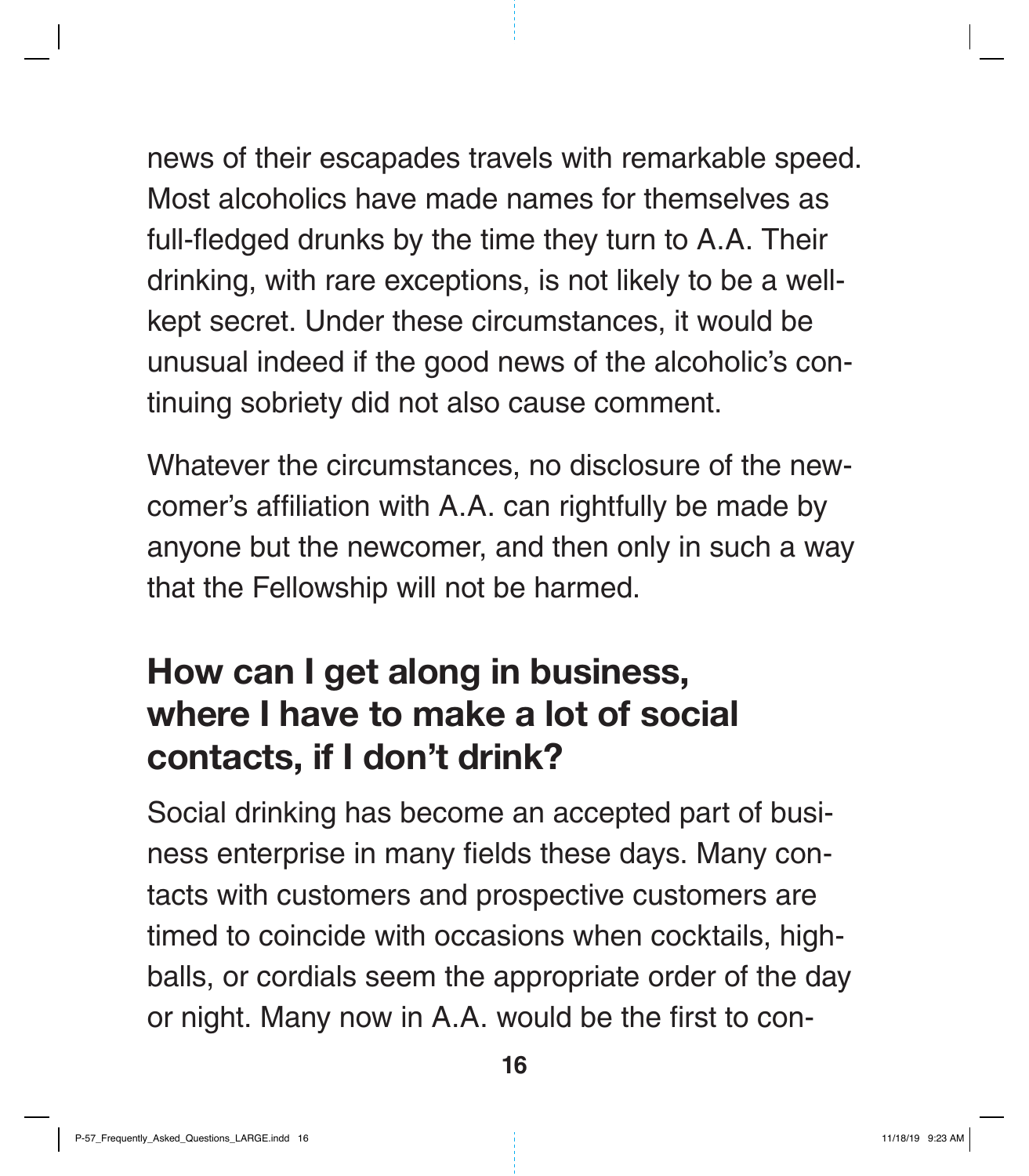cede that they had often transacted important business in bars, cocktail lounges, or hotel rooms or even during parties in private homes.

It is surprising, however, how much of the world's work is accomplished without the benefit of alcohol. It is equally surprising to many alcoholics to discover how many recognized leaders in business, industry, professional life, and the arts have attained success without dependence on alcohol.

In fact, many who are now sober in A.A. admit that they used "business contacts" as one of several excuses for drinking. Now that they no longer drink, they find that they can actually accomplish more than they used to. Sobriety has proved no hindrance to their ability to win friends and influence people who might contribute to their economic success.

This does not mean that all A.A.s suddenly avoid their friends or business associates who drink. If a friend wants a cocktail or two before lunch, the A.A. will usually take a soft drink, coffee, or one of the popular juices.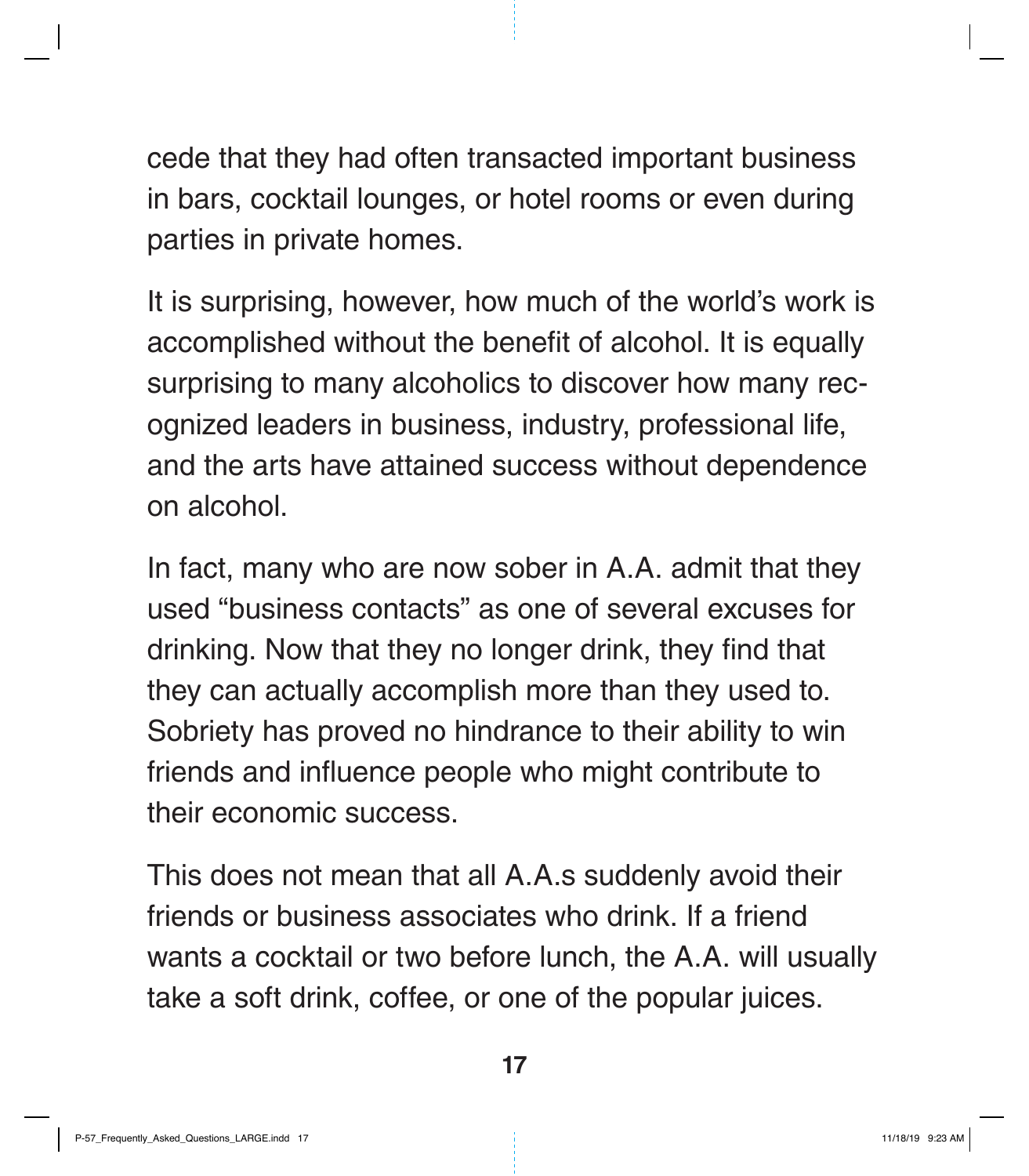If the A.A. is invited to a cocktail party being given for business reasons, there will generally be no hesitation about attending. The alcoholic knows from experience that most of the other guests are concerned with their own drinks, and are not likely to care particularly what anyone else happens to be drinking.

While beginning to take pride in the quality and quantity of work on the job, the newcomer to A.A. is likely to find that the payoff in most lines of business is still based on performance. This was not always apparent in the drinking days. The alcoholic may then have been convinced that charm, ingenuity, and conviviality were the chief keys to business success. While these qualities are undoubtedly helpful to the person who drinks in a controlled manner, they are not enough for the alcoholic, if only because the latter, while drinking, is inclined to assign to them far more importance than they deserve.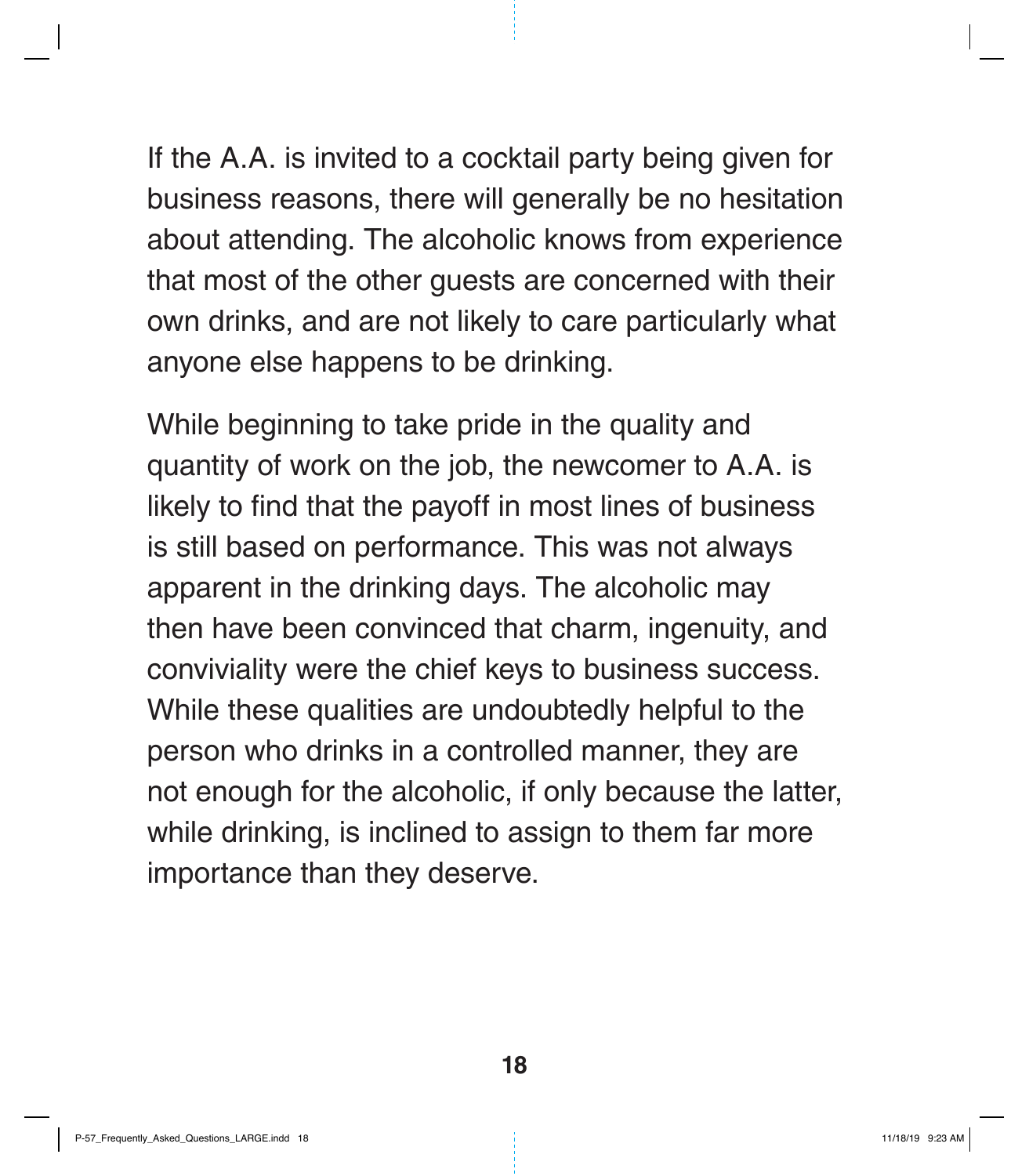#### Will A.A. work for the person who has really 'hit bottom'?

The record shows that A.A. will work for almost anyone who really wants to stop drinking, no matter what the person's economic or social background may be. A.A. today includes among its members many who have been on skid row, in jails, and in other public institutions.

The down-and-outer is at no disadvantage in coming to A.A. His or her basic problem, the thing that has made life unmanageable, is identical with the central problem of every other member of A.A. The worth of a member in A.A. is not judged on the basis of the clothes worn, the handling of language, or the size (or existence) of the bank balance. The only thing that counts in A.A. is whether or not the newcomer really wants to stop drinking. If the desire is there, the person will be welcomed. Chances are, the most rugged drinking story the new member could tell will be topped by an amazing number of people in the group, with similar backgrounds and experiences.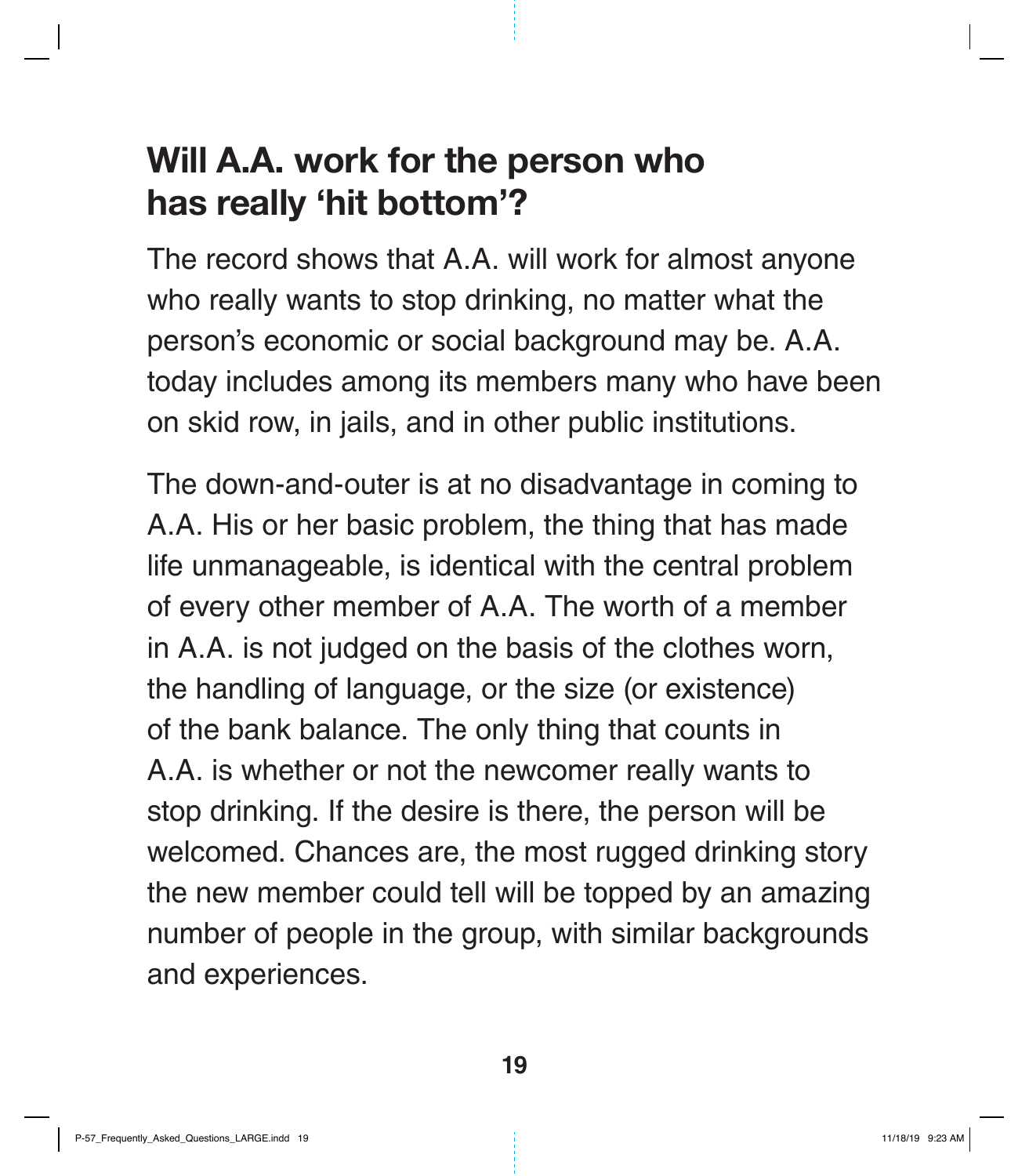#### Do alcoholics who are already sober ever join A.A.?

Most men and women turn to A.A. when they hit the low point in their drinking careers. But this is not always the case. A number of persons have joined the Fellowship long after they have had what they hoped was their last drink. One person, recognizing that alcohol could not be controlled, had been dry for six or seven years before becoming a member. Self-enforced sobriety had not been a happy experience. Rising tension and a series of upsets over minor problems of daily living were about to lead to further experiments with alcohol, when a friend suggested that A.A. should be investigated. Since then, this person has been a member for many years, and says there is no comparison between the happy sobriety of today and the self-pitying sobriety of yesterday.

Others report similar experiences. While they know that it is possible to stay grimly sober for considerable periods of time, they say that it is much easier for them to enjoy and strengthen their sobriety when they meet and work with other alcoholics in A.A. Like most members of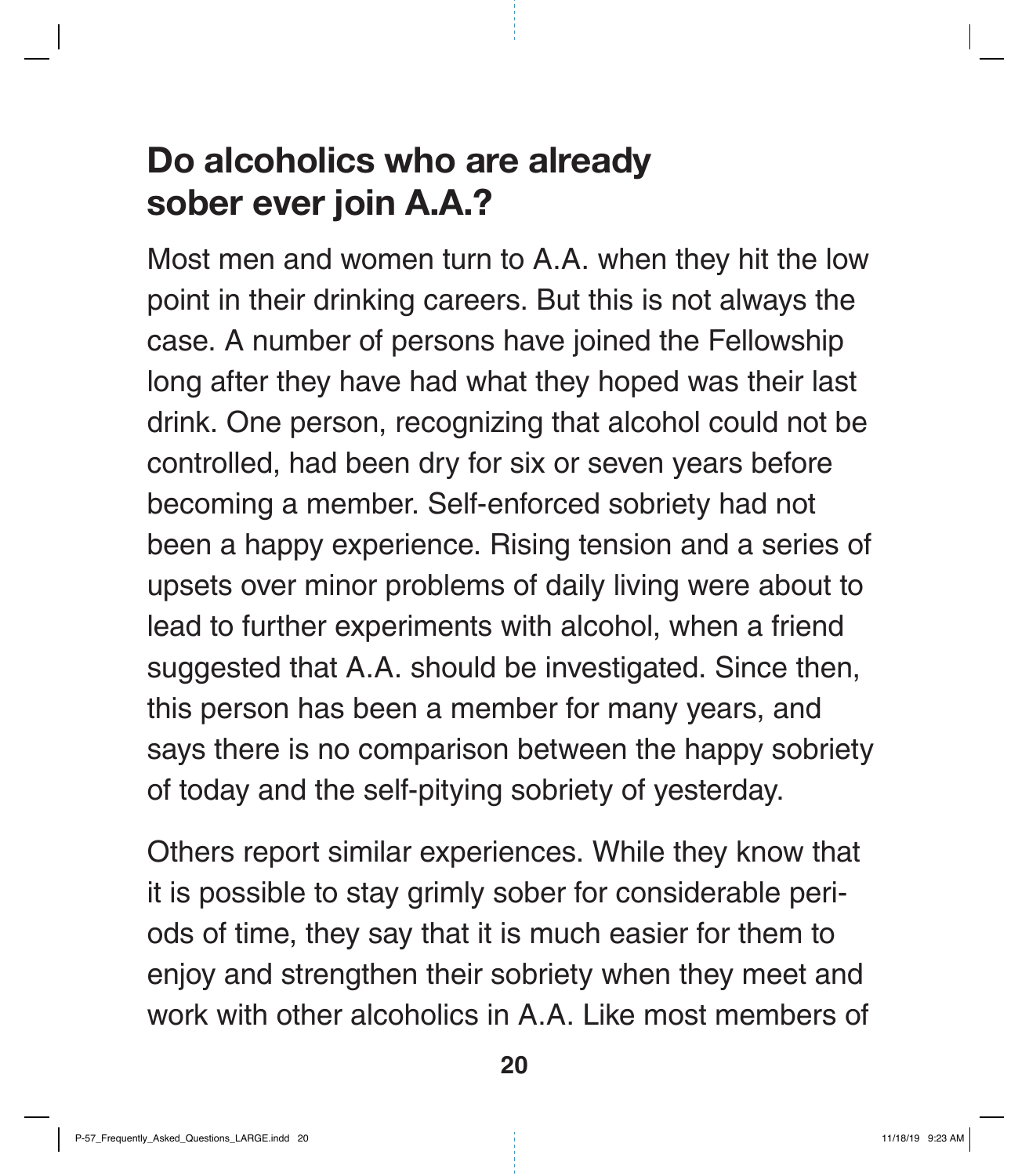the human race, they see little point in deliberately doing things the hard way. Given the choice of sobriety with or without A.A., they deliberately choose A.A.

#### Why is A.A. interested in problem drinkers?

Members of A.A. have a selfish interest in offering a helping hand to other alcoholics who have not yet achieved sobriety. First, they know from experience that this type of activity, usually referred to as "Twelfth Step work," helps them to stay sober. Their lives now have a great and compelling interest. Very likely, reminders of their own previous experience with alcohol help them to avoid the overconfidence that could lead to a relapse. Whatever the explanation, A.A.s who give freely of their time and effort to help other alcoholics seldom have trouble preserving their own sobriety.

A.A.s are anxious to help problem drinkers for a second reason: It gives them an opportunity to square their debt to those who helped **them**. It is the only practical way in which the individual's debt to A.A. can ever be repaid. The A.A. member knows that sobriety cannot be bought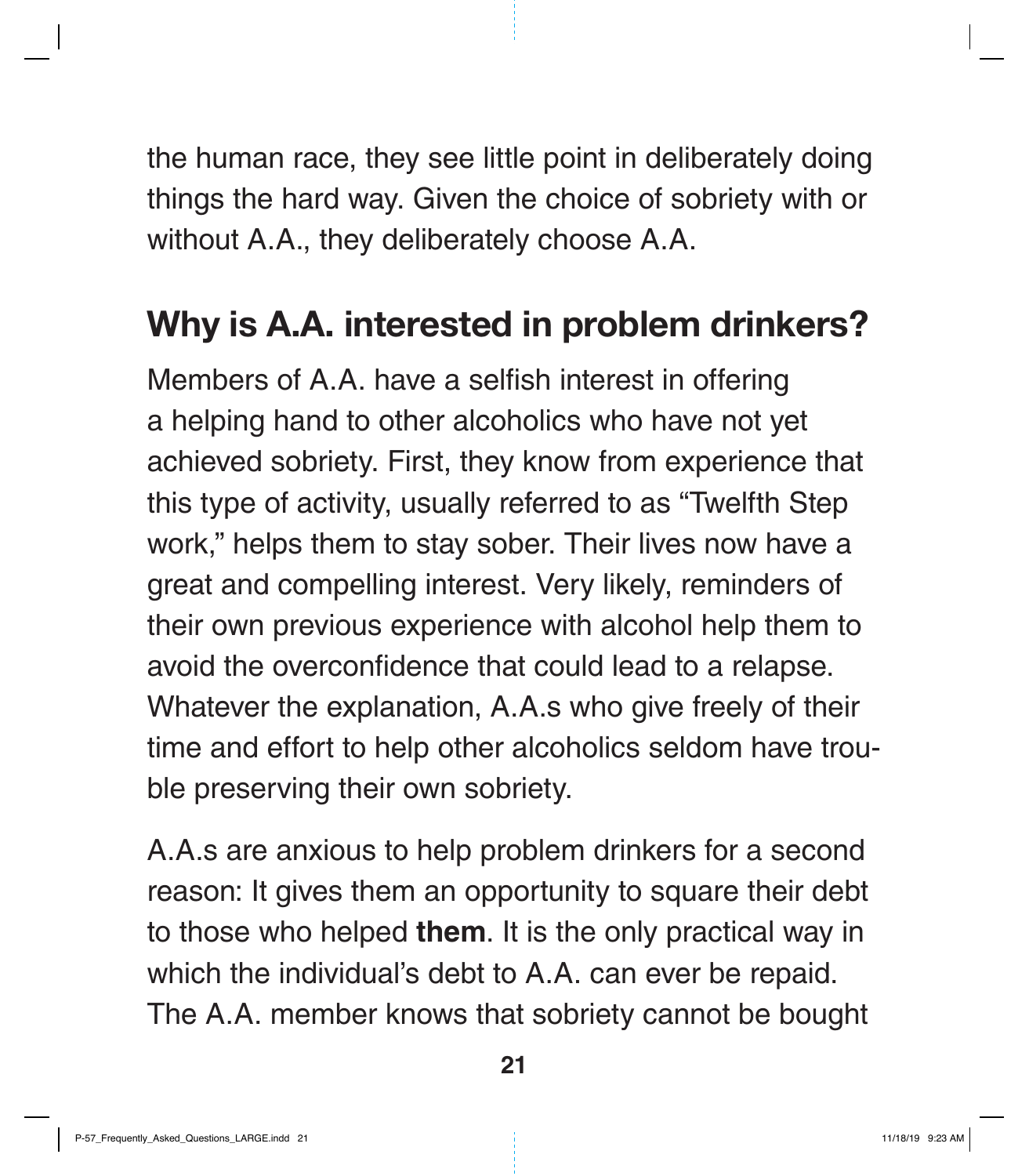and that there is no long-term lease on it. The A.A. does know, however, that a new way of life without alcohol may be had simply for the asking, if it is honestly wanted and willingly shared with those who follow.

Traditionally, A.A. never "recruits" members, never urges that anyone should become a member, and never solicits or accepts outside funds.

## The Fellowship of A.A.

**If the newcomer is satisfied that he or she is an alcoholic and that A.A. may be able to help, then a number of specific questions about the nature, structure, and history of the movement itself usually come up. Here are some of the most common ones.**

#### What is Alcoholics Anonymous?

There are two practical ways to describe A.A. The first is the familiar description of purposes and objectives that appears earlier: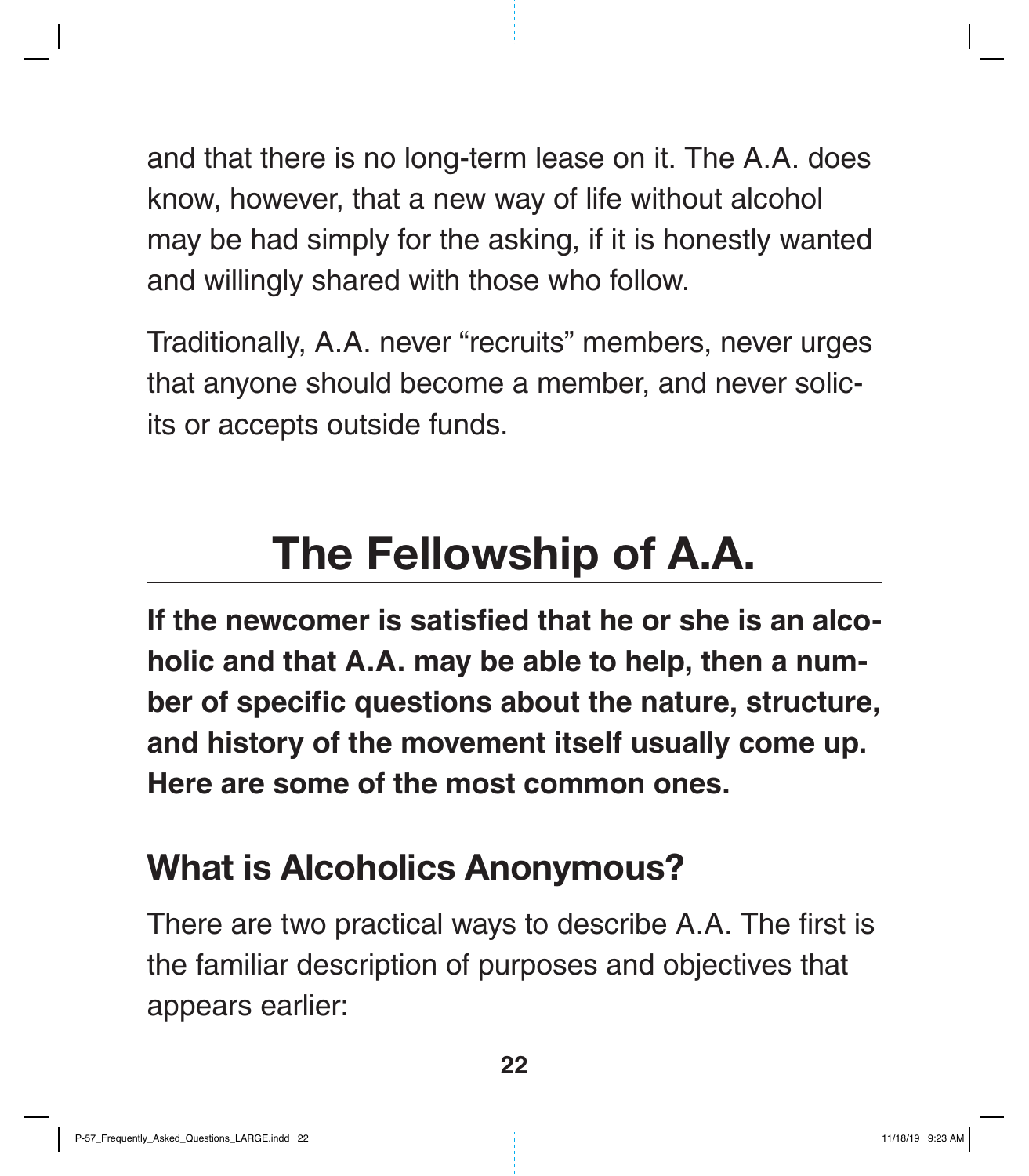"Alcoholics Anonymous is a fellowship of men and women who share their experience, strength and hope with each other that they may solve their common problem and help others to recover from alcoholism. The only requirement for membership is a desire to stop drinking. There are no dues or fees for A.A. membership; we are self-supporting through our own contributions. A.A. is not allied with any sect, denomination, politics, organization or institution; does not wish to engage in any controversy; neither endorses nor opposes any causes. Our primary purpose is to stay sober and help other alcoholics to achieve sobriety."

The "common problem" is alcoholism. The men and women who consider themselves members of A.A. are, and always will be, alcoholics, even though they may have other addictions. They have finally recognized that they are no longer able to handle alcohol in any form; they now stay away from it completely. The important thing is that they do not try to deal with the problem single-handedly. They bring the problem out into the open **with other alcoholics.** This sharing of "experience,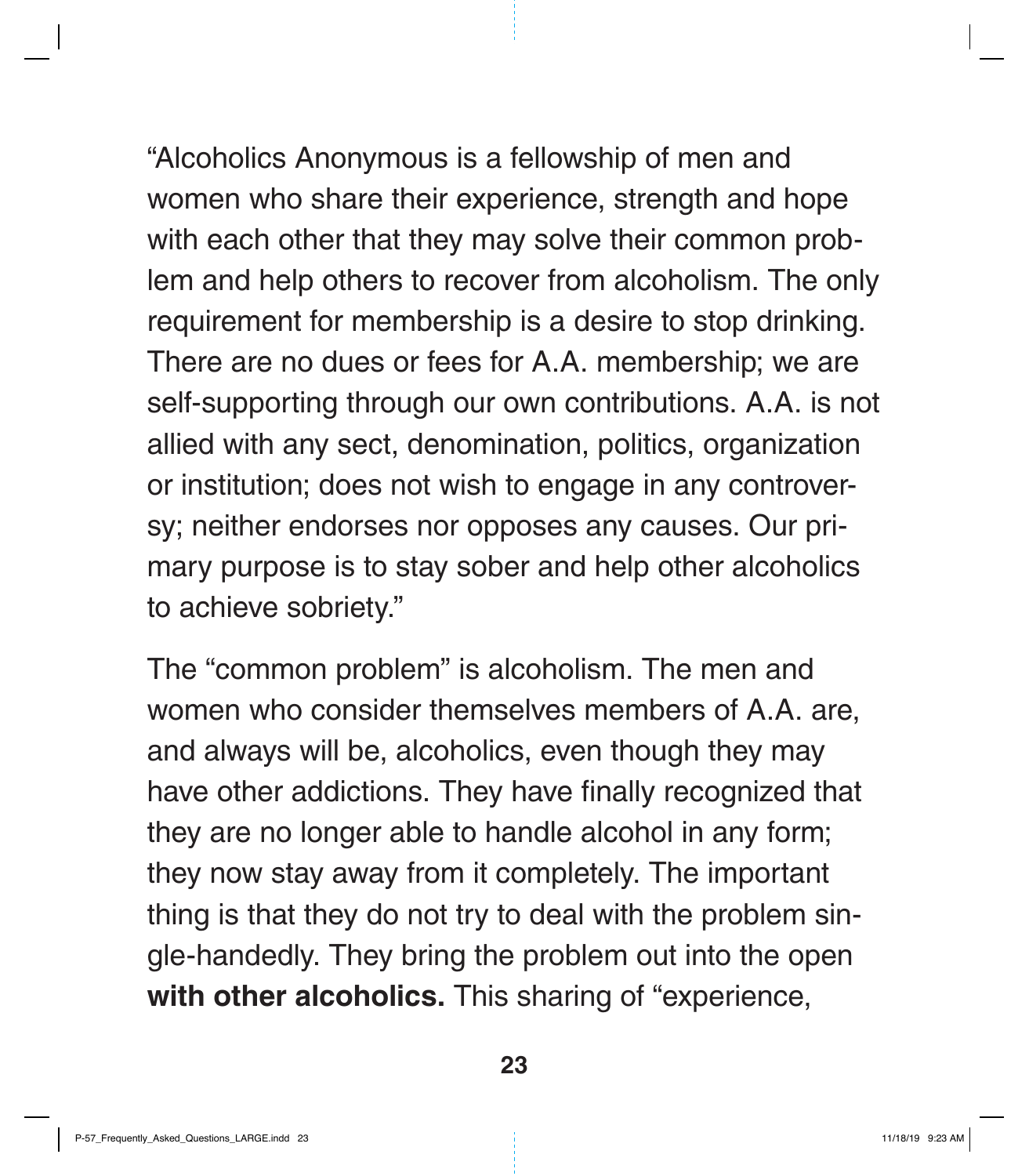strength and hope" seems to be the key element that makes it possible for them to live without alcohol and, in most cases, without even wanting to drink.

The second way to describe Alcoholics Anonymous is to outline the structure of the Society. Numerically, A.A. consists of more than 2,000,000 men and women, in approximately 180 countries. These people meet in local groups that range in size from a handful of ex-drinkers in some localities to many hundreds in larger communities.

In the populous metropolitan areas, there may be scores of neighborhood groups, each holding its own regular meetings. Many A.A. meetings are open to the public; some groups also hold "closed meetings," where members are encouraged to discuss problems that might not be fully appreciated by nonalcoholics.

The local group is the core of the A.A. Fellowship. Its open meetings welcome alcoholics and their families in an atmosphere of friendliness and helpfulness. There are now more than 118,000 groups throughout the world,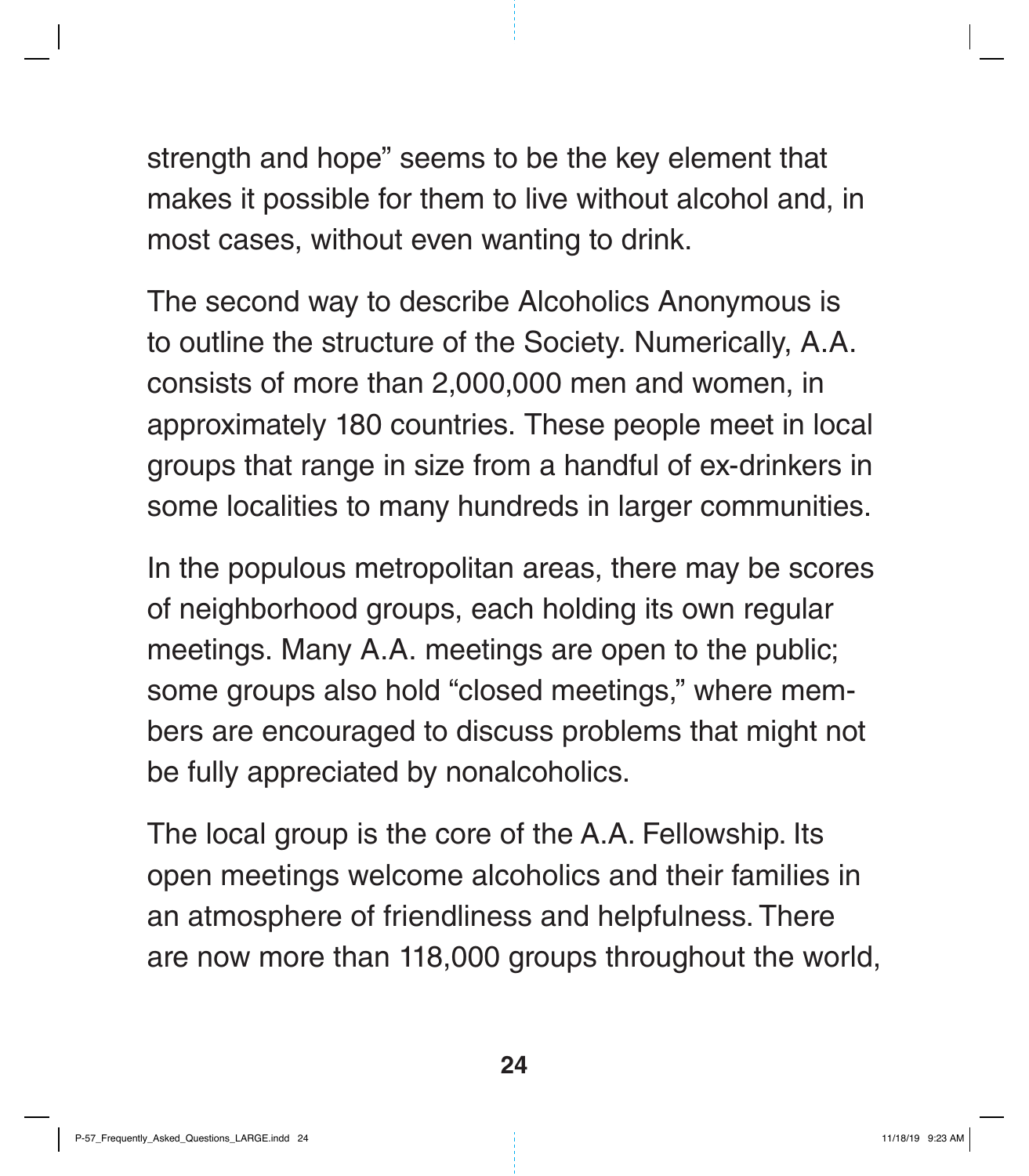including hundreds in hospitals, prisons, and other institutions.

#### How did A.A. get started?

Alcoholics Anonymous had its beginnings in Akron, Ohio, in 1935 when a New Yorker on business there and successfully sober for the first time in years sought out another alcoholic. During his few months of sobriety, the New Yorker had noticed that his desire to drink lessened when he tried to help other drunks to get sober. In Akron, he was directed to a local doctor with a drinking problem. Working together, the businessman and the doctor found that their ability to stay sober seemed closely related to the amount of help and encouragement they were able to give other alcoholics.

For four years, the new movement, nameless and without any organization or descriptive literature, grew slowly. Groups were established in Akron, New York, Cleveland, and a few other centers.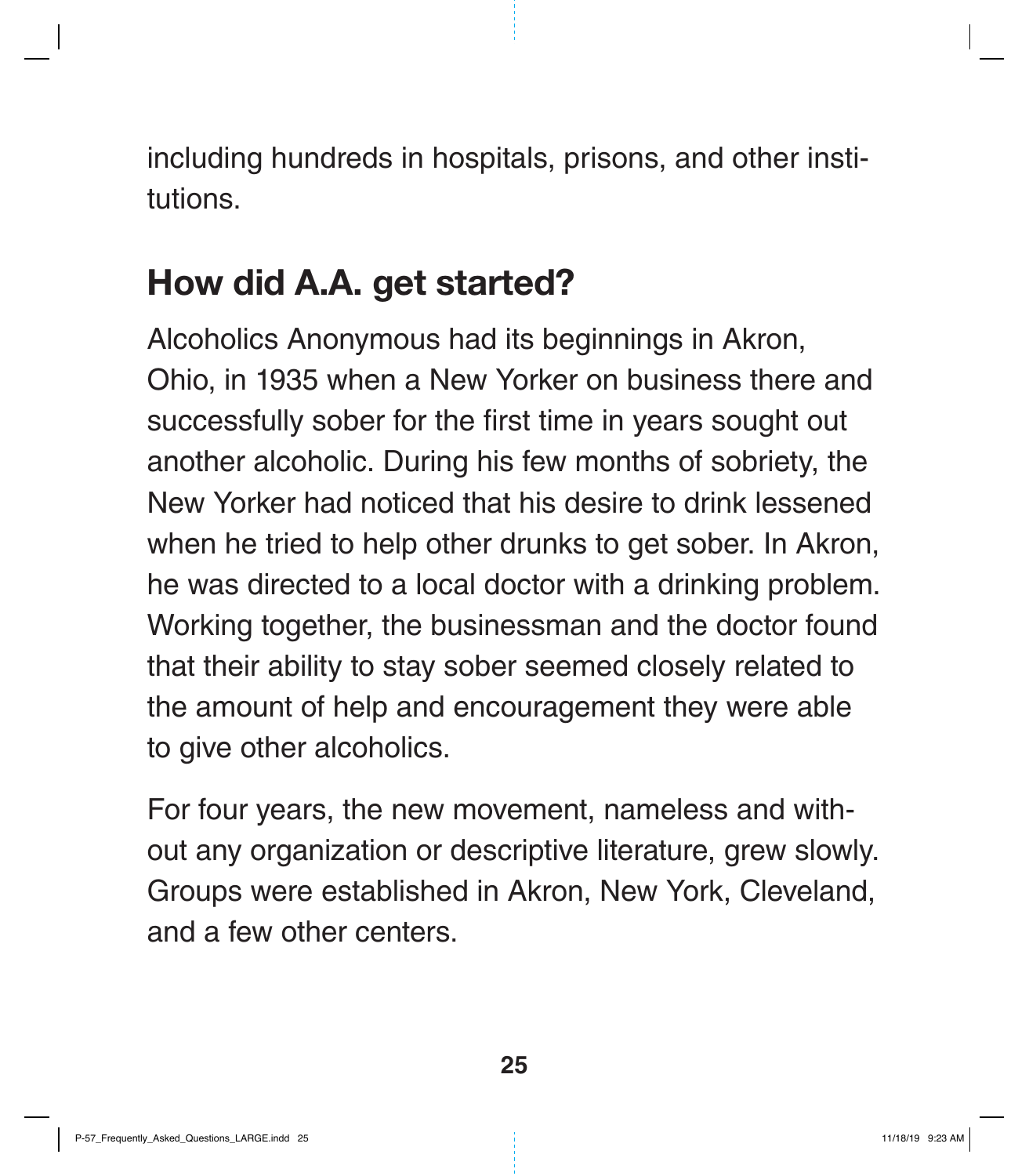In 1939, with the publication of the book **Alcoholics Anonymous,** from which the Fellowship derived its name, and as the result of the help of a number of nonalcoholic friends, the Society began to attract national and international attention.

A service office was opened in New York City to handle the thousands of inquiries and requests for literature that pour in each year.

#### Are there any rules in A.A.?

The absence of rules, regulations, or musts is one of the unique features of A.A. as a local group and as a worldwide fellowship. There are no bylaws that say a member has to attend a certain number of meetings within a given period.

Understandably, most groups have an unwritten tradition that anyone who is still drinking, and boisterous enough to disturb a meeting, may be asked to leave; the same person will be welcomed back at any time when not likely to disrupt a meeting. Meanwhile, members of the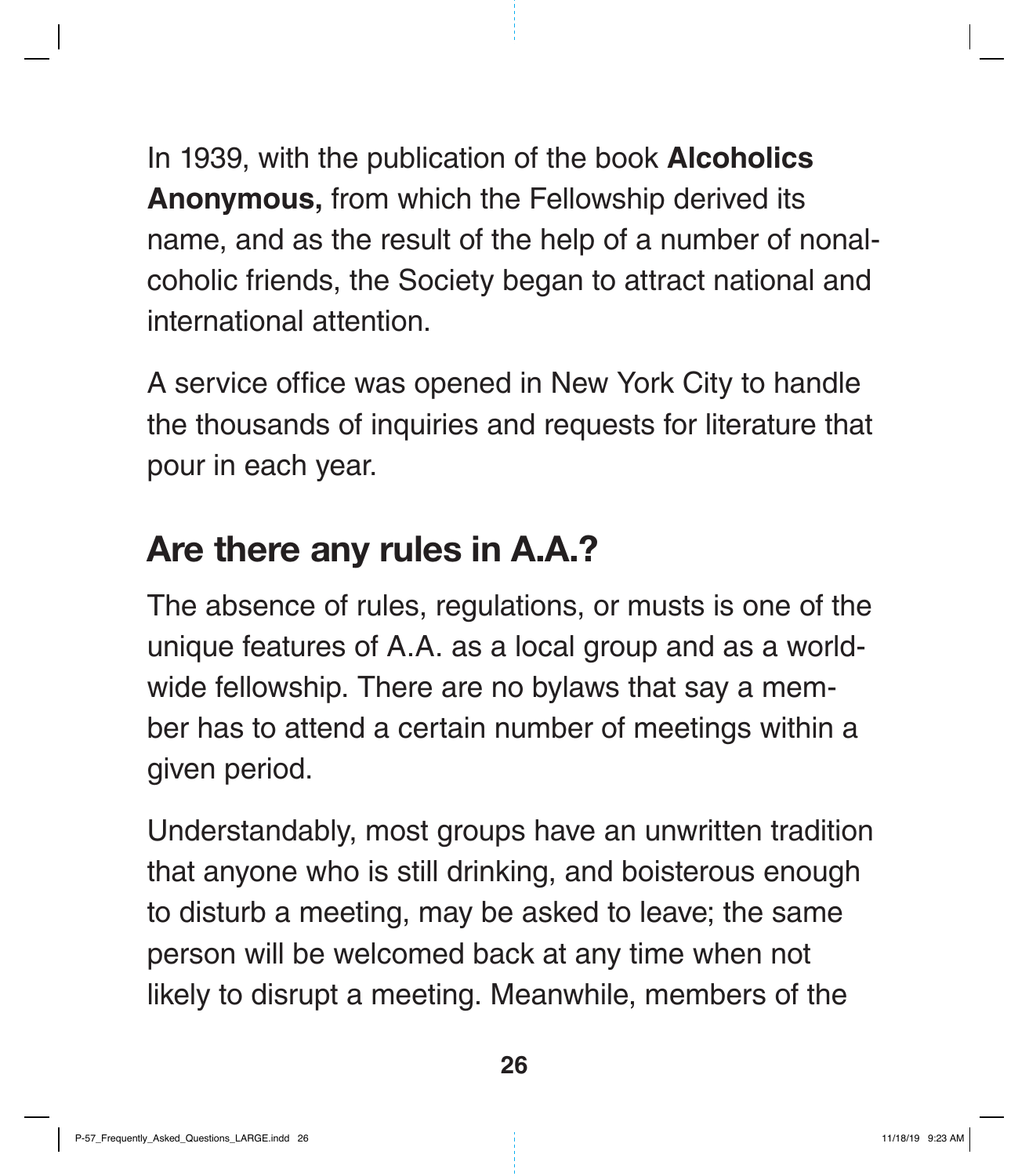group will do their best to help bring sobriety to the person if there is a sincere desire to stop drinking.

#### What does membership in A.A. cost?

Membership in A.A. involves no financial obligations of any kind. The A.A. program of recovery from alcoholism is available to anyone who has a desire to stop drinking, whether he or she is flat broke or the possessor of millions.

Most local groups "pass the hat" at meetings to defray the cost of renting a meeting place and other meeting expenses, including coffee, sandwiches, cakes, or whatever else may be served. In a large majority of the groups, part of the money thus collected is voluntarily contributed to A.A.'s national and international services. These group funds are used exclusively for services designed to help new and established groups and to spread the word of the A.A. recovery program to "the many alcoholics who still don't know."

The important consideration is that membership in A.A.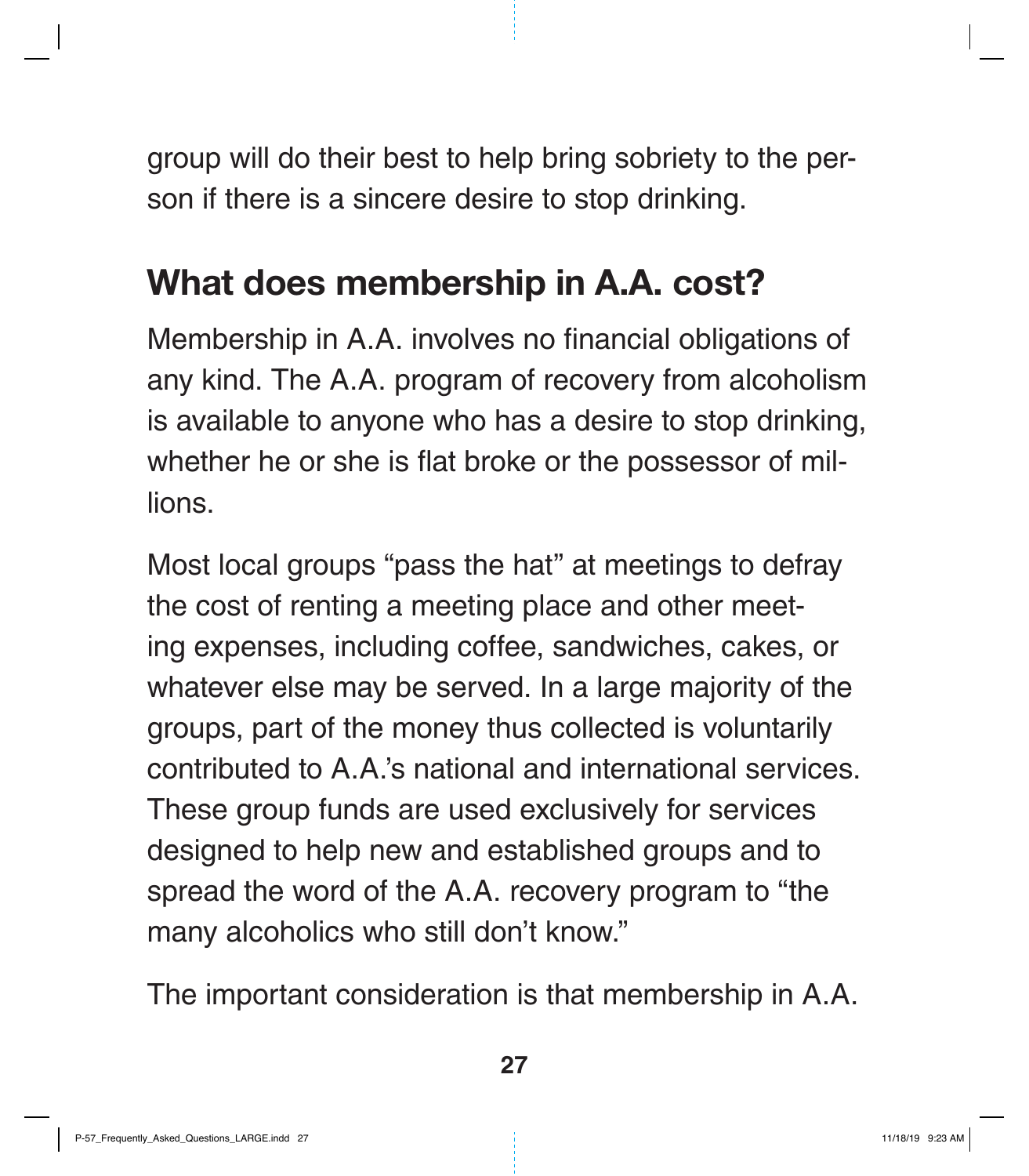is in no way contingent upon financial support of the Fellowship. Many A.A. groups have, in fact, placed strict limitations on the amount that can be contributed by any member. A.A. is entirely self-supporting, and no outside contributions are accepted.

#### Who runs **A.A.?**

A.A. has no officers or executives who wield power or authority over the Fellowship. There is no "government" in A.A. It is obvious, however, that even in an informal organization, certain jobs have to be done. In the local group, for example, someone has to arrange for a suitable meeting place; meetings have to be scheduled and programmed; provision has to be made for serving the coffee and snacks that contribute so much to the informal comradeship of A.A. gatherings; many groups also consider it wise to assign to someone the responsibility of keeping in touch with the national and international development of A.A.

When a local group is first formed, self-appointed workers may take over responsibility for these tasks, acting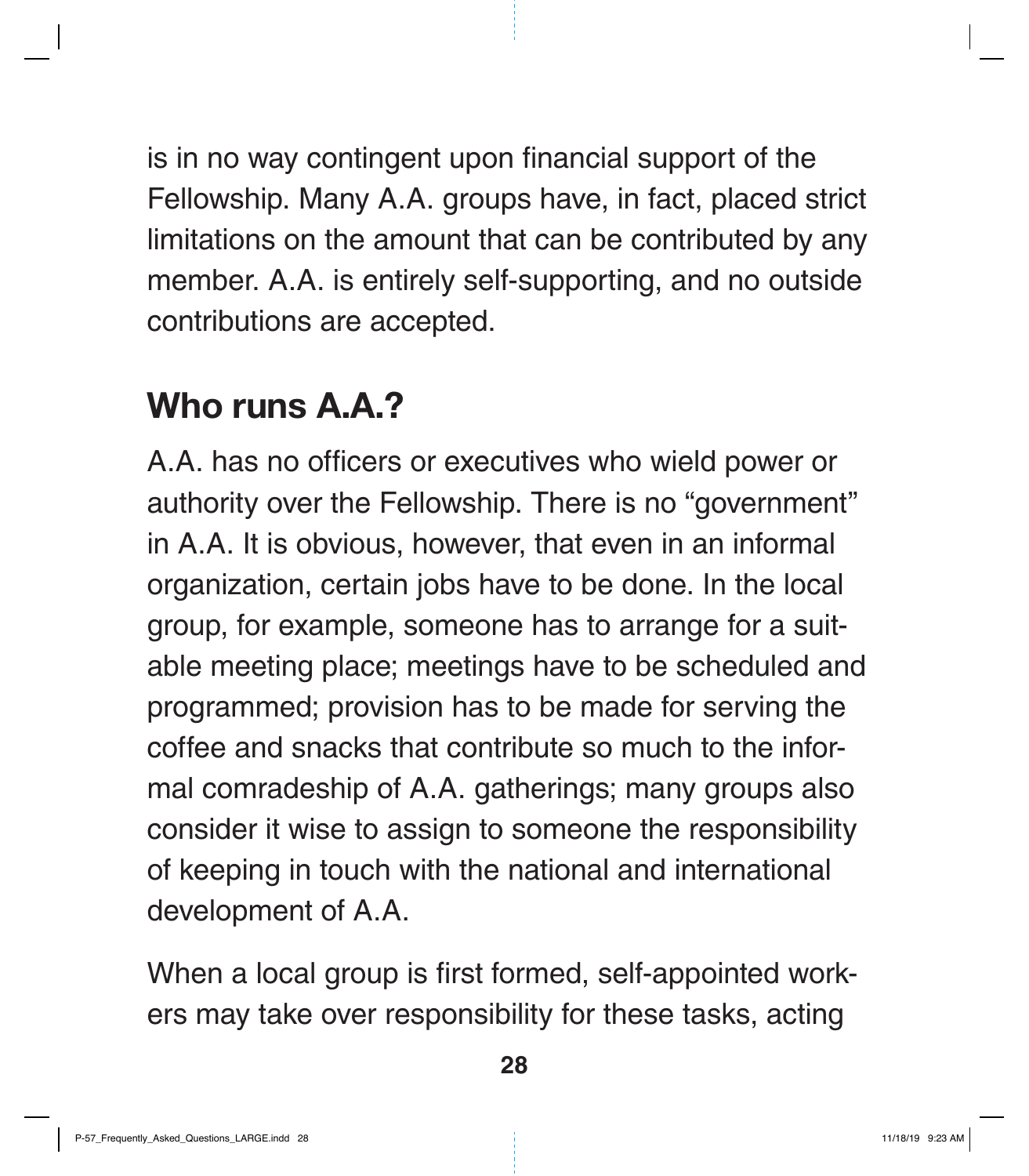informally as servants of the group. As soon as possible, however, these responsibilities are, by election, rotated to others in the group for limited periods of service. A typical A.A. group may have a chairperson, a secretary, a program committee, a food committee, a treasurer, and a general service representative who acts for the group at regional or area meetings. Newcomers who have a reasonable period of sobriety behind them are urged to take part in handling group responsibilities.

At the national and international levels, there are also specific jobs to be done. Literature has to be written, printed, and distributed to groups and individuals who ask for it. Inquiries from both new and established groups have to be answered. Individual requests for information about A.A. and its program of recovery from alcoholism have to be filled. Assistance and information have to be provided for doctors, members of the clergy, business people, and directors of institutions. Sound public relations must be established and maintained in dealing with press, radio, television, motion pictures, and other communications media.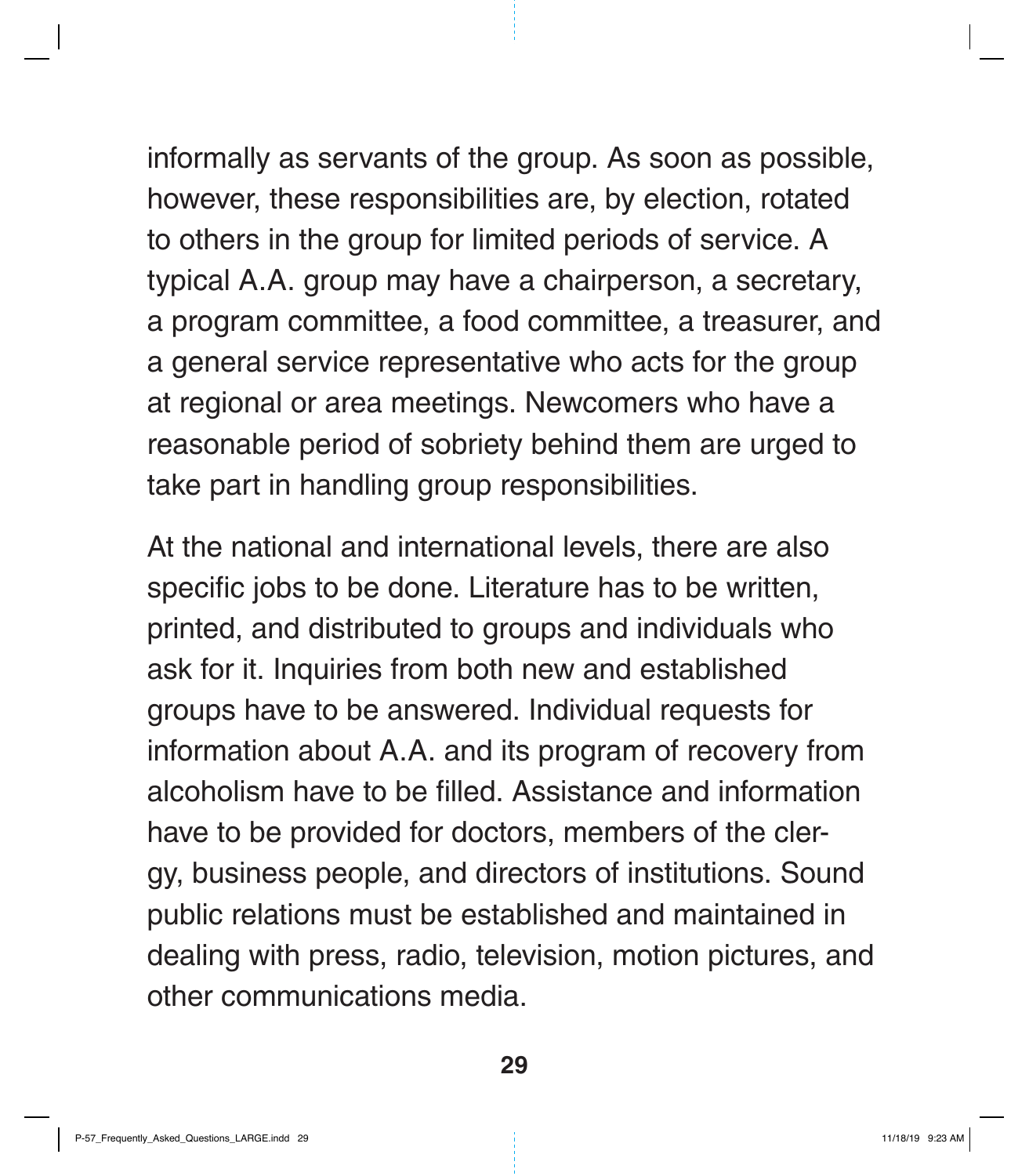To provide for the sound growth of A.A., early members of the Society, together with nonalcoholic friends, established a custodial board — now known as the General Service Board of Alcoholics Anonymous. The board serves as the custodian of A.A. Traditions and overall service, and it assumes responsibility for the service standards of A.A.'s General Service Office at New York.

The link between the board and the A.A. groups of the U.S. and Canada is the A.A. General Service Conference. The Conference, comprising about 93 delegates from A.A. areas, the 21 trustees on the board, General Service Office staff members, and others, meets for several days each year. The Conference is exclusively a consultative service agency. It has no authority to regulate or govern the Fellowship.

Thus the answer to "Who runs A.A.?" is that the Society is a uniquely democratic movement, with no central government and only a minimum of formal organization.

#### Is A.A. a religious society?

A.A. is not a religious society, since it requires no definite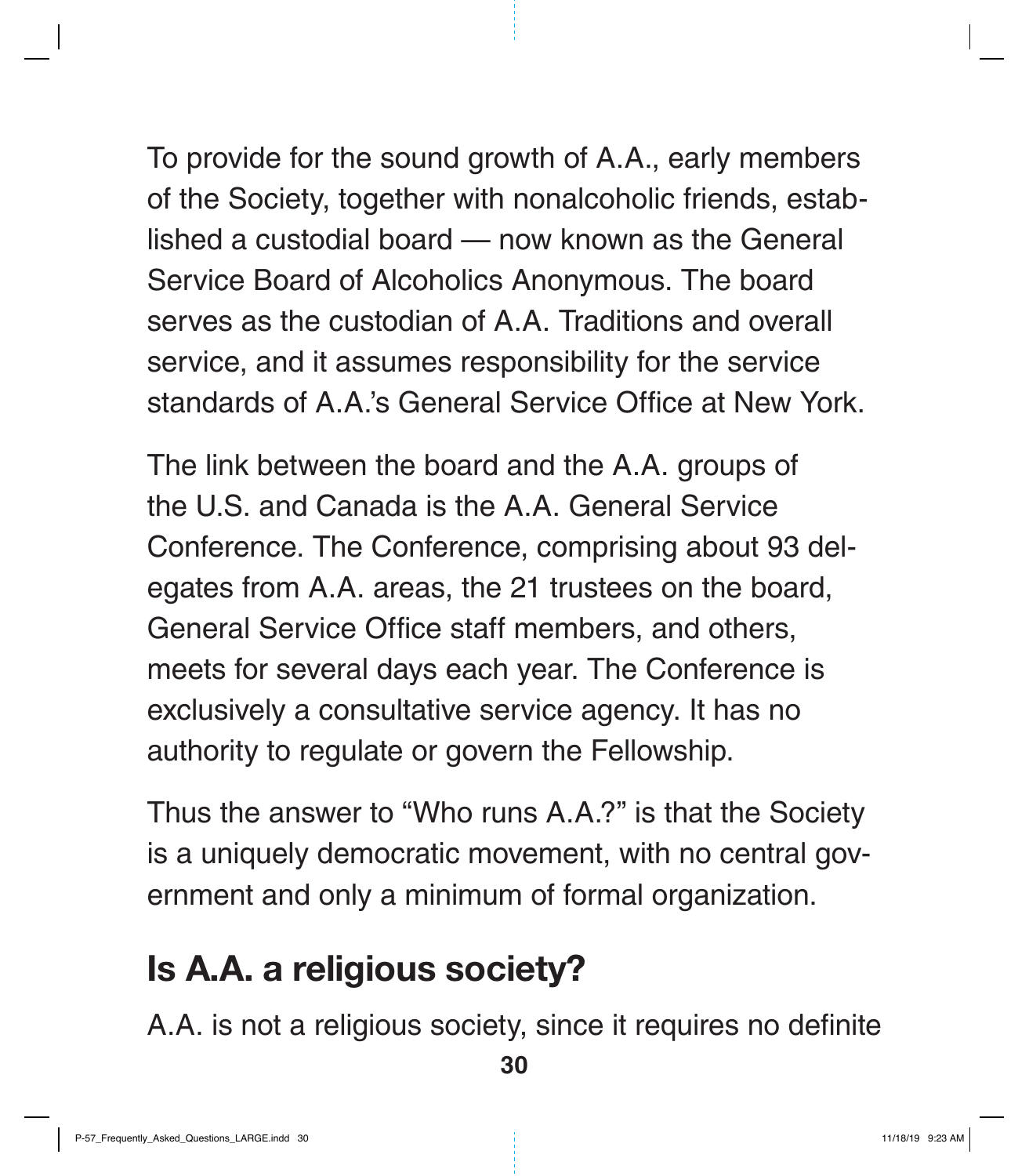religious belief as a condition of membership. Although it has been endorsed and approved by many religious leaders, it is not allied with any organization or sect. Included in its membership are Catholics, Protestants, Jews, members of other major religious bodies, agnostics, and atheists.

The A.A. program of recovery from alcoholism is undeniably based on acceptance of certain spiritual values. The individual member is free to interpret those values as he or she thinks best, or not to think about them at all.

Most members, before turning to A.A., had already admitted that they could not control their drinking. Alcohol had become a power greater than themselves, and it had been accepted on those terms. A.A. suggests that to achieve and maintain sobriety, alcoholics need to accept and depend upon another Power recognized as greater than themselves. Some alcoholics choose to consider the A.A. group itself as the power greater than themselves; for many others, this Power is God — **as they, individually, understand Him;** still others rely upon entirely different concepts of a Higher Power.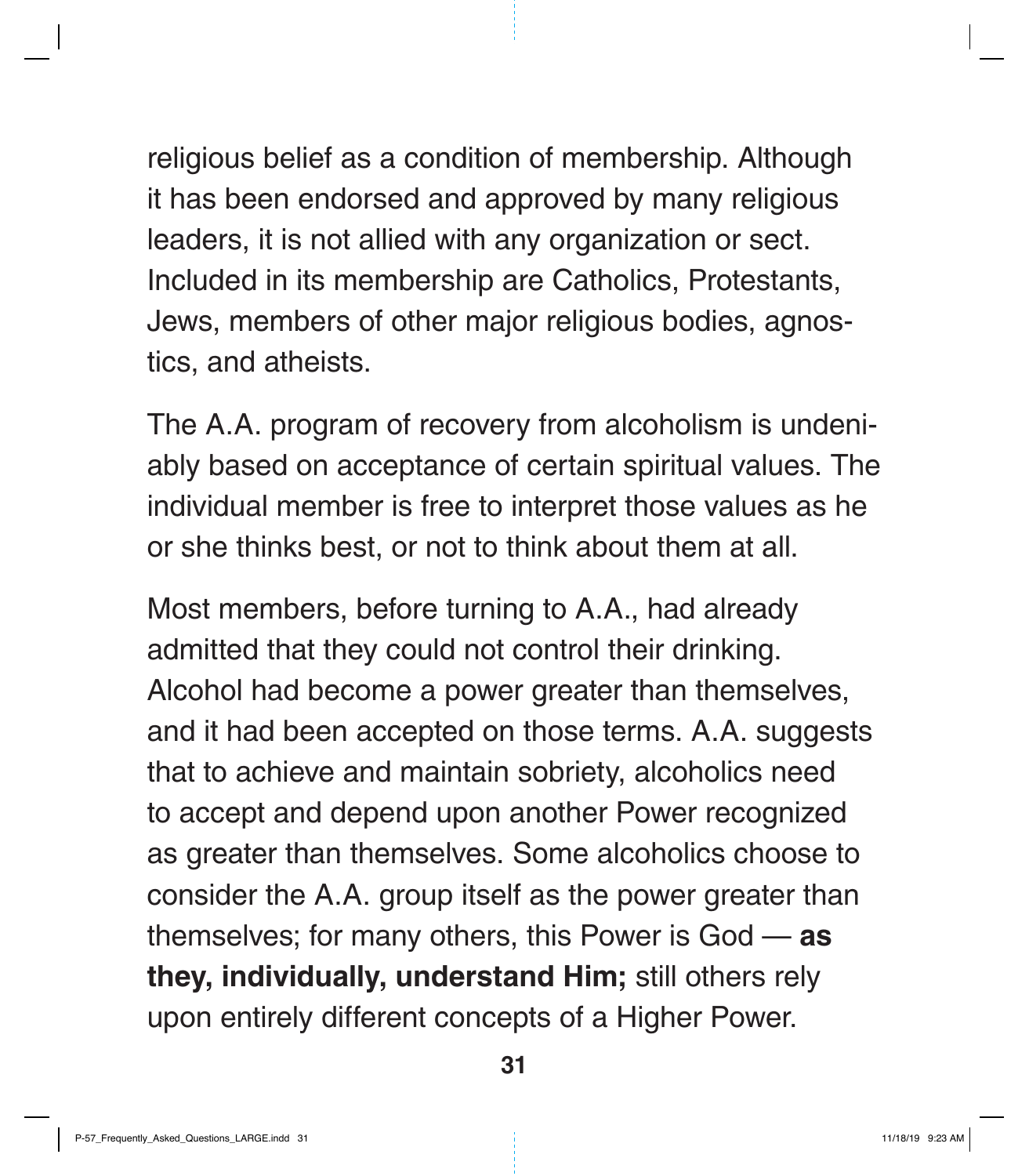Some alcoholics, when they first turn to A.A., have definite reservations about accepting **any** concept of a Power greater than themselves. Experience shows that, if they will keep an open mind on the subject and keep coming to A.A. meetings, they are not likely to have too difficult a time in working out an acceptable solution to this distinctly personal problem.

#### Is A.A. a temperance movement?

No. A.A. has no relation to temperance movements. A.A. "neither endorses nor opposes any causes." This phrase, from the widely accepted outline of the purpose of the Society, naturally applies to the question of so-called temperance movements. The alcoholic who has become sober and is attempting to follow the A.A. recovery program has an attitude toward alcohol that might be likened to the attitude of a hayfever sufferer toward goldenrod.

While many A.A.s appreciate that alcohol may be all right for most people, they know it to be poison for them. The average A.A. has no desire to deprive anyone of something that, properly handled, is a source of plea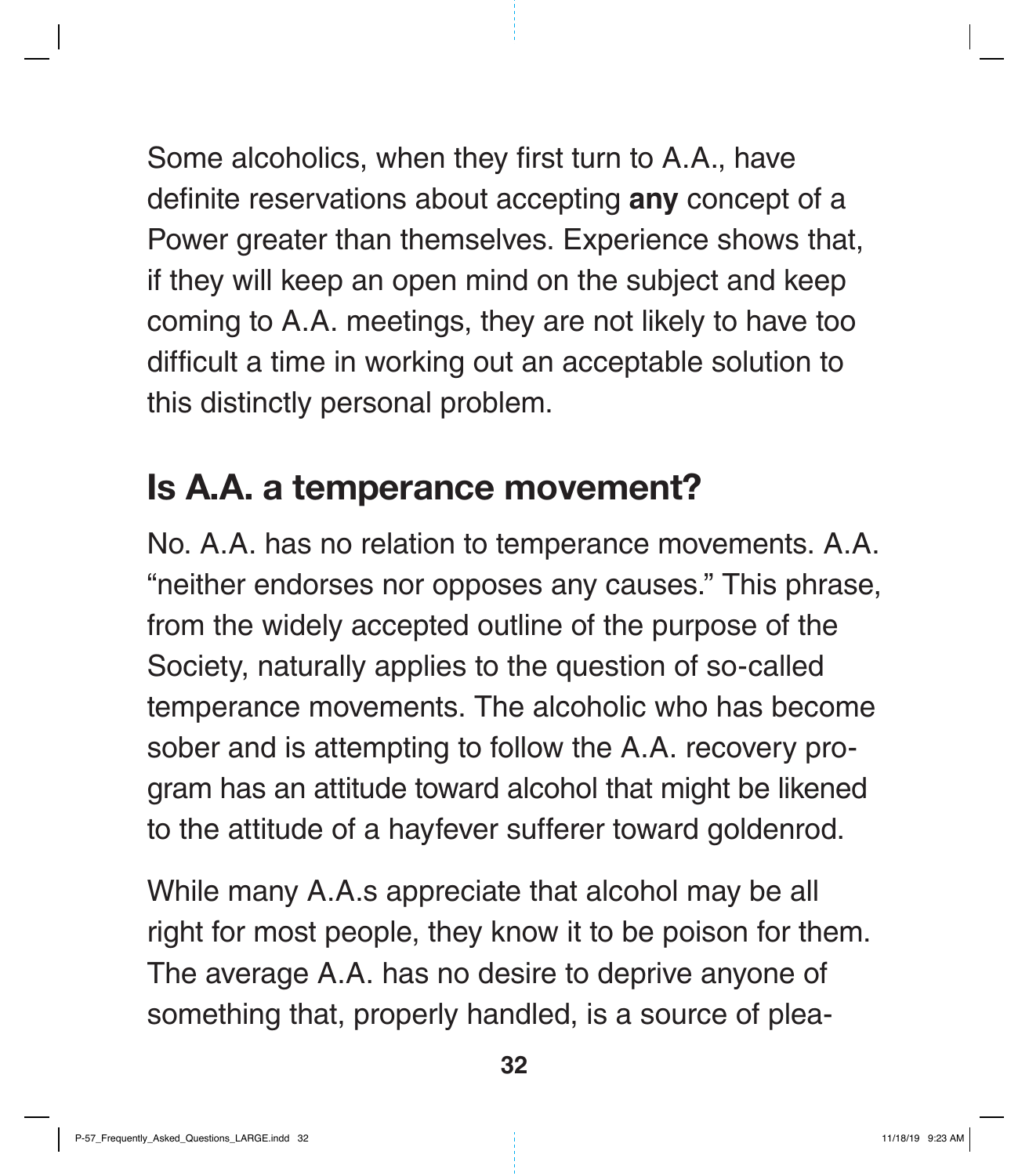sure. The A.A. merely acknowledges being personally unable to handle the stuff.

#### Are there many women alcoholics in A.A.?

The number of women who are finding help in A.A. for their drinking problem increases daily. Approximately 38 percent of present-day members are women; among newcomers, the proportion has been rising steadily. Like the men in the Fellowship, they represent every conceivable social background and pattern of drinking.

The general feeling seems to be that a woman alcoholic faces special problems. Because society has tended to apply different standards to the behavior of women, some women may feel that a greater stigma is attached to their uncontrolled use of alcohol.

A.A. makes no distinctions of this type. Whatever her age, social standing, financial status, or education, the woman alcoholic, like her male counterpart, can find understanding and help in A.A. Within the local group setup, women A.A.s play the same significant roles that men do.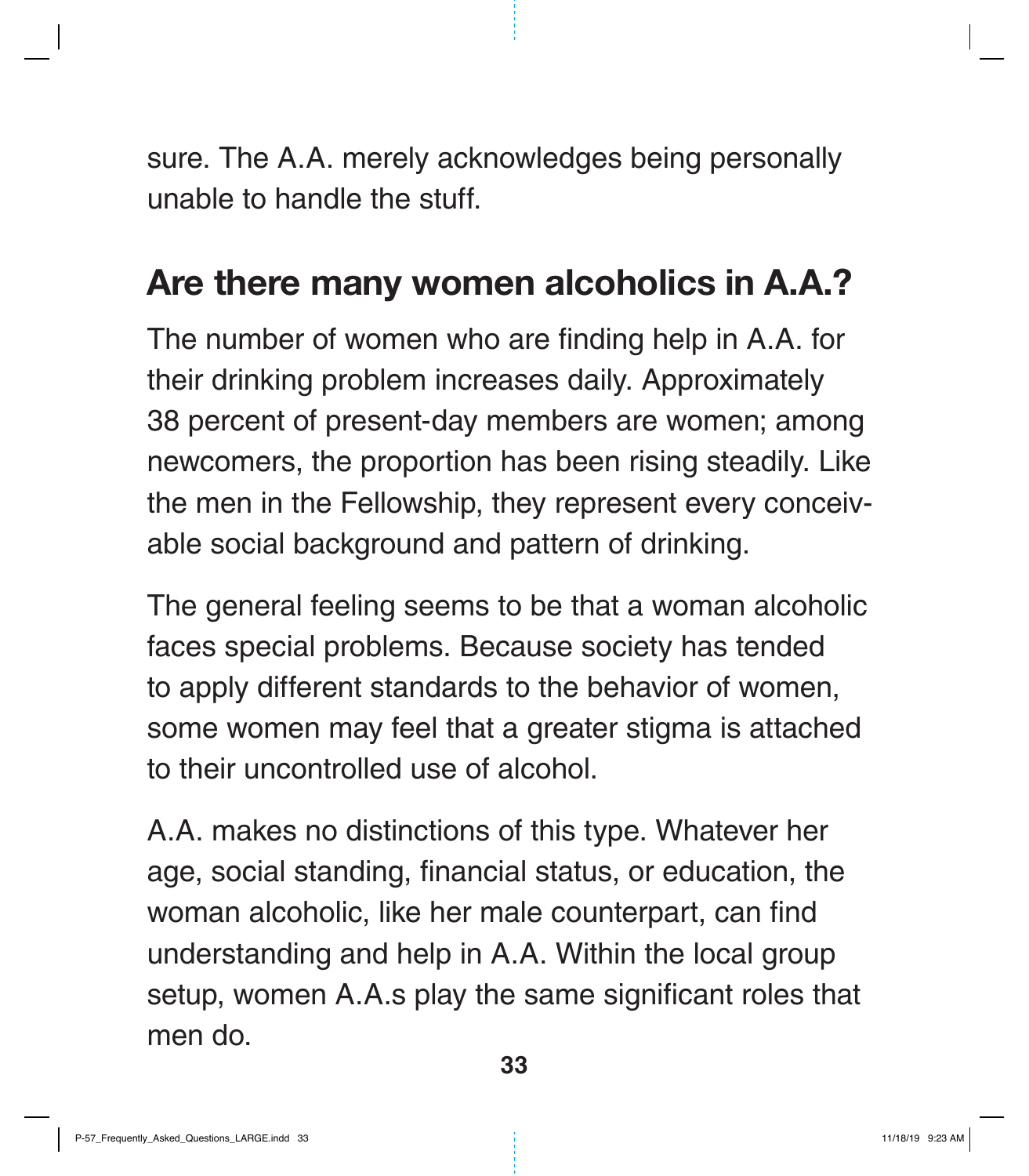### Are there many young people in A.A.?

One of the most heartening trends in the growth of A.A. is the fact that more and more young men and women are being attracted to the program **before** their problem drinking results in complete disaster. Now that the progressive nature of alcoholism is better appreciated, these young people recognize that, if one is an alcoholic, the best time to arrest the illness is in its early stages.

In the first days of the movement, it was commonly thought that the only logical candidates for A.A. were those men and women who had lost their jobs, had hit skid row, had completely disrupted their family lives, or had otherwise isolated themselves from normal social relationships over a period of years.

Today, many of the young people turning to A.A. are in their twenties. Some are still in their teens. The majority of them still have jobs and families. Many have never been jailed or committed to institutions. But they have seen the handwriting on the wall. They recognize that they are alcoholics, and they see no point in letting alco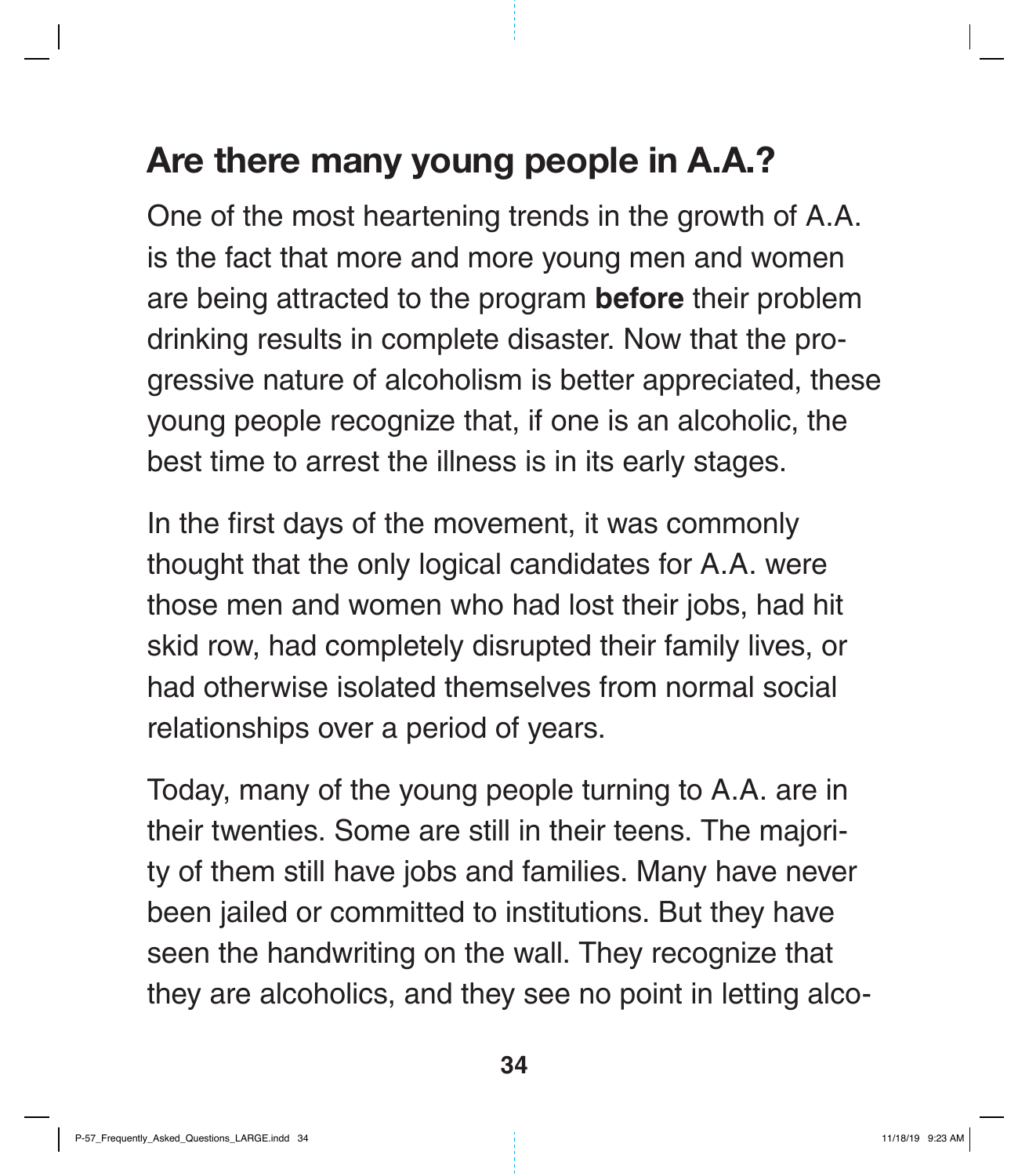holism run its inevitable disastrous course with them.

Their need for recovery is just as compelling as that of the older men and women who had no opportunity to turn to A.A. in their youth. Once they are in A.A., the young people and the oldsters are rarely conscious of their age differentials. In A.A., both groups start a new life from the same milestone — their last drink.

### Group Meetings

**The local group meeting is the center and heart of the A.A. Fellowship. It is, in many ways, a unique type of gathering and one that is likely to seem strange to the newcomer. The questions and answers that follow suggest how the A.A. meeting functions and how the newcomer fits into the group picture.**

#### How does a person join A.A.?

No one "joins" A.A. in the usual sense of the term. No application for membership has to be filled out. In fact,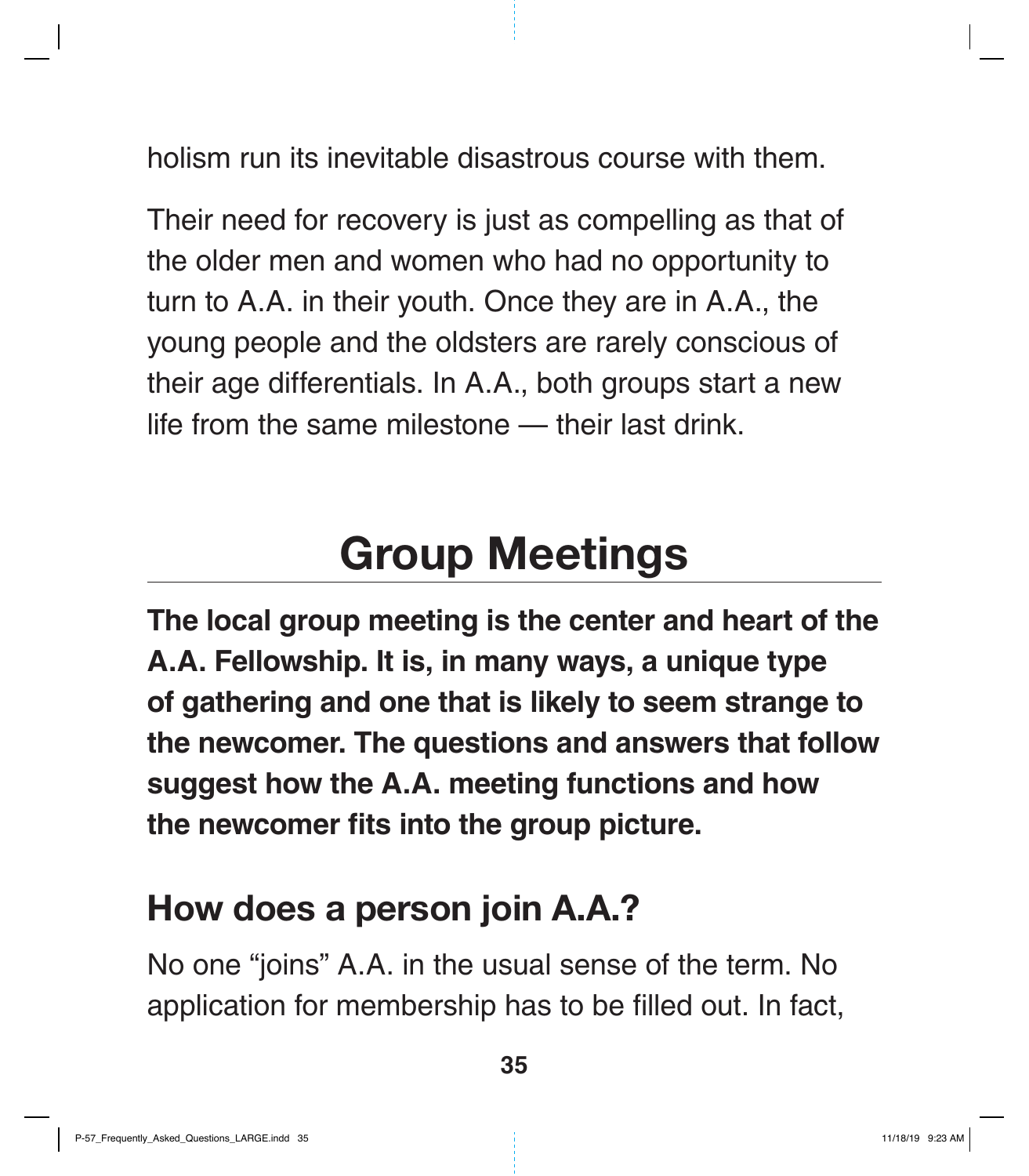many groups do not even keep membership records. There are no initiation fees, no dues, no assessments of any kind.

Most people become associated with A.A. simply by attending the meetings of a particular local group. Their introduction to A.A. may have come about in one of several ways. Having come to the point in their drinking where they sincerely wanted to stop, they may have gotten in touch with A.A. voluntarily. They may have called the local A.A. office listed in the phone book, or they may have written to the General Service Office, Box 459, Grand Central Station, New York, NY 10163 or visited the A.A. website at aa.org.

Others may have been guided to a local A.A. group by a friend, relative, doctor, or spiritual adviser.

Usually, a newcomer to A.A. has had an opportunity to talk to one or more local members before attending the first meeting. This provides an opportunity to learn how A.A. has helped these people. The beginner gets facts about alcoholism and A.A. that help to determine wheth-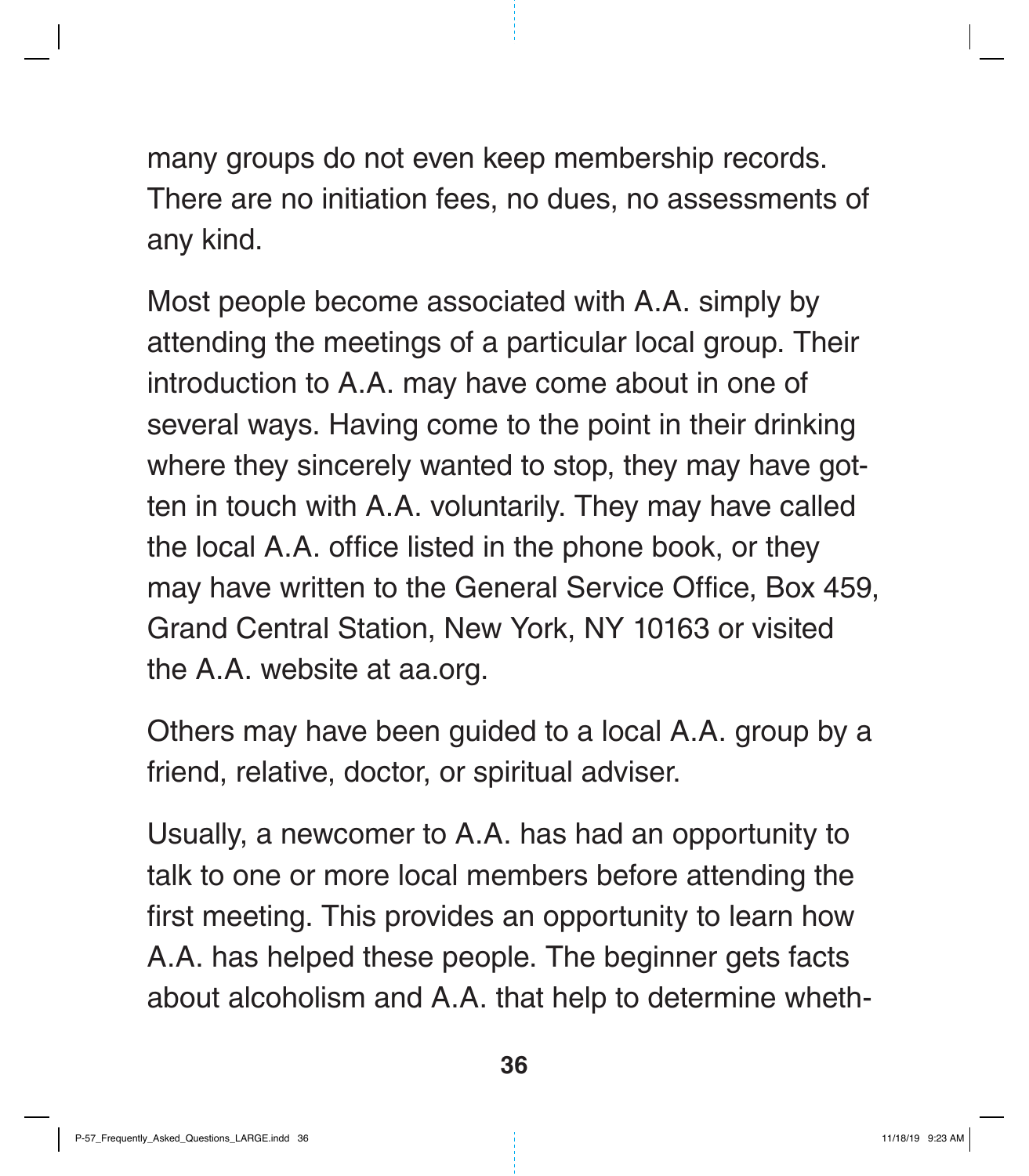er he or she is honestly prepared to give up alcohol. The only requirement for membership is a desire to stop drinking.

There are no membership drives in A.A. If, after attending several meetings, the newcomer decides A.A. is not for him or for her, no one will urge continuation in the association. There may be suggestions about keeping an open mind on the subject, but no one in A.A. will try to make up newcomers' minds for them. Only the alcoholic concerned can answer the question "Do I need Alcoholics Anonymous?"

### What is an 'open' meeting?

An open meeting of A.A. is a group meeting that any member of the community, alcoholic or nonalcoholic, may attend. The only obligation is that of not disclosing the names of A.A. members outside the meeting.

A typical open meeting will usually have a "leader" and other speakers. The leader opens and closes the meeting and introduces each speaker. With rare exceptions,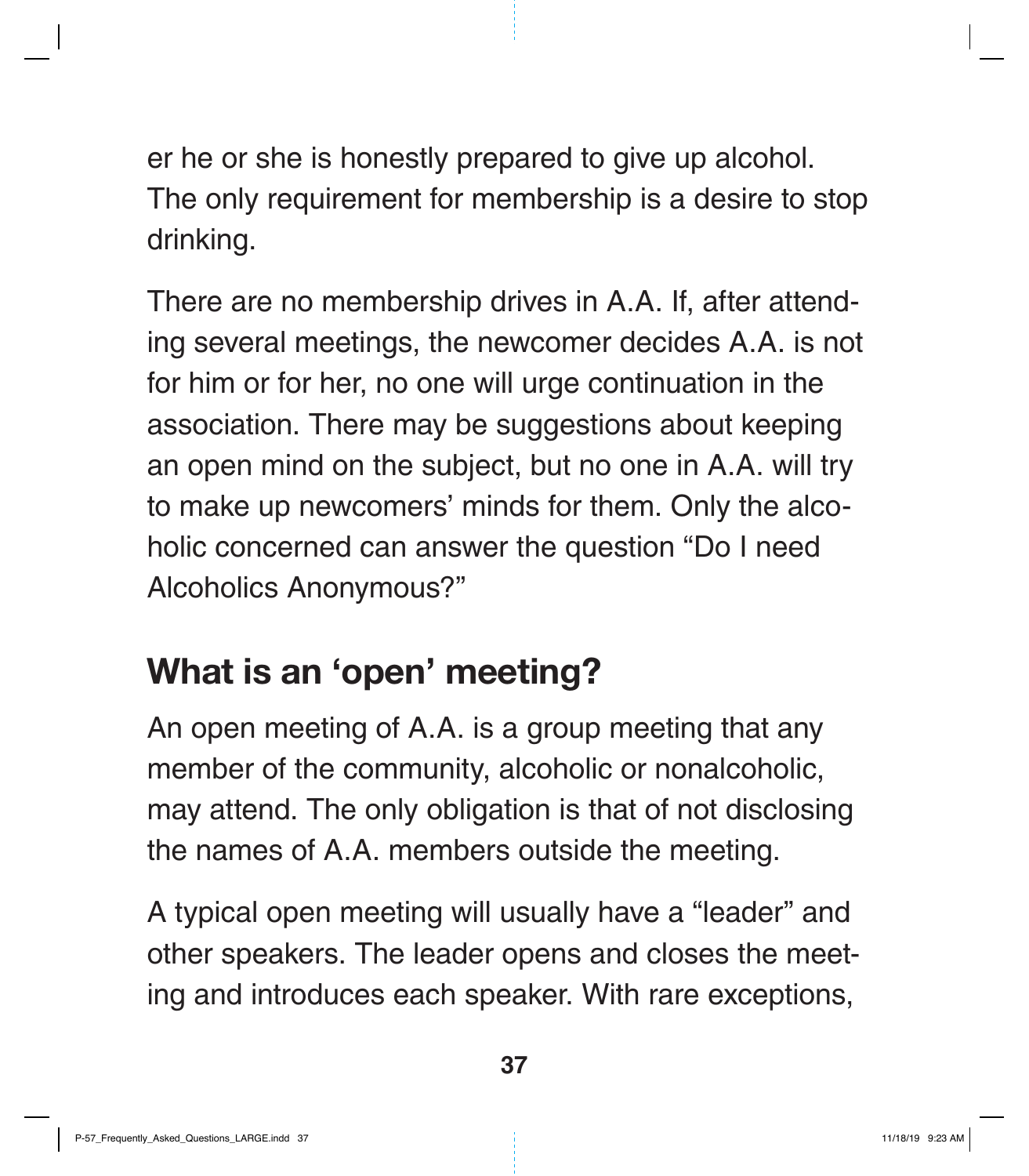the speakers at an open meeting are A.A. members. Each, in turn, may review some individual drinking experiences that led to joining A.A. The speaker may also give his or her interpretation of the recovery program and suggest what sobriety has meant personally. All views expressed are purely personal, since all members of A.A. speak only for themselves.

Most open meetings conclude with a social period during which coffee, soft drinks, and cakes or cookies are served.

### What is a 'closed' meeting?

A closed meeting is for A.A. members only, or for those who have a drinking problem and have a desire to stop drinking. Closed meetings give members an opportunity to discuss particular phases of their alcoholic problem that can be understood best only by other alcoholics.

These meetings are usually conducted with maximum informality, and all members are encouraged to participate in the discussions. The closed meetings are of particular value to the newcomer, since they provide an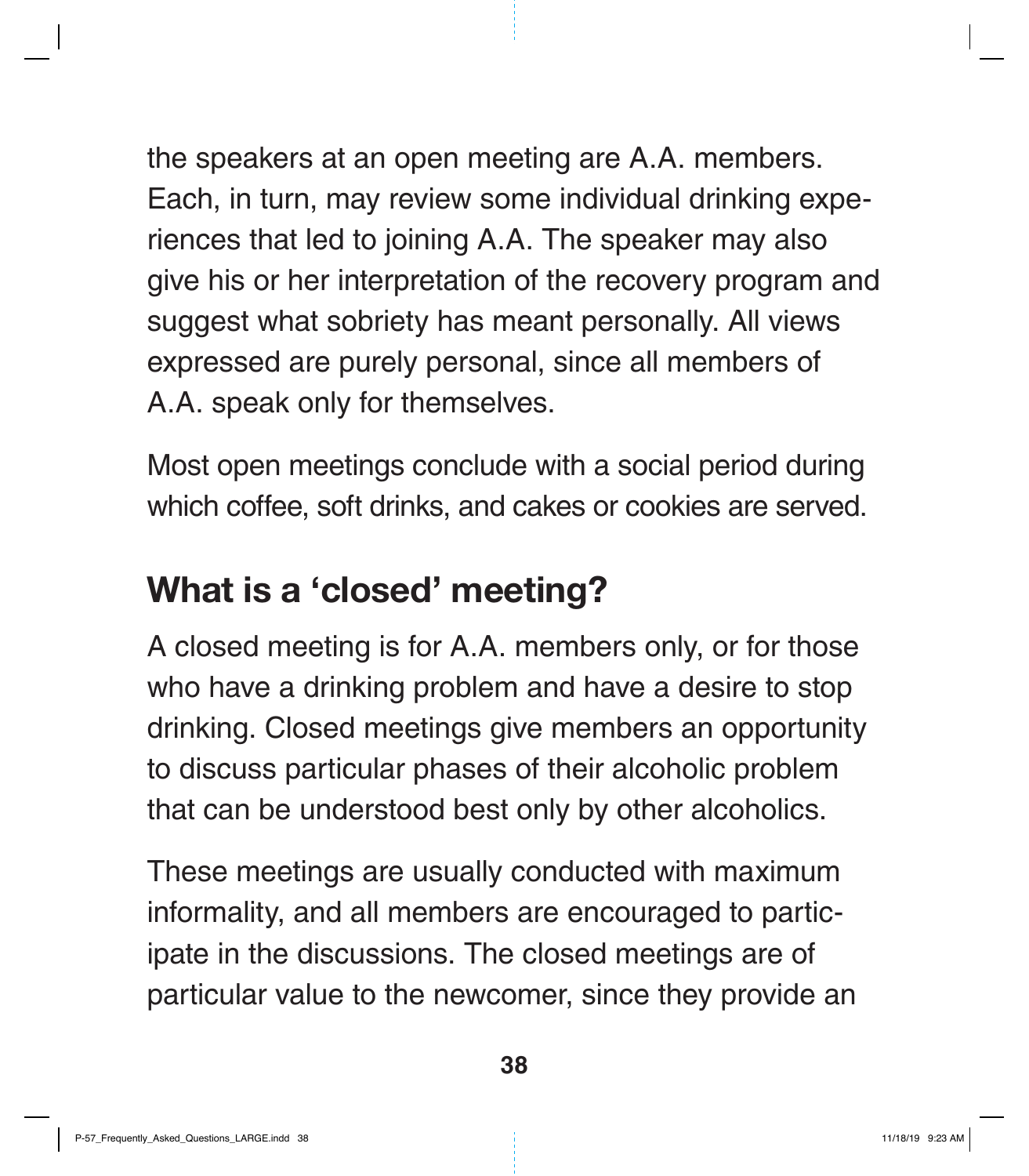opportunity to ask questions that may trouble a beginner, and to get the benefit of "older" members' experience with the recovery program.

## May I bring relatives or friends to an A.A. meeting?

In most places, anyone interested in A.A., whether a member or not, is welcome at open meetings of A.A. groups.\* Newcomers, in particular, are invited to bring wives, husbands, or friends to these meetings, since their understanding of the recovery program may be an important factor in helping the alcoholic to achieve and maintain sobriety. Many wives and husbands attend as frequently as their spouses and take an active part in the social activities of the local group.

(It will be recalled that "closed" meetings are traditionally limited to alcoholics.)

**\*Consult the group for local custom.**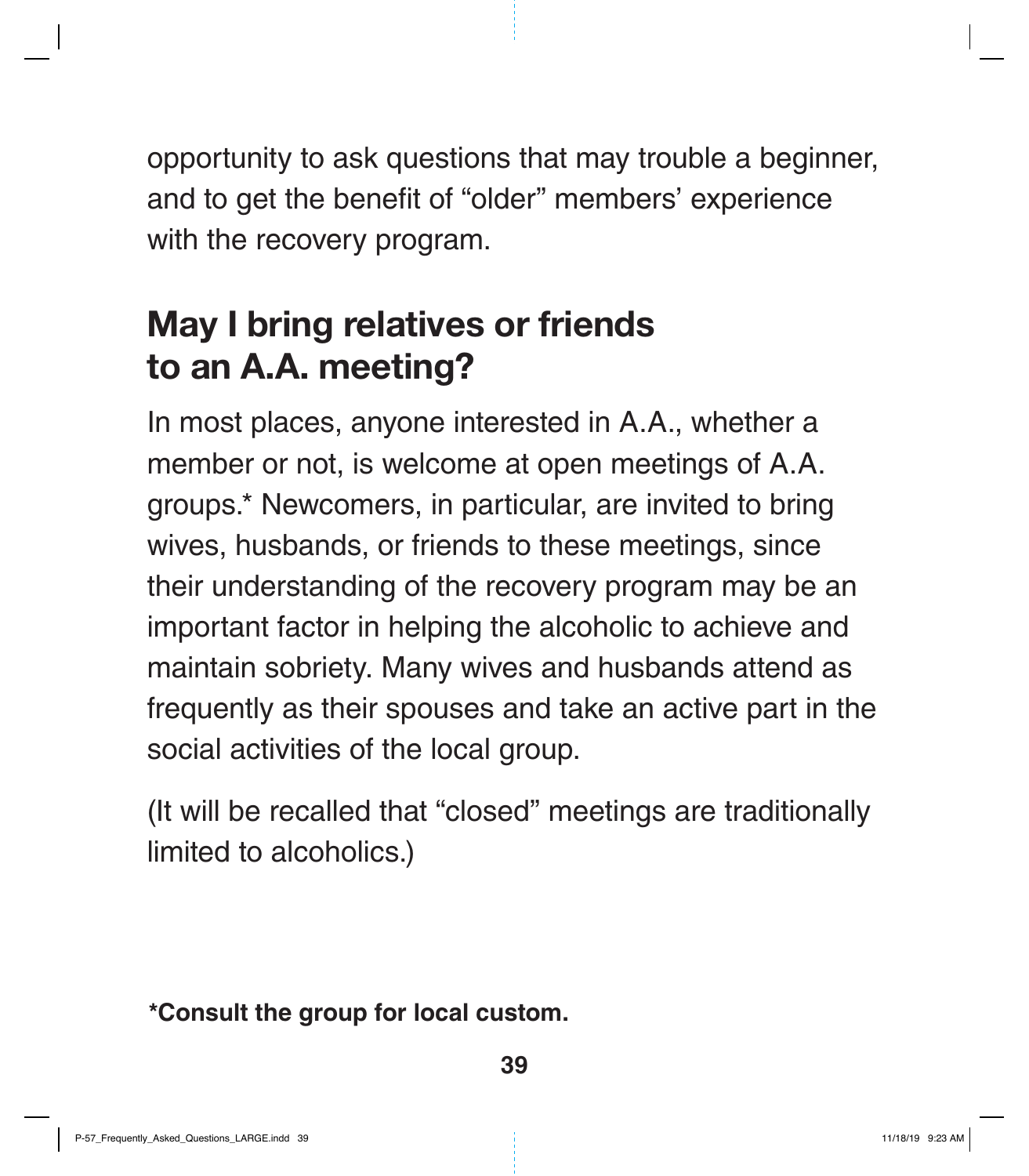## How often do A.A. members have to attend meetings?

Abraham Lincoln was once asked how long a man's legs should be. The classic answer was: "Long enough to reach the ground."

A.A. members don't **have** to attend any set number of meetings in a given period. It is purely a matter of individual preference and need. Most members arrange to attend at least one meeting a week. They feel that is enough to satisfy their personal need for contact with the program through a local group. Others attend a meeting nearly every night, in areas where such opportunities are available. Still others may go for relatively long periods without meetings.

The friendly injunction "Keep coming to meetings," so frequently heard by the newcomer, is based on the experience of the great majority of A.A.s, who find that the quality of their sobriety suffers when they stay away from meetings for too long. Many know from experience that if they do not come to meetings, they may get drunk and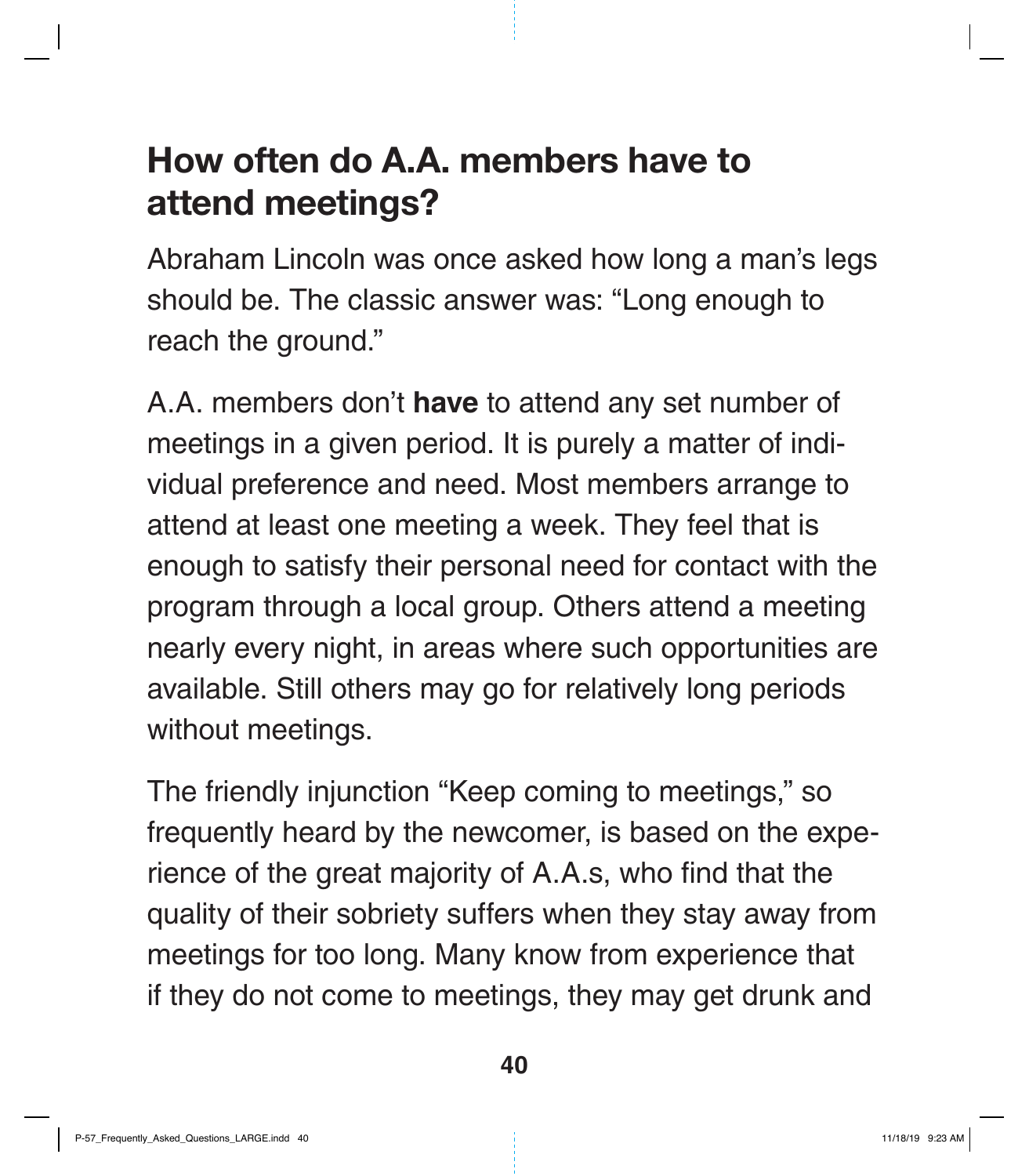that if they are regular in attendance, they seem to have no trouble staying sober.

Newcomers particularly seem to benefit from exposure to a relatively large number of meetings (or other A.A. contacts) during their first weeks and months in a group. By multiplying their opportunities to meet and hear other A.A.s whose drinking experience parallels their own, they seem to be able to strengthen their own understanding of the program and what it can give them.

Nearly all alcoholics, at one time or another, have tried to stay sober on their own. For most, the experience has not been particularly enjoyable — or successful. So long as attendance at meetings helps the alcoholic to maintain sobriety, and to have fun at the same time, it seems to be good sense to be guided by the experience of those who "keep coming to meetings."

#### Do A.A.s have to attend meetings for the rest of their lives?

Not necessarily, but — as one member has suggested — "Most of us want to, and some of us may need to."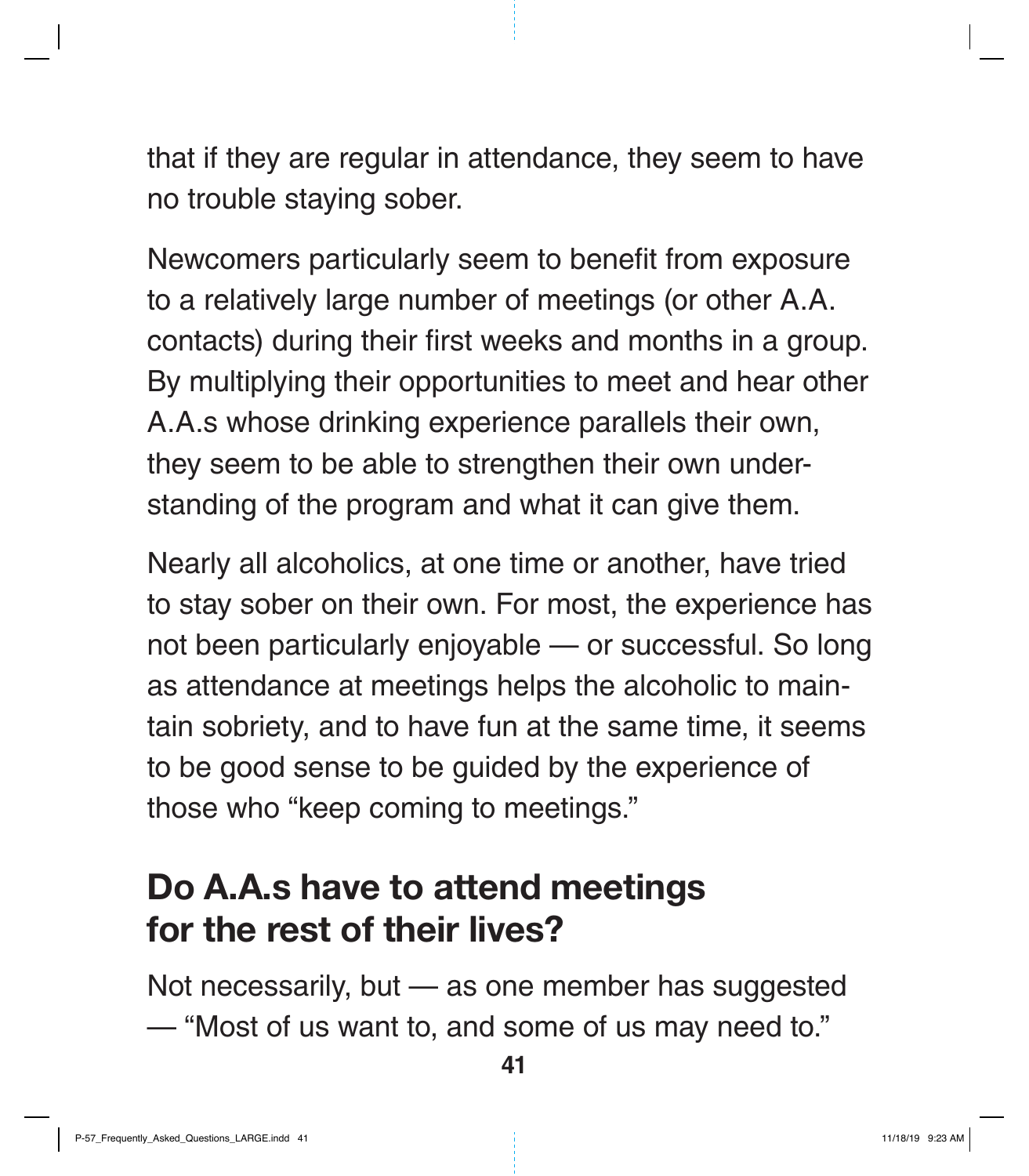Most alcoholics don't like to be told that they have to do anything for any extended period of time. At first glance, the prospect of having to attend A.A. meetings for all the years of the foreseeable future may seem a heavy load.

The answer, again, is that no one **has** to do anything in A.A. There is always a choice between doing and not doing a thing — including the crucial choice of whether or not to seek sobriety through A.A.

The primary reason an alcoholic has for attending meetings of an A.A. group is to get help in staying sober **today** — not tomorrow or next week or ten years from now. Today, the immediate present, is the only period in life that the A.A. can do something about. A.A.s do not worry about tomorrow, or about "the rest of their lives." The important thing for them is to maintain their sobriety now. They will take care of the future when it arrives.

So the A.A. who wants to do everything possible to insure sobriety today will probably keep going to meetings. But attendance will always be on the basis of taking care of present sobriety. As long as the approach to A.A.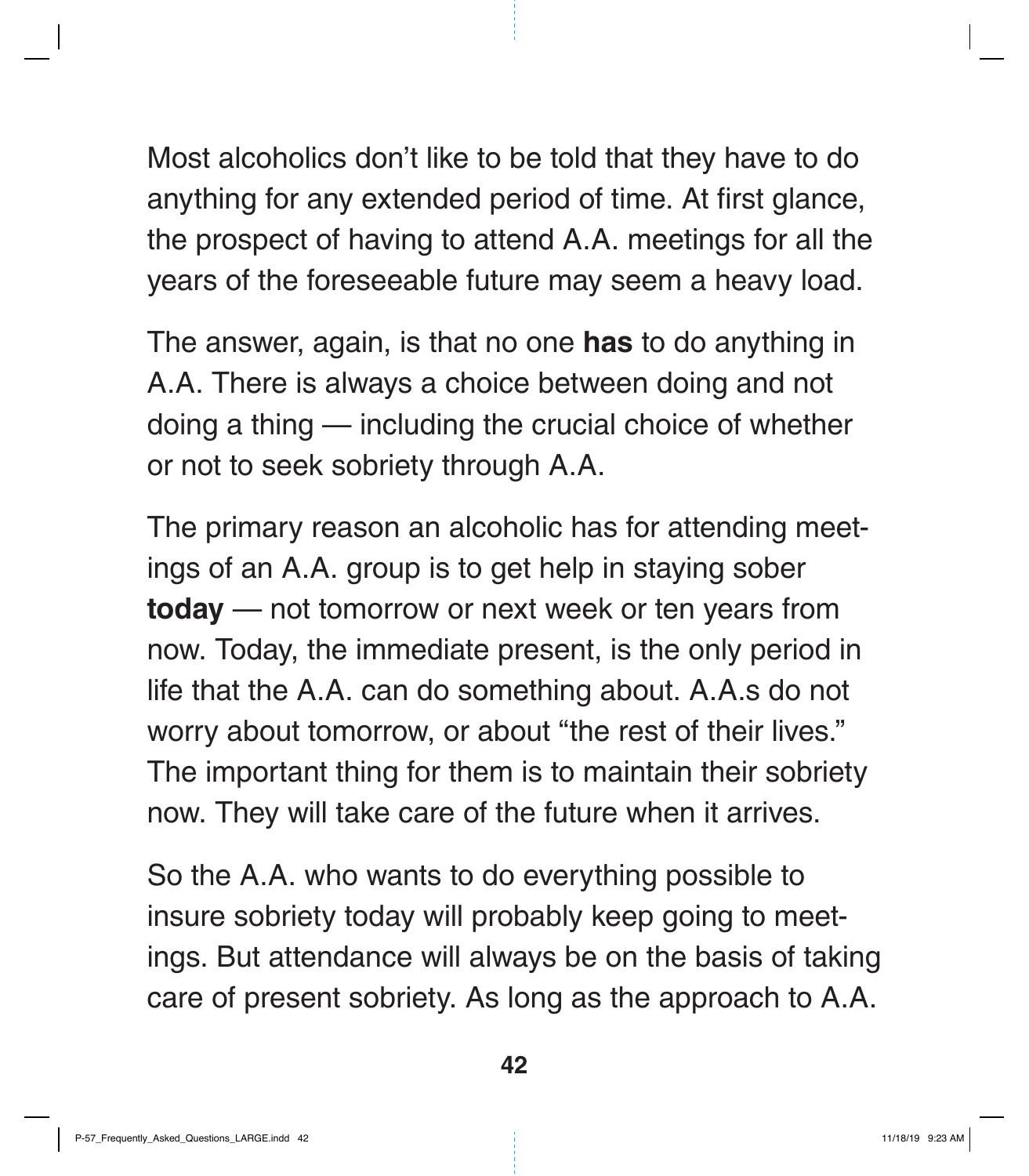is on this basis, no activity, including attendance at meetings, can ever resemble a long-term obligation.

## How will I be able to find the time for A.A. meetings, work with other alcoholics, and other A.A. activities?

During our drinking days, most of us somehow managed to minimize the importance of time when there was alcohol to be consumed. Yet the newcomer to A.A. is occasionally dismayed to learn that sobriety will make some demands on time, too. If the beginner is a typical alcoholic, there will be an urge to make up "lost time" in a hurry — to work diligently at a job, to indulge in the pleasures of a homelife too long neglected, to devote time to church or civic affairs. What else is sobriety for, the new member may ask, but to lead a full, normal life, great chunks of it at a time?

A.A., however, is not something that can be taken like a pill. The experience of those who have been successful in the recovery program is worth considering. Almost without exception, the men and women who find their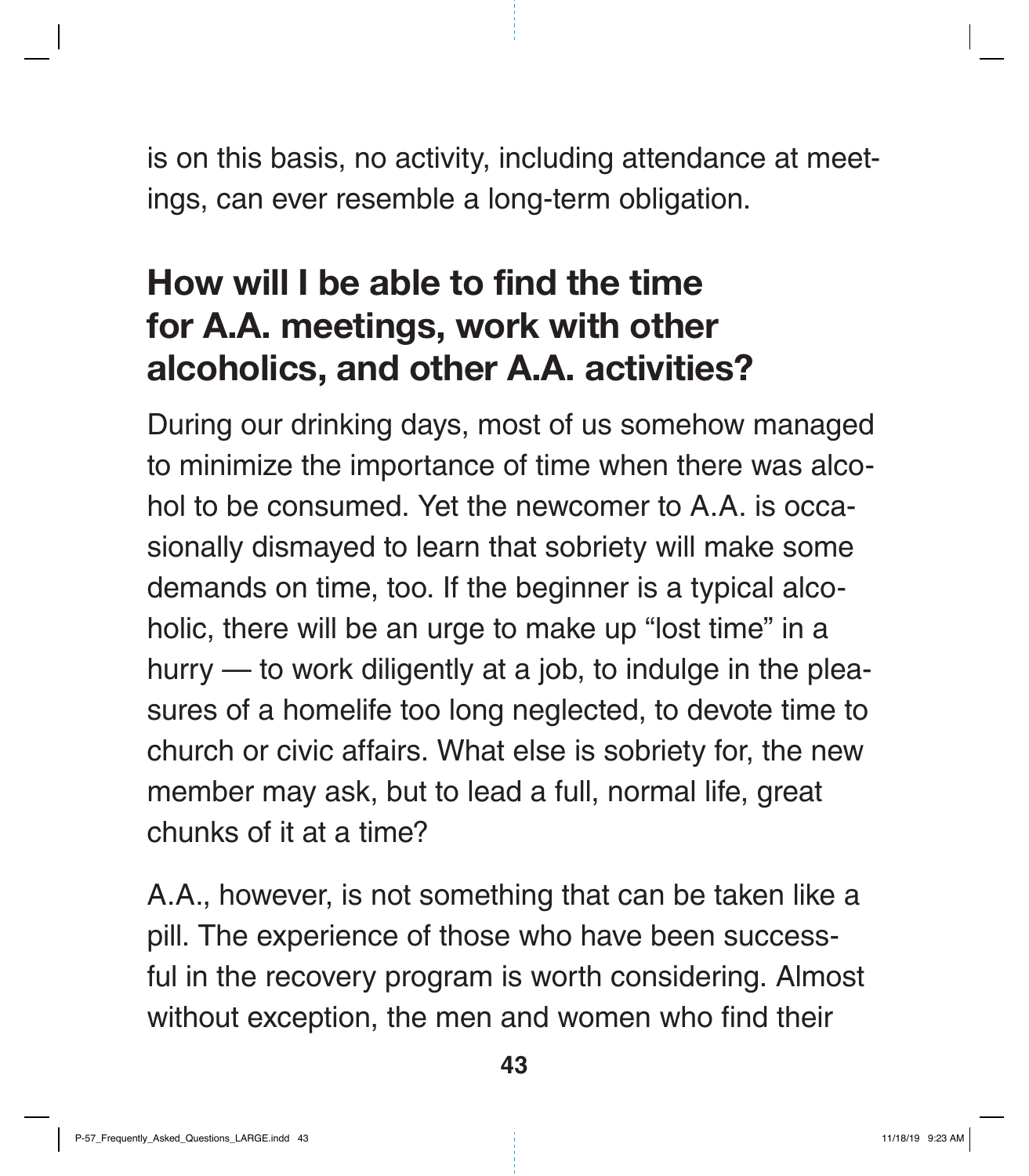sobriety most satisfying are those who attend meetings regularly, never hesitate to work with other alcoholics seeking help, and take more than a casual interest in the other activities of their groups. They are men and women who recall realistically and honestly the aimless hours spent in bars, the days lost from work, the decreased efficiency, and the remorse that accompanied hangovers on the morning after.

Balanced against such memories as these, the few hours spent in underwriting and strengthening their sobriety add up to a small price indeed.

## Can newcomers join A.A. outside their own community?

This question is sometimes raised by persons who seem to have perfectly valid reasons for not wanting to risk identification as alcoholics by any of their neighbors. They may, for example, have employers who are totally unfamiliar with the A.A. program and potentially hostile to anyone who admits the existence of a drinking problem. They may wish desperately to be associated with A.A.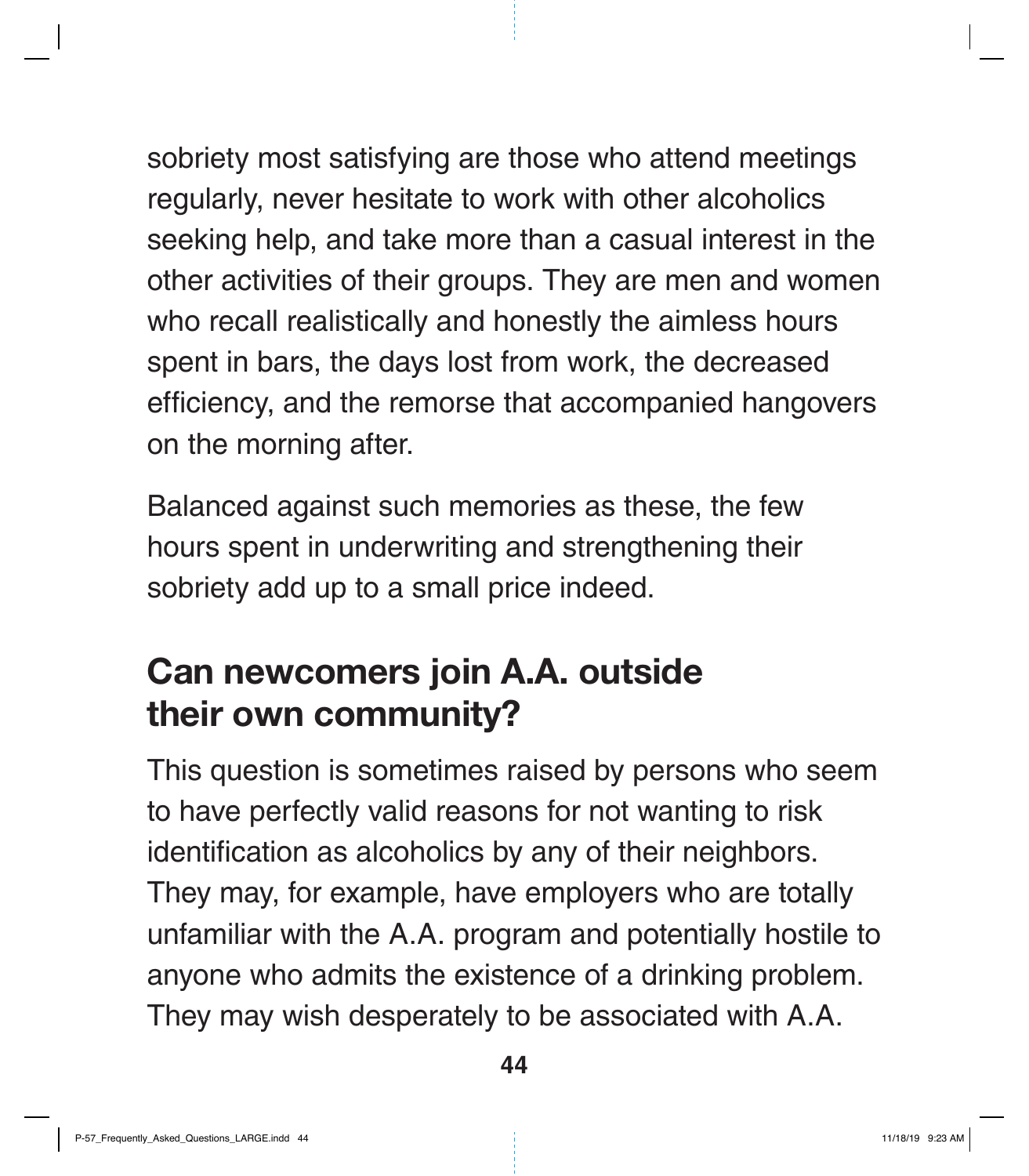as a means of gaining and maintaining sobriety. But they may hesitate to turn to a group in their own community.

The answer to the question is that a person is free to join an A.A. group anywhere he or she may choose. Obviously, it is more convenient to join the nearest group. It may also be the most straightforward approach to the individual's problem. The person who turns to A.A. for help is usually, but not always, pretty well identified as a drunk. Inevitably, the good news of this person's sobriety is bound to spread, too. Few employers or neighbors are likely to resent the source of their worker's or friend's continued sobriety, whether it centers in a local A.A. group or one located fifty miles away.

Few people these days are fired from their jobs or ostracized socially because they are sober. If the experience of many thousands of A.A.s is a reliable guide, the best approach for the newcomer is to seek help in the nearest group before beginning to worry about the reactions of others.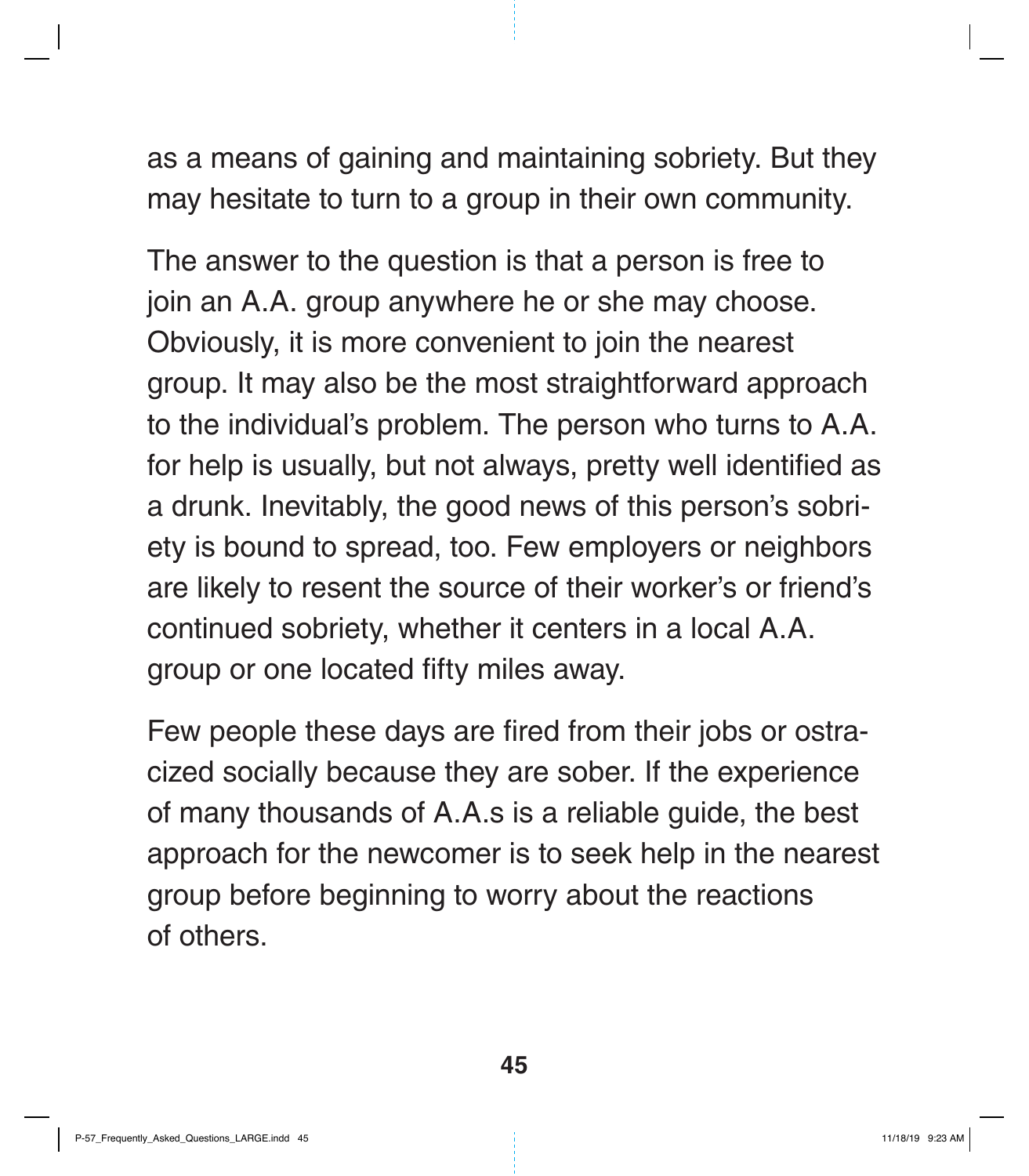## If I come into A.A., won't I miss a lot of friends and a lot of fun?

The best answer to this is the experience of the hundreds of thousands of men and women who have already come into A.A. In general, their attitude is that they did not enjoy real friendships or real fun until they joined A.A. Their point of view on both has changed.

Many alcoholics discover that their best friends are delighted to see them face up to the fact that they cannot handle alcohol. No one wants to see a friend continue to hurt.

Naturally, it is important to distinguish between friendships and casual barroom **acquaintanceships**. The alcoholic is likely to have many acquaintances whose conviviality may be missed for a while. But their place will be taken by the hundreds of A.A.s the newcomer will meet — men and women who offer understanding acceptance, and help in sustaining sobriety at all times.

Few members of A.A. would trade the fun that comes with sobriety for what **seemed** to be fun while they were drinking.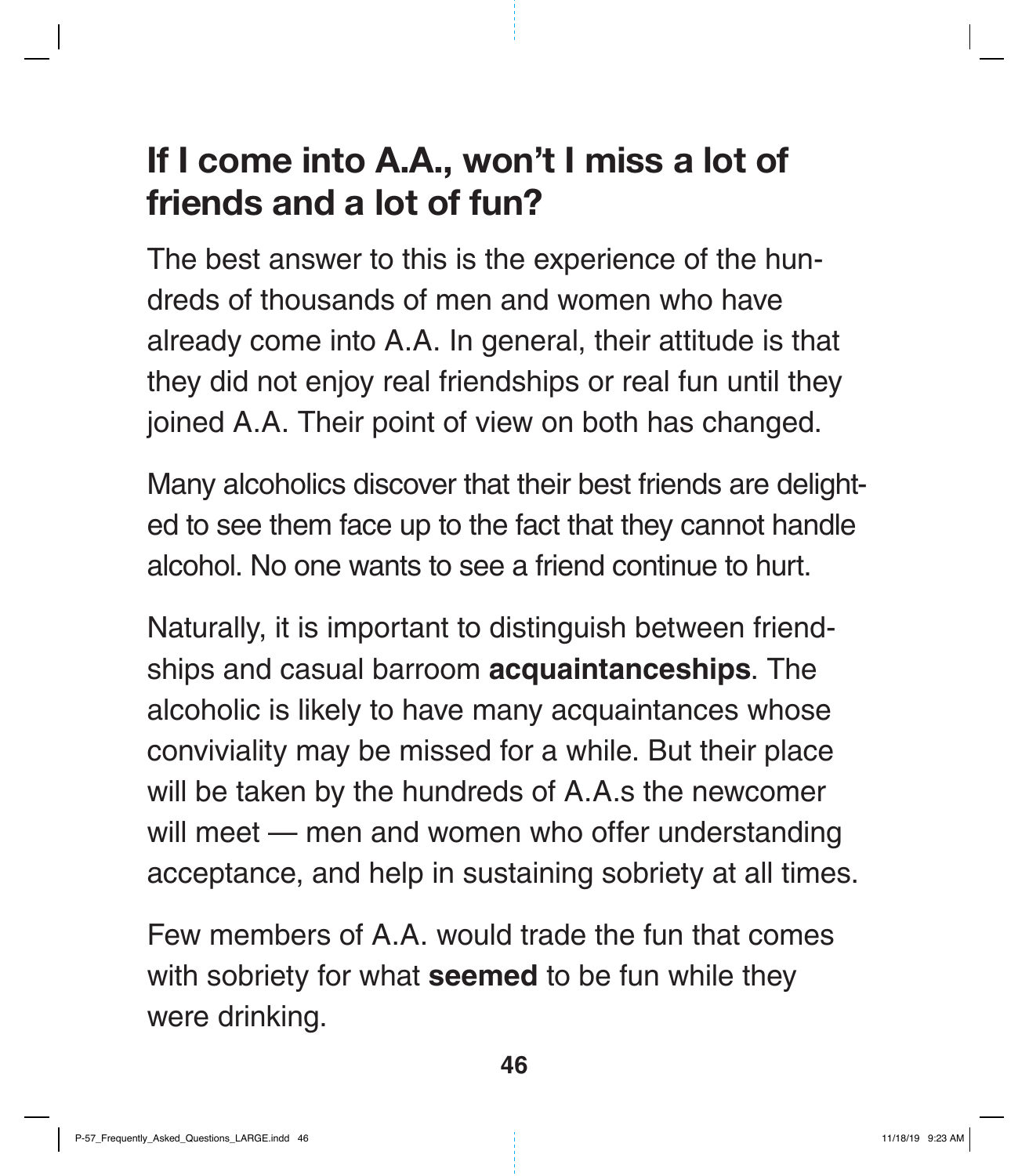# The Recovery Program

**Upon attending only a few meetings, the newcomer is sure to hear references to such things as "the Twelve Steps," "the Twelve Traditions," "slips," "the Big Book," and other expressions characteristic of A.A. The following paragraphs describe these factors and suggest why they are mentioned frequently by A.A. speakers.**

#### What are the 'Twelve Steps'?

The "Twelve Steps" are the core of the A.A. program of personal recovery from alcoholism. They are not abstract theories; they are based on the trial-and-error experience of early members of A.A. They describe the attitudes and activities that these early members believe were important in helping them to achieve sobriety. Acceptance of the "Twelve Steps" is not mandatory in any sense.

Experience suggests, however, that members who make an earnest effort to follow these Steps and to apply them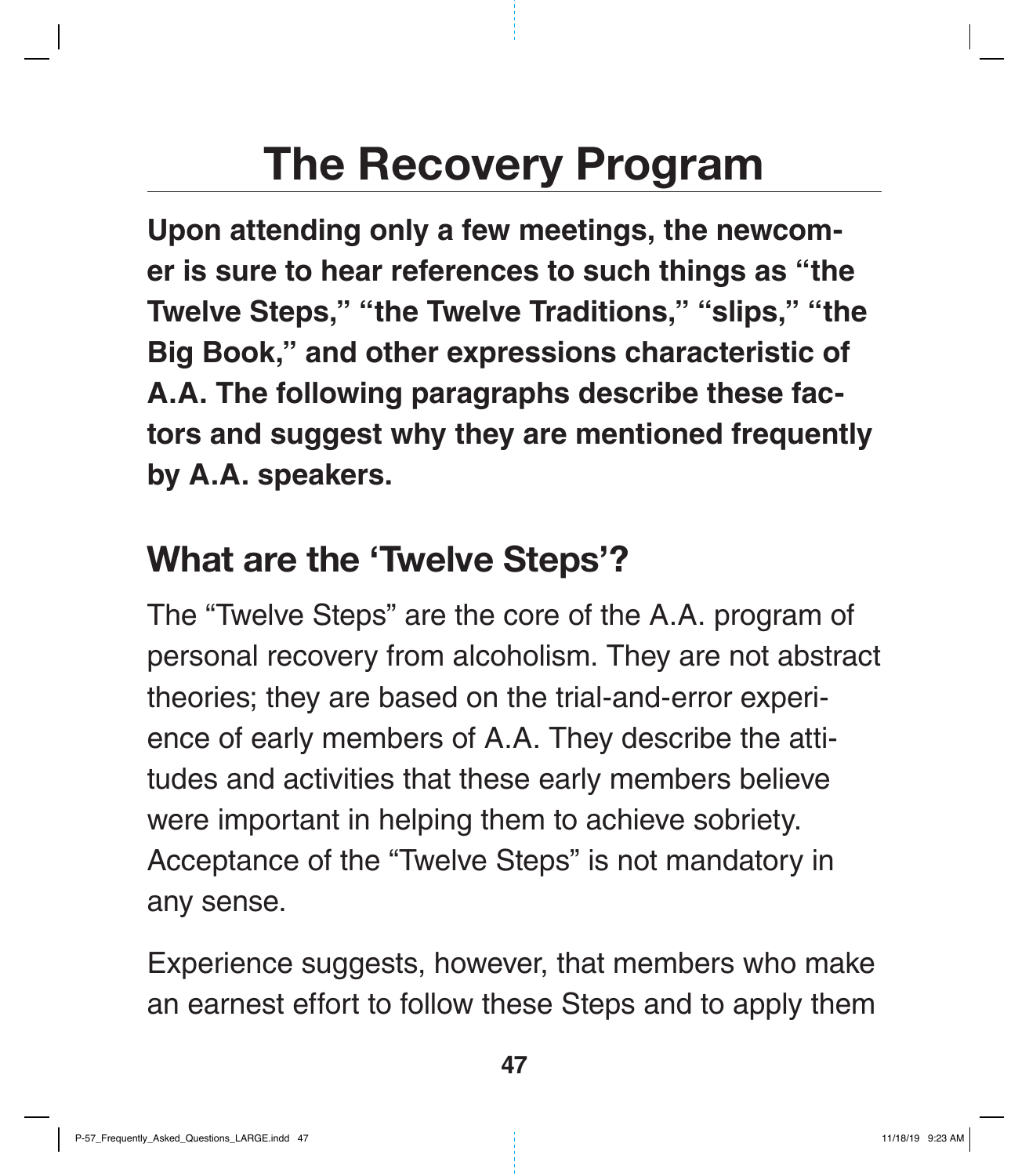in daily living seem to get far more out of A.A. than do those members who seem to regard the Steps casually. It has been said that it is virtually impossible to follow all the Steps literally, day in and day out. While this may be true, in the sense that the Twelve Steps represent an approach to living that is totally new for most alcoholics, many A.A. members feel that the Steps are a practical necessity if they are to maintain their sobriety.

Here is the text of the Twelve Steps, which first appeared in **Alcoholics Anonymous,** the A.A. book of experience:

1. We admitted we were powerless over alcohol — that our lives had become unmanageable

2. Came to believe that a Power greater than ourselves could restore us to sanity.

3. Made a decision to turn our will and our lives over to the care of God **as we understood Him.**

4. Made a searching and fearless moral inventory of ourselves.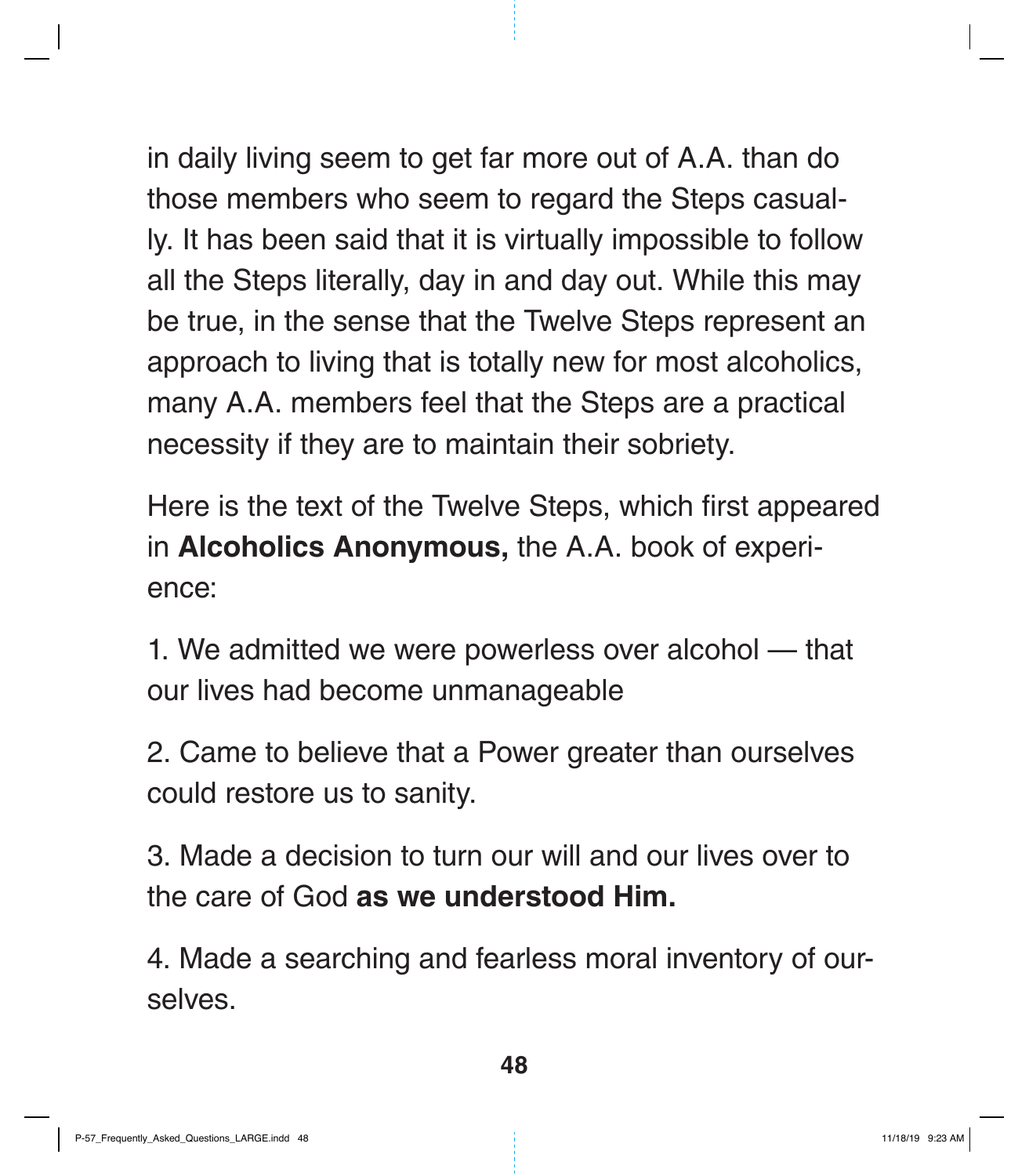5. Admitted to God, to ourselves and to another human being the exact nature of our wrongs.

6. Were entirely ready to have God remove all these defects of character.

7. Humbly asked Him to remove our shortcomings.

8. Made a list of all persons we had harmed, and became willing to make amends to them all.

9. Made direct amends to such people wherever possible, except when to do so would injure them or others.

10. Continued to take personal inventory and when we were wrong promptly admitted it.

11. Sought through prayer and meditation to improve our conscious contact with God, **as we understood Him,**  praying only for knowledge of His will for us and the power to carry that out.

12. Having had a spiritual awakening as the result of these steps, we tried to carry this message to alcoholics, and to practice these principles in all our affairs.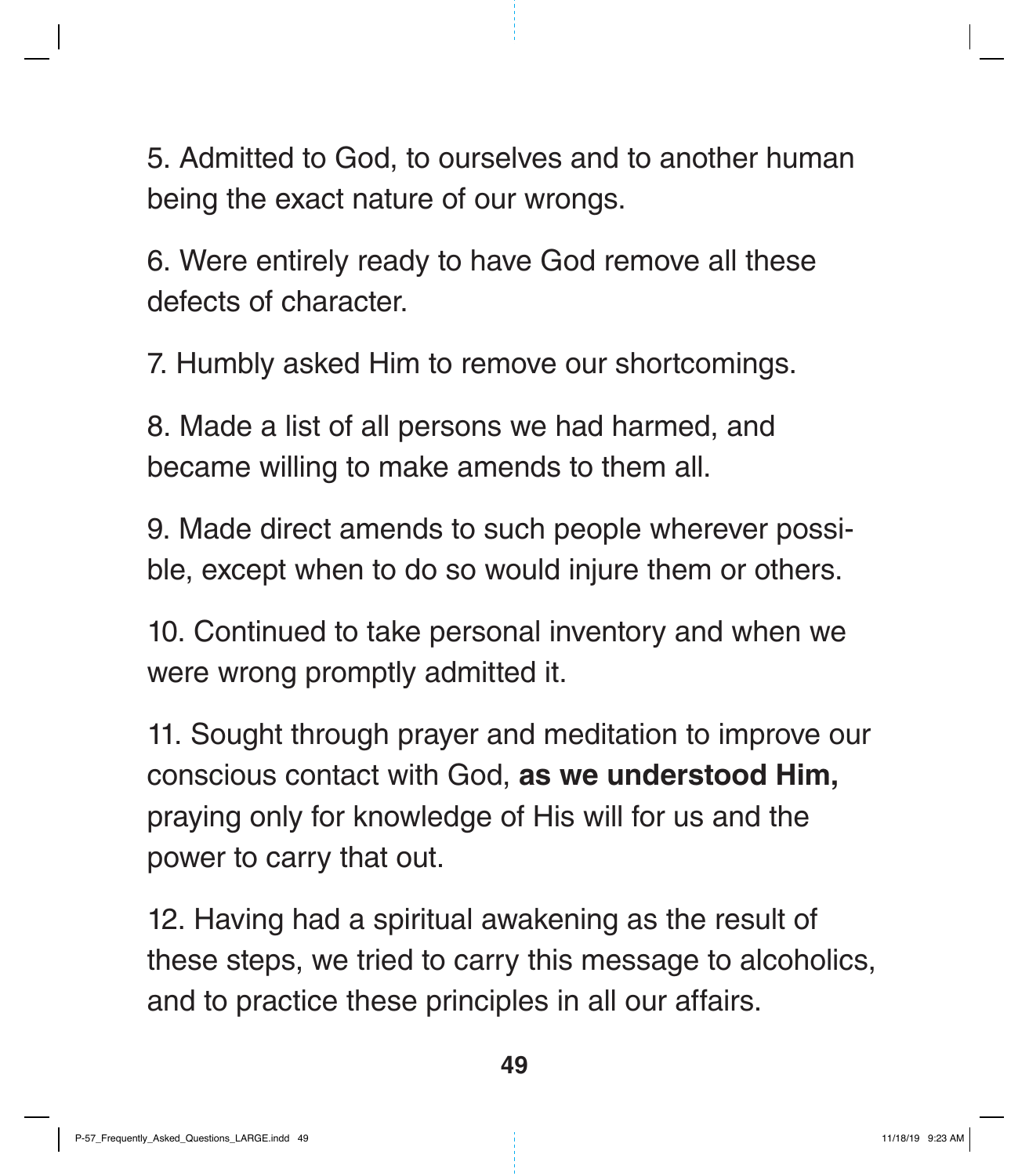## What are the 'Twelve Traditions'?

The "Twelve Traditions" of A.A. are suggested principles to insure the survival and growth of the thousands of groups that make up the Fellowship. They are based on the experience of the groups themselves during the critical early years of the movement.

The Traditions are important to both oldtimers and newcomers as reminders of the true foundations of A.A. as a society of men and women whose primary concern is to maintain their own sobriety and help others to achieve sobriety:

1. Our common welfare should come first; personal recovery depends upon A.A. unity.

2. For our group purpose there is but one ultimate authority — a loving God as He may express Himself in our group conscience. Our leaders are but trusted servants; they do not govern.

3. The only requirement for A.A. membership is a desire to stop drinking.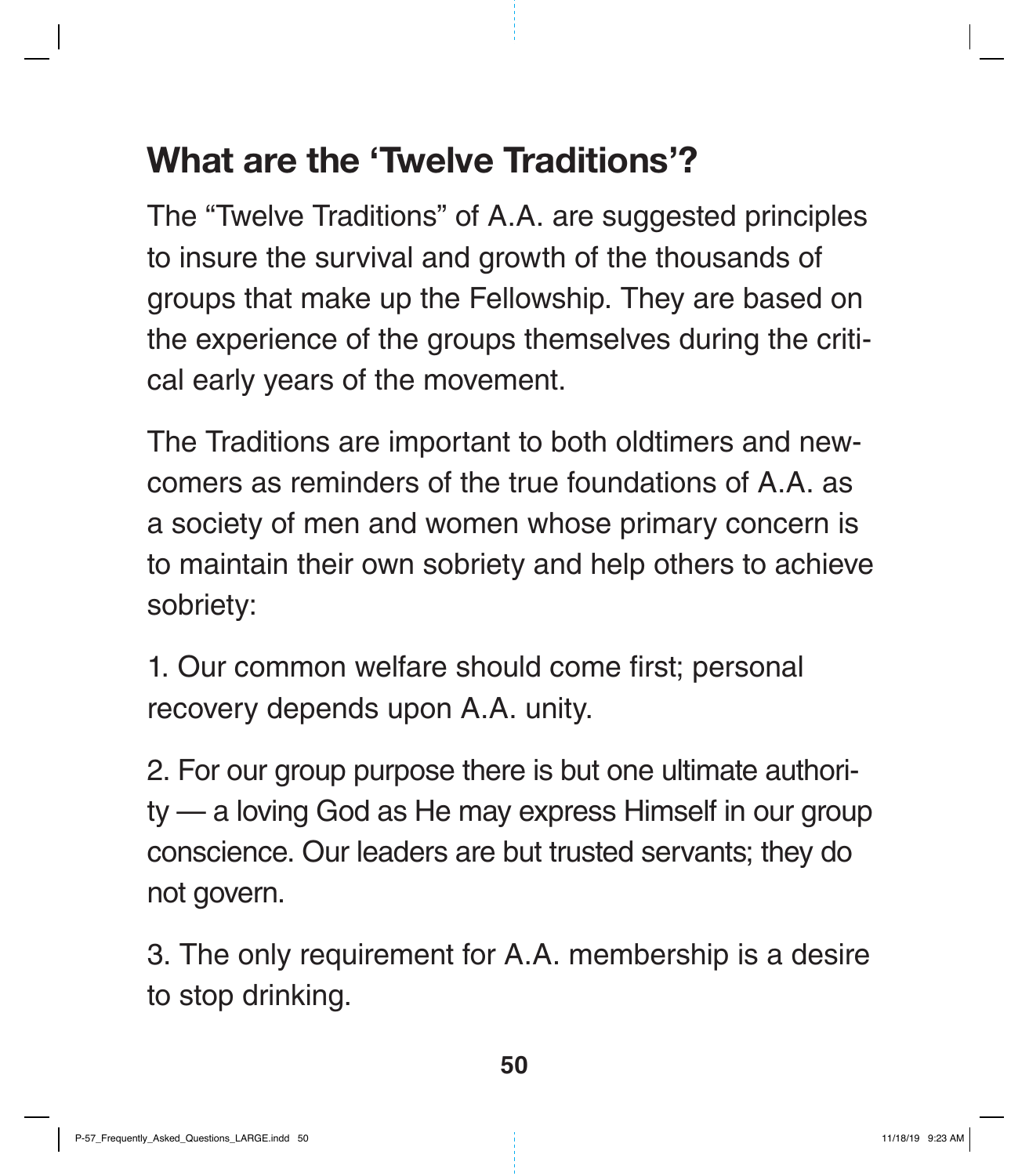4. Each group should be autonomous except in matters affecting other groups or A.A. as a whole.

5. Each group has but one primary purpose — to carry its message to the alcoholic who still suffers.

6. An A.A. group ought never endorse, finance, or lend the A.A. name to any related facility or outside enterprise, lest problems of money, property, and prestige divert us from our primary purpose.

7. Every A.A. group ought to be fully self-supporting, declining outside contributions.

8. Alcoholics Anonymous should remain forever nonprofessional, but our service centers may employ special workers.

9. A.A., as such, ought never be organized; but we may create service boards or committees directly responsible to those they serve.

10. Alcoholics Anonymous has no opinion on outside issues; hence the A.A. name ought never be drawn into public controversy.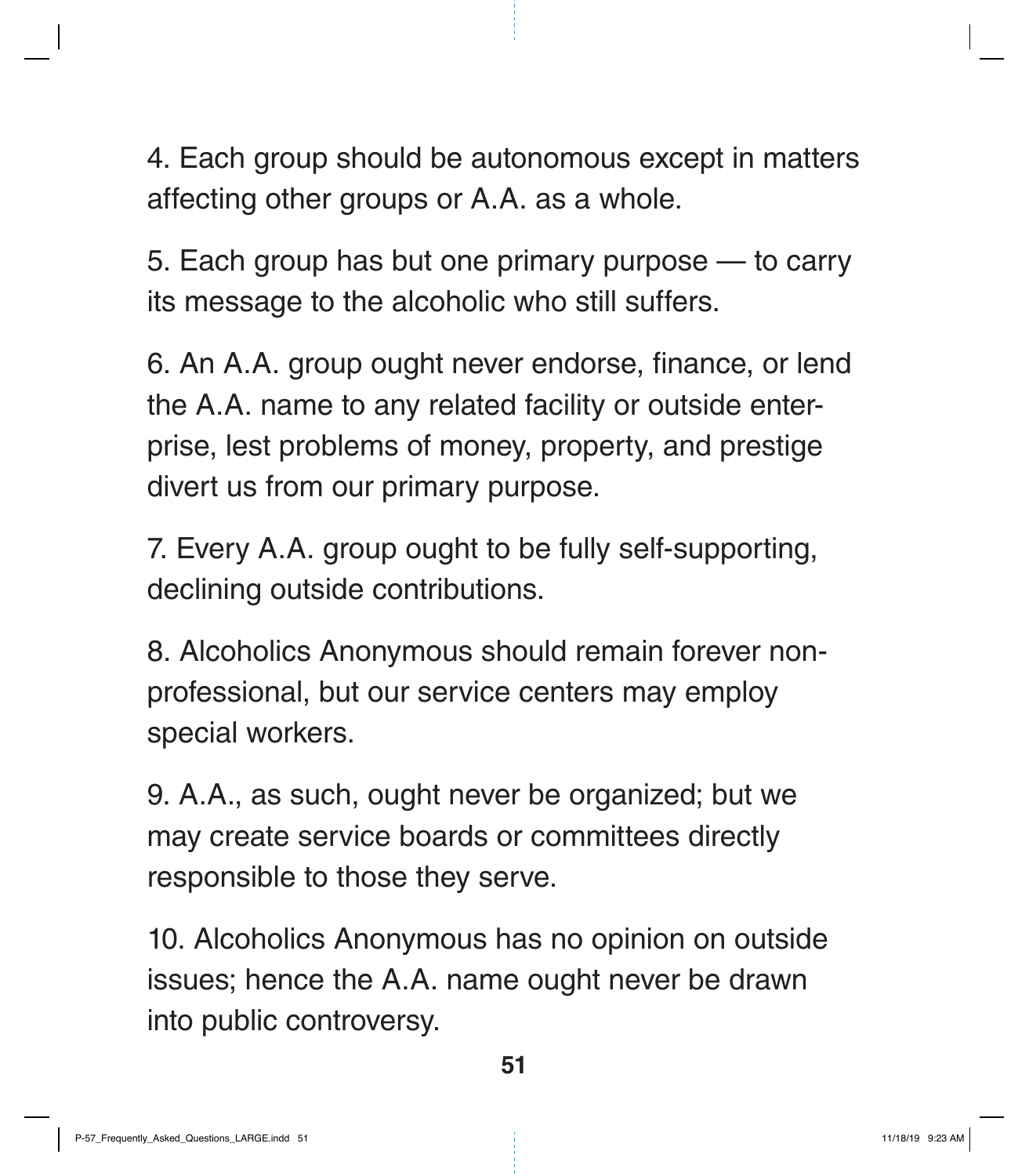11. Our public relations policy is based on attraction rather than promotion; we need always maintain personal anonymity at the level of press, radio, and films.

12. Anonymity is the spiritual foundation of all our traditions, ever reminding us to place principles before personalities.

#### What are 'slips'?

Occasionally a man or woman who has been sober through A.A. will get drunk. In A.A. a relapse of this type is commonly known as a "slip." It may occur during the first few weeks or months of sobriety or after the alcoholic has been dry a number of years.

Nearly all A.A.s who have been through this experience say that slips can be traced to specific causes. They deliberately forgot that they had admitted they were alcoholics and got overconfident about their ability to handle alcohol. Or they stayed away from A.A. meetings or from informal association with other A.A.s. Or they let themselves become too involved with business or social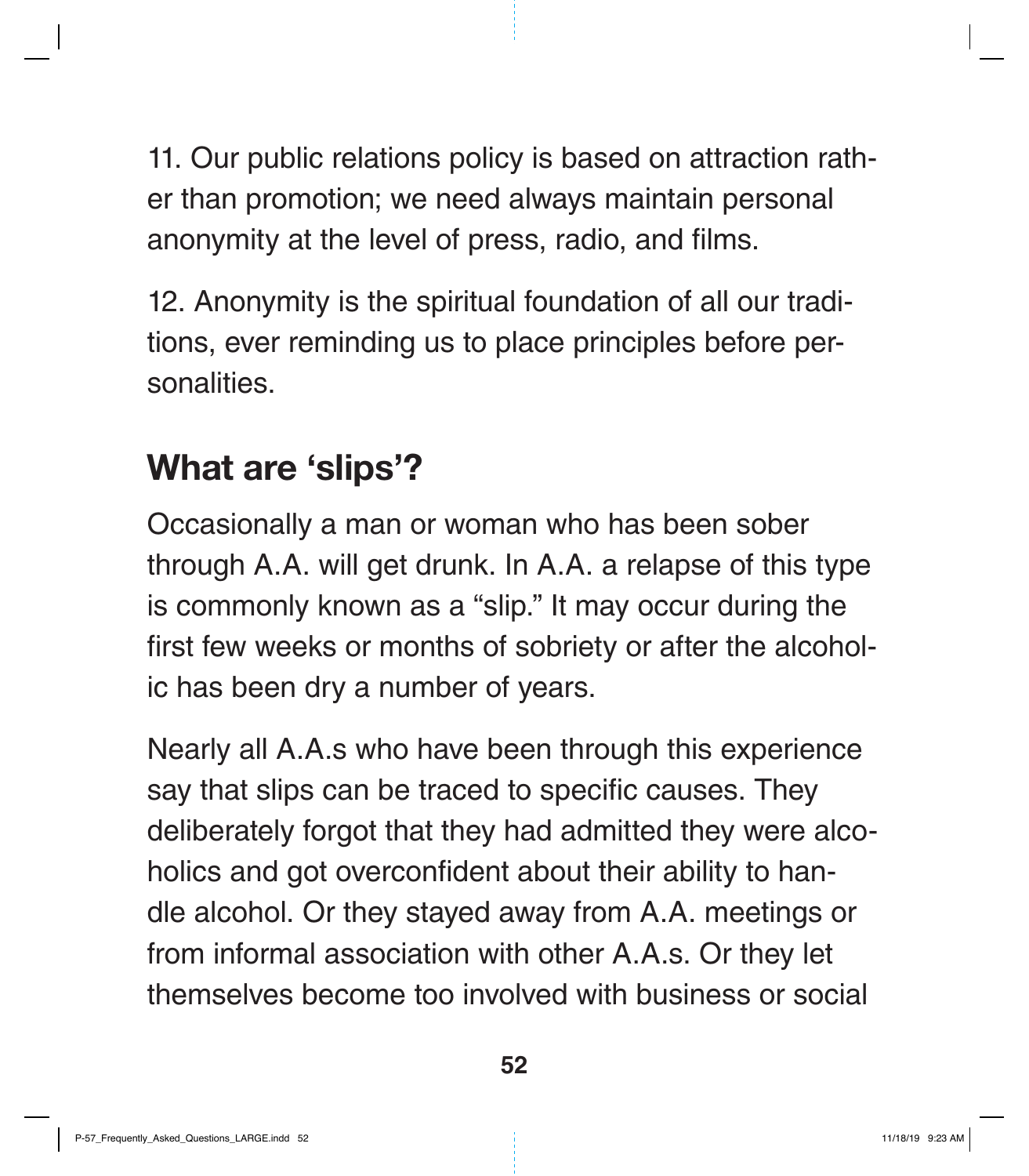affairs to remember the importance of being sober. Or they let themselves become tired and were caught with their mental and emotional defenses down.

In other words, most "slips" don't **just happen**.

#### Does A.A. have a basic 'textbook'?

The Fellowship has four books that are generally accepted as "textbooks." The first is **Alcoholics Anonymous,** also known as "the Big Book," originally published in 1939, revised in 1955, 1976 and 2001. It records the personal stories of 42 representative problem drinkers who achieved stable sobriety for the first time through A.A. It also records the suggested steps and principles that early members believed were responsible for their ability to overcome the compulsion to drink.

The second book is **Twelve Steps and Twelve Traditions,** published in 1953. It is an interpretation, by Bill W., a co-founder, of the principles that have thus far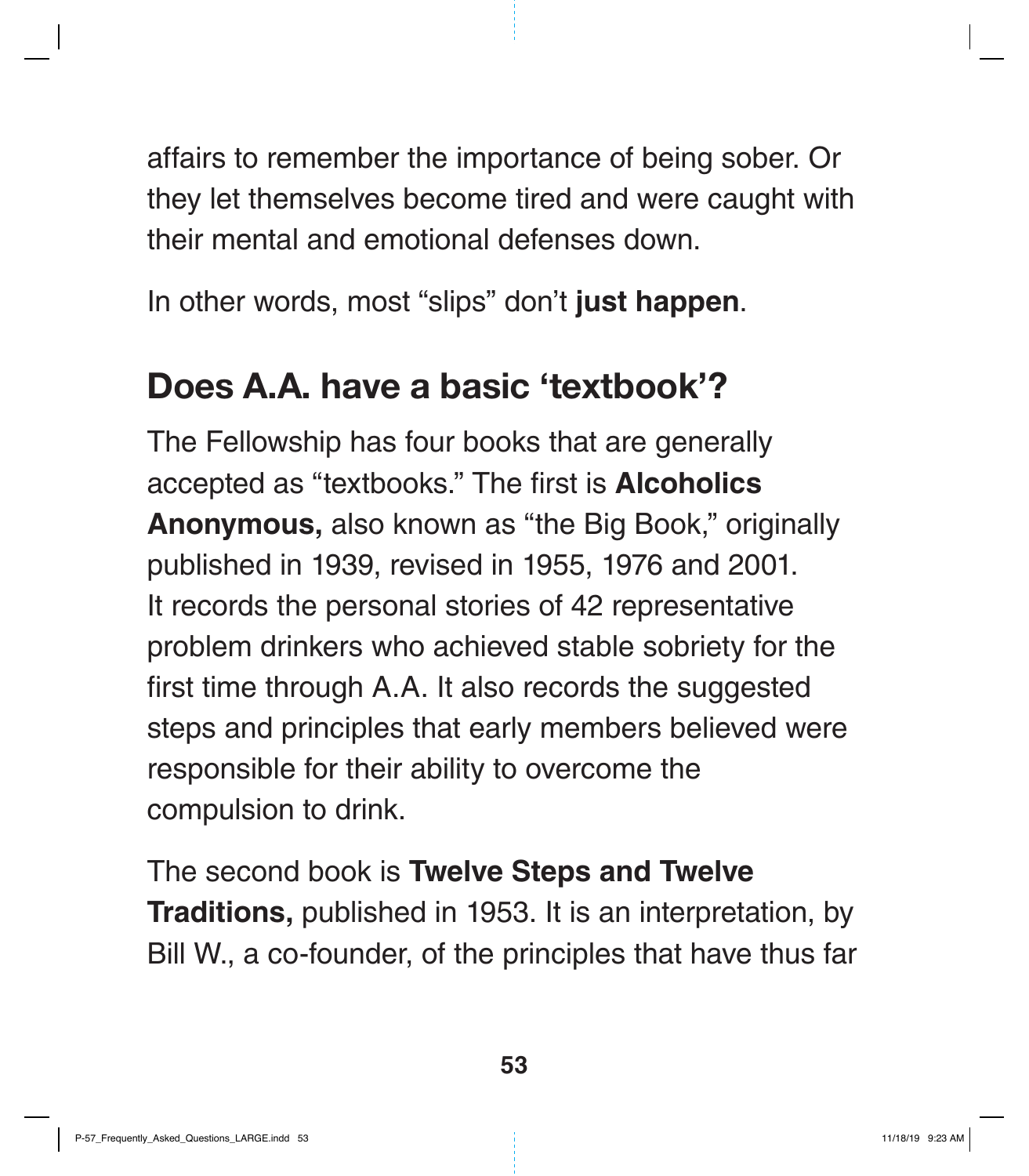assured the continuing survival of individuals and groups within A.A.

A third book, **Alcoholics Anonymous Comes of Age,** published in 1957, is a brief history of the first two decades of the Fellowship.

The fourth is **As Bill Sees It** (formerly titled **The A.A. Way of Life,** a reader by Bill). This is a selection of Bill W.'s writings.

These books may be purchased through local A.A. groups or ordered direct from Alcoholics Anonymous, Box 459, Grand Central Station, New York, NY 10163 or through the website at aa.org.

#### What is 'the 24-hour program'?

"The 24-hour program" is a phrase used to describe a basic A.A. approach to the problem of **staying** sober. A.A.s never swear off alcohol for life, never take pledges committing themselves not to take a drink "tomorrow." By the time they turned to A.A. for help, they had discovered that, no matter how sincere they may have been in prom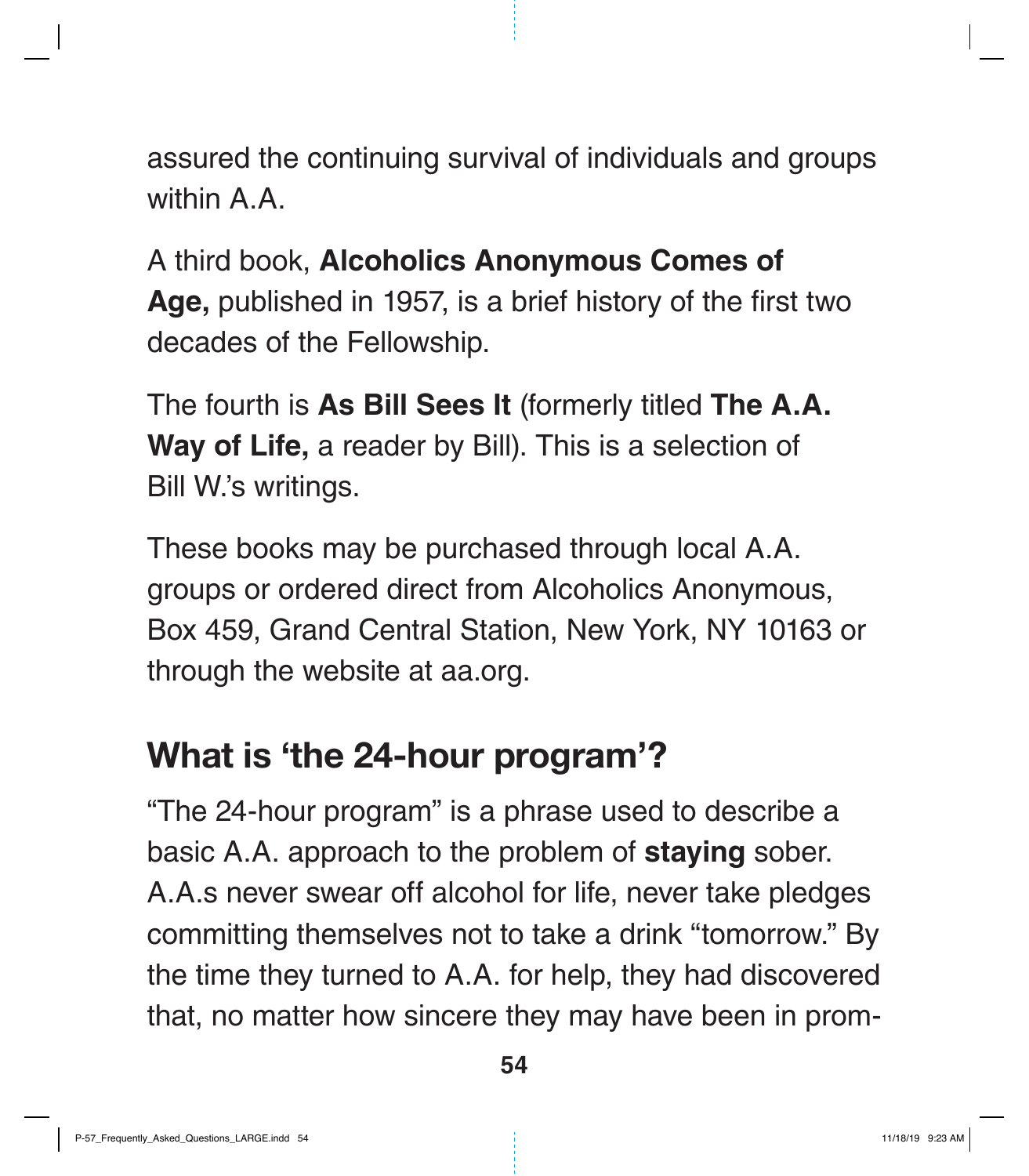ising themselves to abstain from alcohol "in the future," somehow they forgot the pledge and got drunk. The compulsion to drink proved more powerful than the best intentions **not** to drink.

The A.A. member recognizes that the biggest problem is to stay sober **now!** The current 24 hours is the only period the A.A. can do anything about as far as drinking is concerned. Yesterday is gone. Tomorrow never comes. "But today," the A.A. says, "today, I will not take a drink. I may be tempted to take a drink tomorrow — and perhaps I will. But tomorrow is something to worry about when it comes. My big problem is not to take a drink during this 24 hours.

Along with the 24-hour program, A.A. emphasizes the importance of three slogans that have probably been heard many times by the newcomer before joining A.A. These slogans are: "Easy Does It," "Live and Let Live," and "First Things First." By making these slogans a basic part of the attitude toward problems of daily living, the average A.A. is usually helped substantially in the attempt to live successfully without alcohol.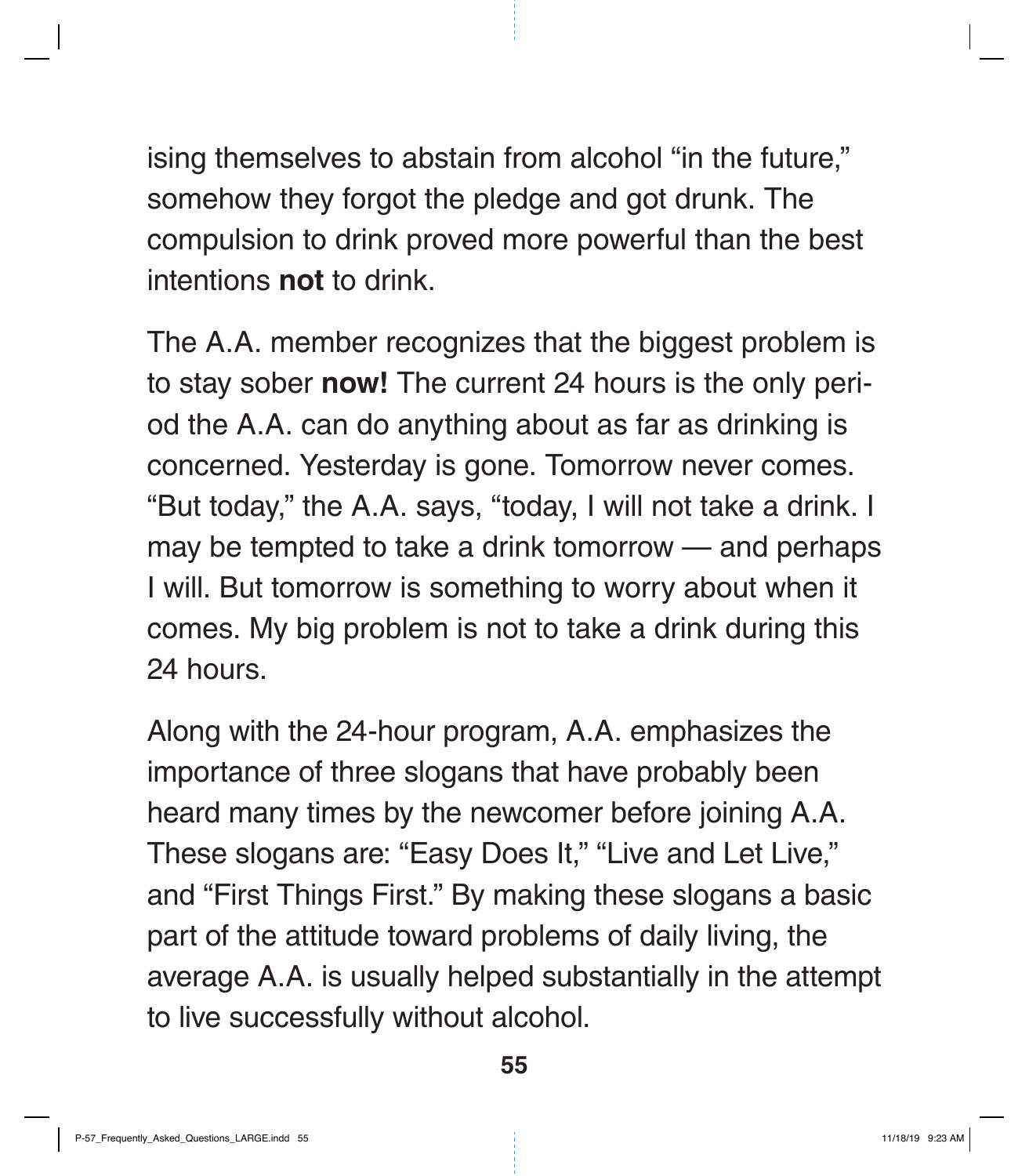## What is the AA Grapevine?

The Grapevine is a monthly pocket-size magazine published for members and friends who seek further sharing of A.A. experience. The only international journal of the Society, the Grapevine is edited by a staff made up entirely of A.A.s.

Single copies of the magazine are usually available each month at meetings of local groups, but most readers prefer to receive their copies on a regular subscription basis. In the U.S. the cost of an annual subscription is \$28.97, slightly more in Canada; single copies are \$2.75. There is also a Spanish edition called La Viña.

#### Why doesn't A.A. seem to work for some people?

The answer is that A.A. will work only for those who admit that they are alcoholics, who honestly want to stop drinking — and who are able to keep those facts uppermost in their minds at all times.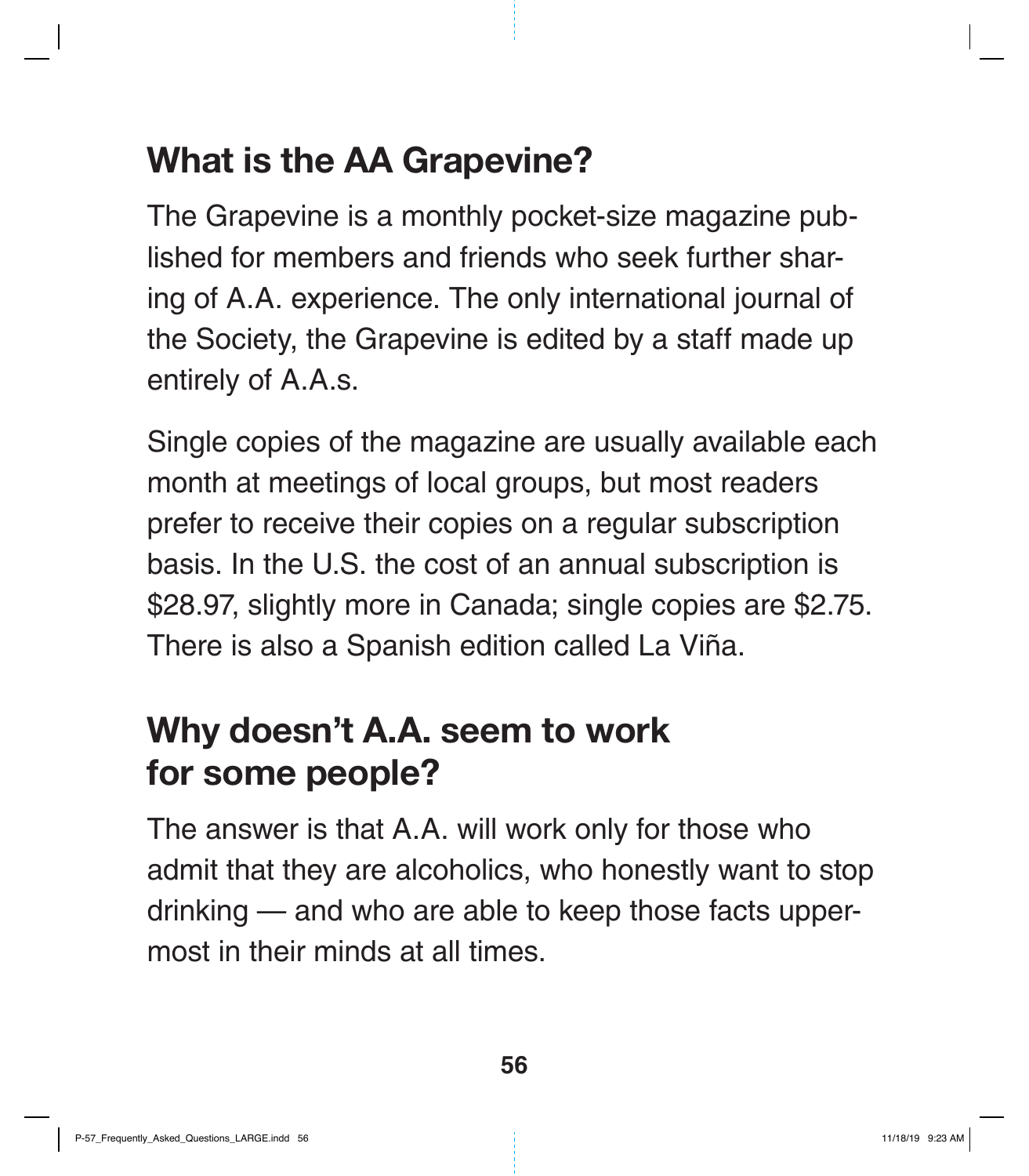A.A. usually will not work for the man or woman who has reservations about whether or not he or she is an alcoholic, or who clings to the hope of being able to drink normally again.

Most medical authorities say no one who is an alcoholic can ever drink normally again. The alcoholic must admit and accept this cardinal fact. Coupled with this admission and acceptance must be the desire to stop drinking.

After they have been sober a while in A.A., some people tend to forget that they are alcoholics, with all that this diagnosis implies. Their sobriety makes them overconfident, and they decide to experiment with alcohol again. The results of such experiments are, for the alcoholic, completely predictable. Their drinking invariably becomes progressively worse.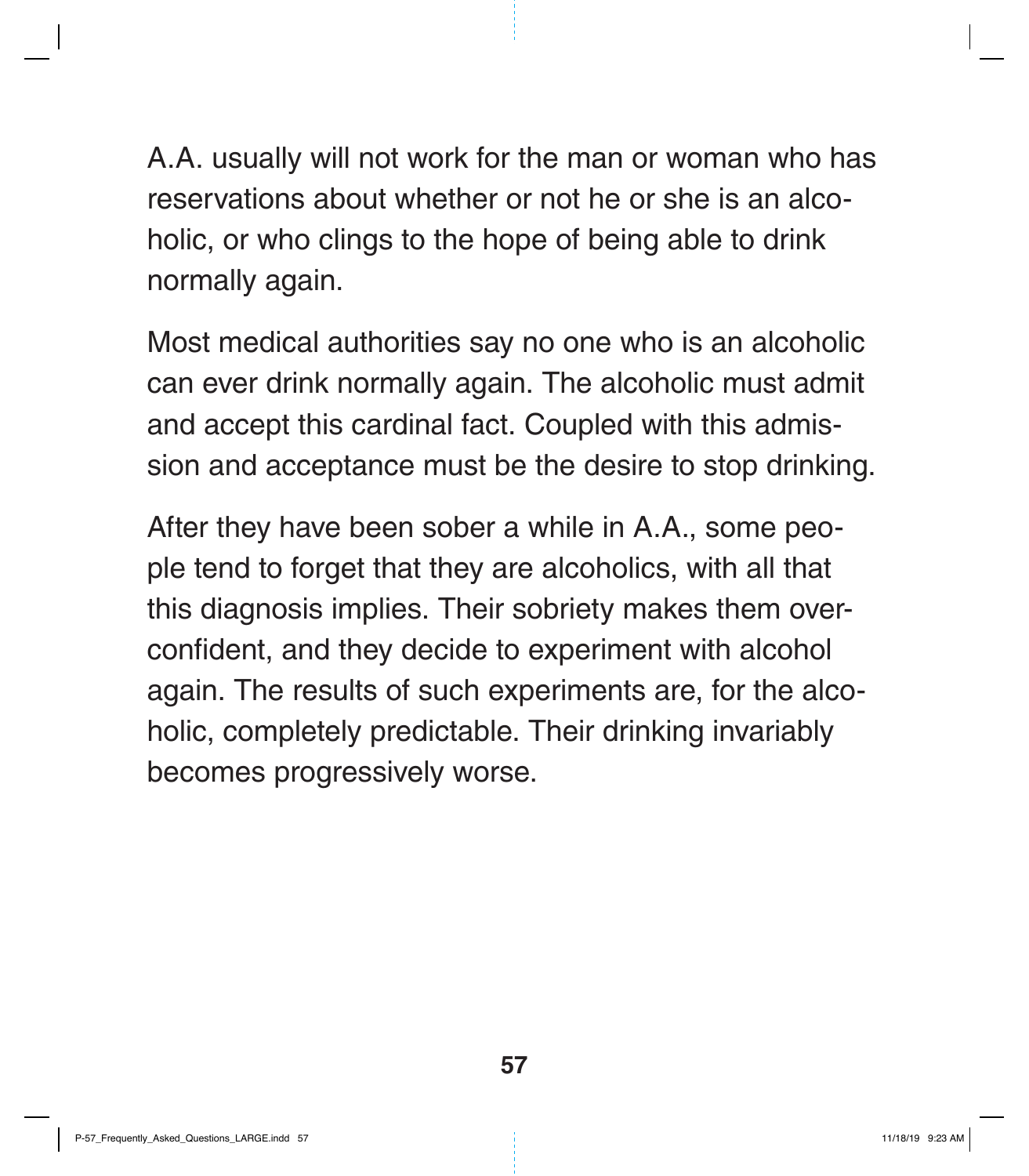# Newcomers' Questions

**A.A. has but one primary purpose, although it may indirectly be responsible for other benefits. The following are questions that are occasionally asked by newcomers to the Fellowship.**

### Will A.A. help me financially?

Many alcoholics, by the time they turn to A.A. for help with their drinking problems, have also accumulated substantial financial problems. Not unnaturally, some may cherish the hope that A.A. may in some way be able to help them with more pressing financial obligations.

Very early in A.A. experience as a society, it was discovered that money or the lack of it had nothing to do with the newcomer's ability to achieve sobriety and work his or her way out of the many problems that had been complicated by excessive use of alcohol.

The absence of money — **even with a heavy burden of debts** — seemed to prove no hindrance to the alcoholic who honestly and sincerely wanted to face up to the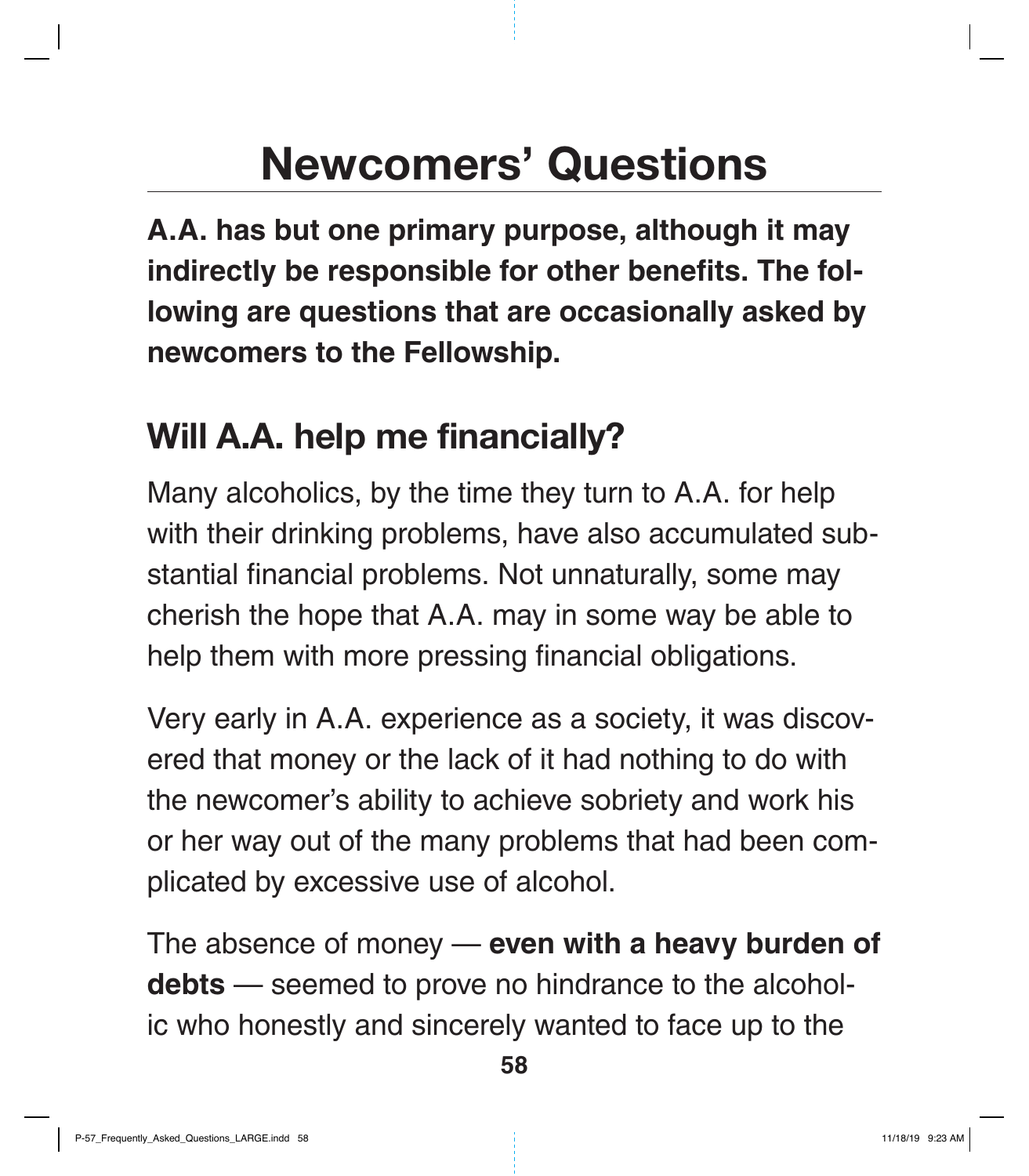realities of a life without alcohol. Once the big problem of alcohol had been cleared away, the other problems, including those related to finances, seemed to work out, too. Some A.A.s have made sensational financial comebacks in relatively brief periods. For others, the road has been hard and long. The basic answer to this question is that A.A. exists for just one purpose, and that purpose is in no way related to material prosperity or the lack thereof.

There is nothing to prevent any member of a group from staking a newcomer to a meal, a suit of clothes, or even a cash loan. That is a matter for individual decision and discretion. It would, however, be misleading if an alcoholic gets the impression that A.A. is any sort of moneyed charity organization.

#### Will A.A. help me straighten out my family troubles?

Alcohol is frequently a complicating factor in family life, magnifying petty irritations, exposing character defects, and contributing to financial problems. Many men and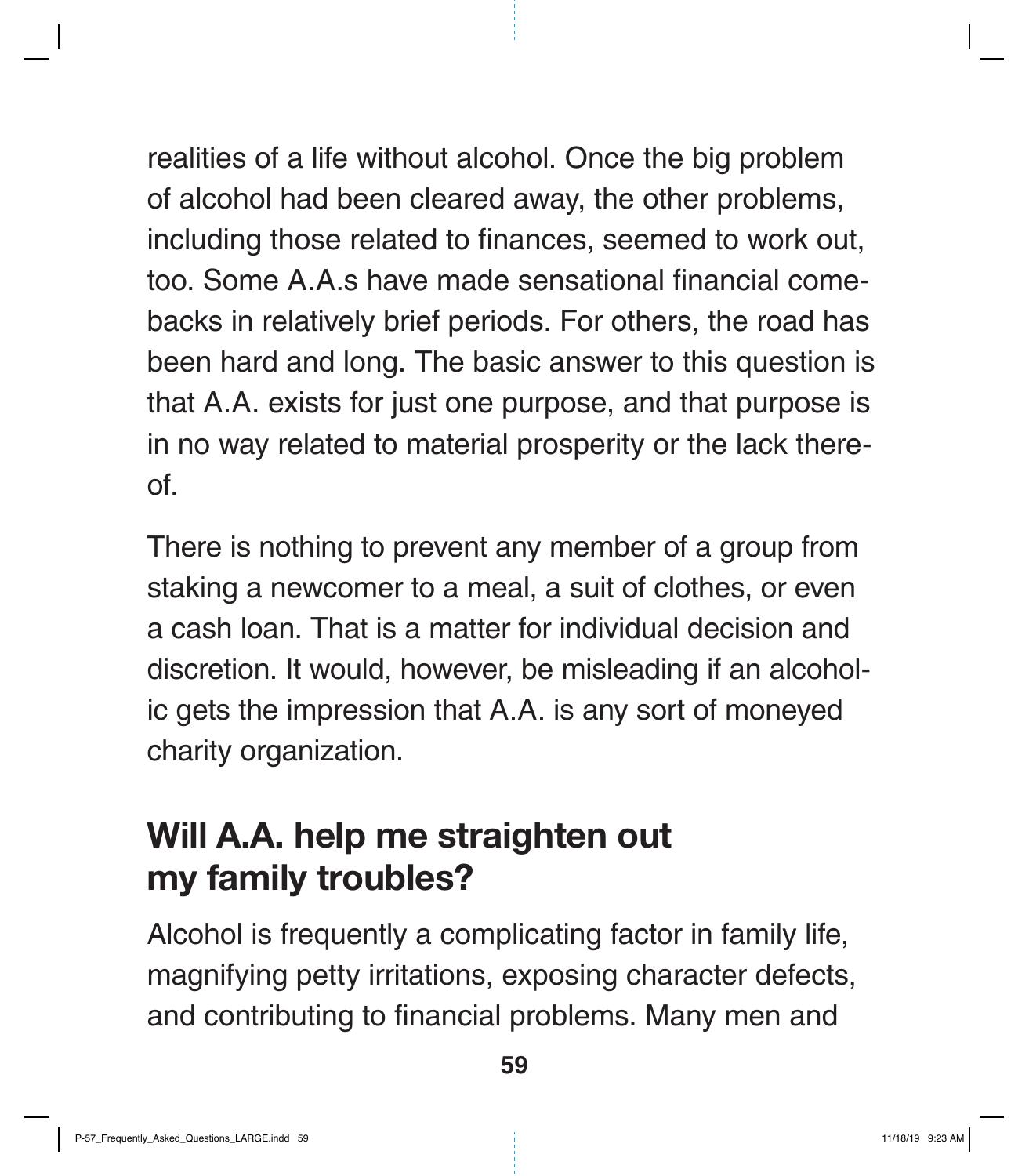women, by the time they turn to A.A., have managed to make a complete mess of their family lives.

Some newcomers to A.A., suddenly aware of their own contributions to chaos, are eager and enthusiastic about making amends and resuming normal patterns of living with those closest to them. Others, with or without cause, continue to feel bitter resentments toward their families.

Almost without exception, newcomers who are sincere in their approach to the A.A. recovery program are successful in mending broken family lives. The bonds that reunite the honest alcoholic with family members are often stronger than ever before. Sometimes, of course, irreparable damage has been done, and a totally new approach to family life has to be developed. But generally, the story is one with a happy ending.

Experience suggests that the alcoholic who comes to A.A. solely to keep peace in the family, and not because of an honest desire to stop drinking, may have difficulty achieving sobriety. The sincere desire for sobriety should come first. Once sober, the alcoholic will find that many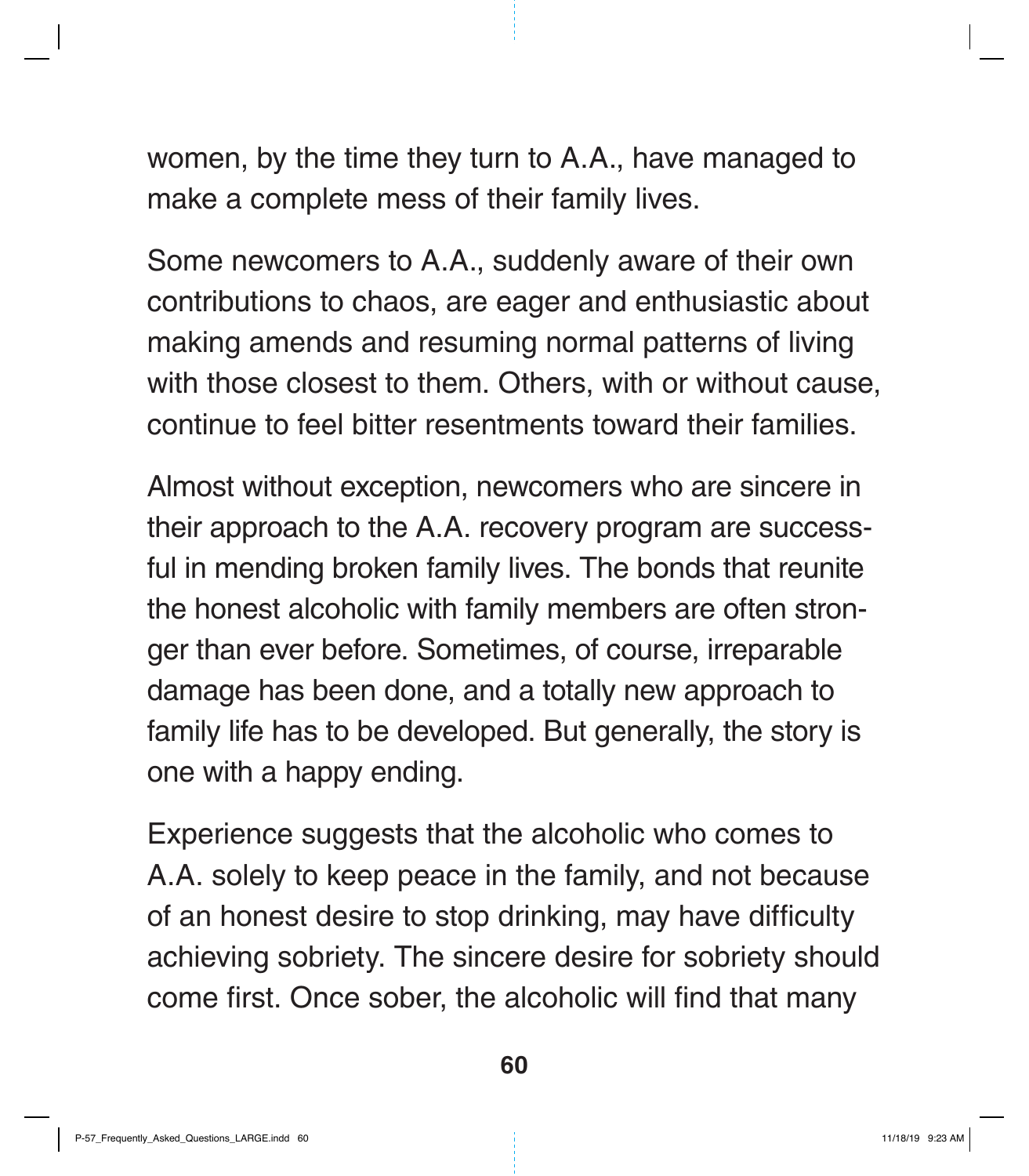of the other problems of daily living can be approached realistically and with very good chance of success.

## Does A.A. operate hospitals or rest homes for alcoholics?

There are no "A.A. rest homes or hospitals." Traditionally, no professional services or facilities are ever offered or performed under A.A. sponsorship. By adhering to the tradition of avoiding services that others are prepared to render, A.A. thus avoids any possible misunderstanding of its primary purpose, which is to help alcoholics searching for a way of life without alcohol.

In some areas, service committees made up of individual A.A. members have made arrangements with local hospitals for the admission of alcoholics who are sponsored by A.A.s as individuals, not as representatives of the Fellowship as a whole.

In other areas, individual A.A.s or groups of A.A.s have established rest homes that cater primarily to newcomers to the recovery program. Because of their special under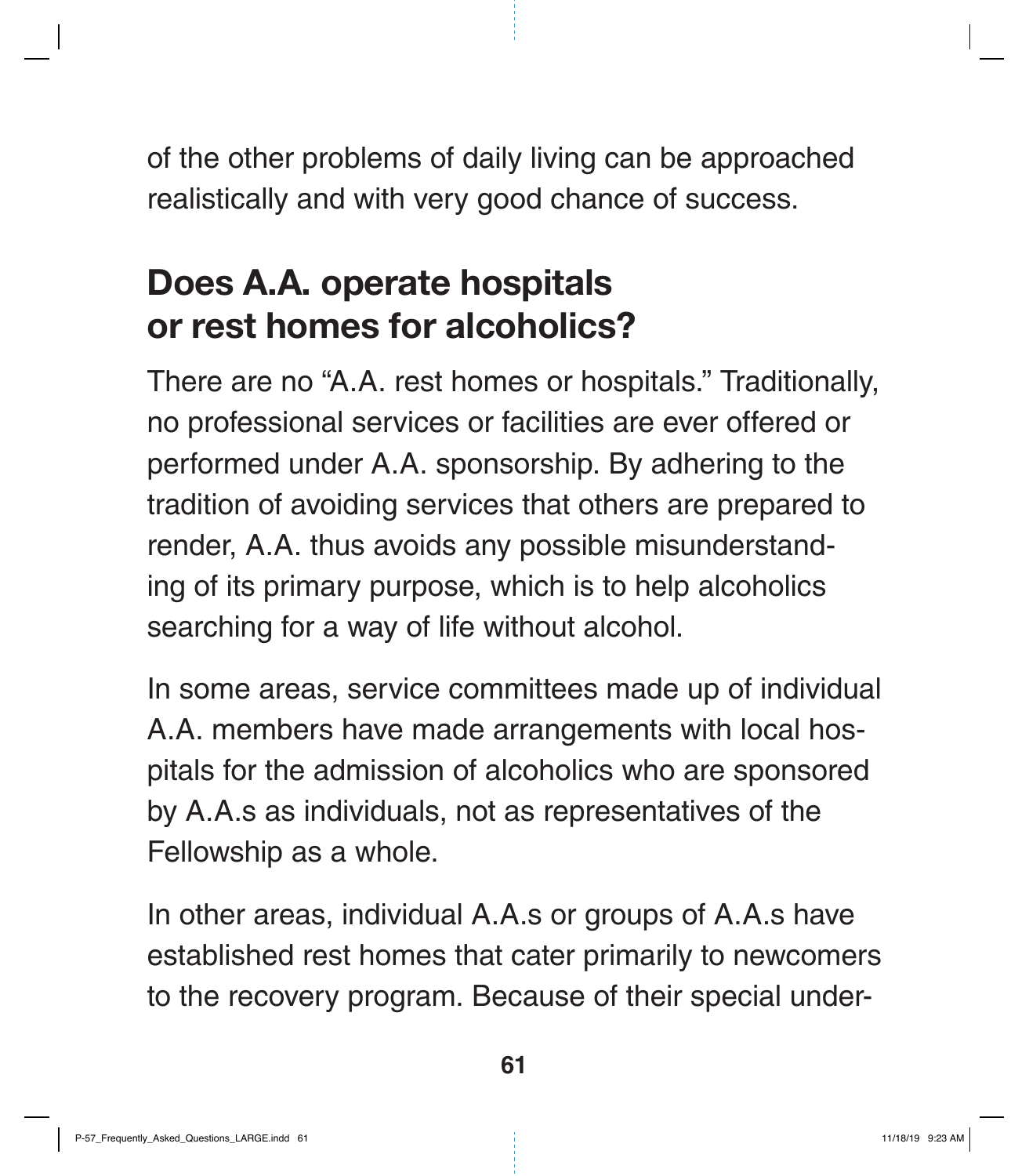standing of problems confronting the alcoholic, the owners or managers of these homes are often able to help the newcomer during the first crucial period of sobriety. But these homes have no connection with A.A. beyond the fact that they may be operated by persons who achieved their own sobriety through A.A. As a movement, A.A. is never affiliated with business enterprises of any description.

#### Does A.A. sponsor any social activity for members?

Most A.A.s are sociable people, a factor that may have been partially responsible for their becoming alcoholics in the first place. As a consequence, meetings of local A.A. groups tend to be lively affairs.

A.A. as a fellowship has never developed any formal program of social activities for members, since the sole purpose of the movement is to help alcoholics get sober. In some areas, members, entirely on their own individual responsibility, have opened clubrooms or other facilities for members of the local group. These clubs are tradi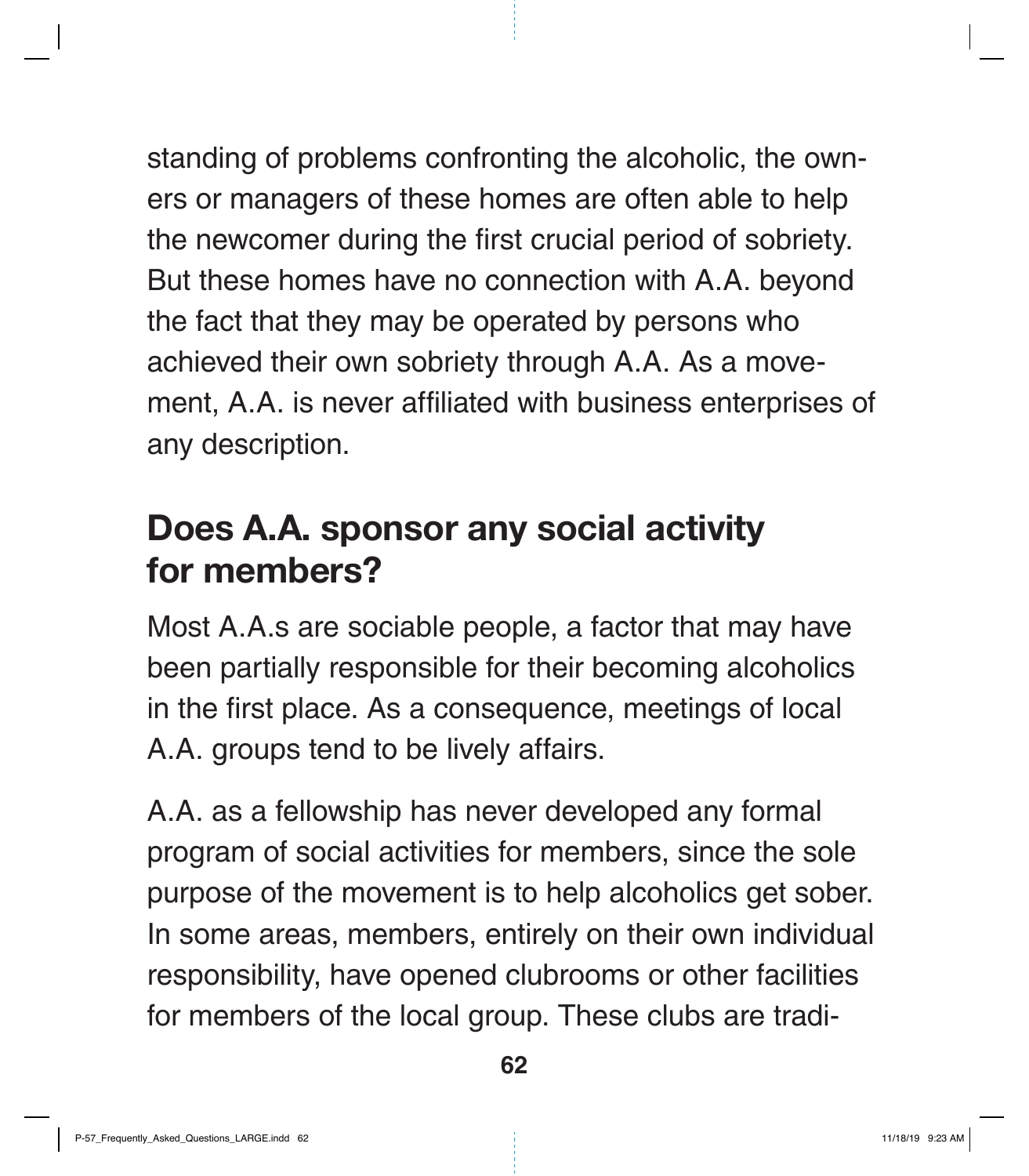tionally independent of A.A., and great care is usually taken to avoid direct identification with the movement.

Even where no club exists, it is not uncommon for local groups to arrange anniversary dinners, picnics, parties on New Year's Eve and other special occasions, and similar affairs. In some large cities, A.A.s meet regularly for lunch and sponsor informal get-togethers over weekends.

#### What do medical authorities think of A.A.?

#### **Also see pamphlet: "A.A. as a Resource for the Health Care Professional"**

From its earliest days, A.A. has enjoyed the friendship and support of doctors who were familiar with its program of recovery from alcoholism. Doctors, perhaps better than any other group, are in a position to appreciate how unreliable other approaches to the problem of alcoholism have been in the past. A.A. has never been advanced as the only answer to the problem, but the A.A. recovery program has worked so often, after other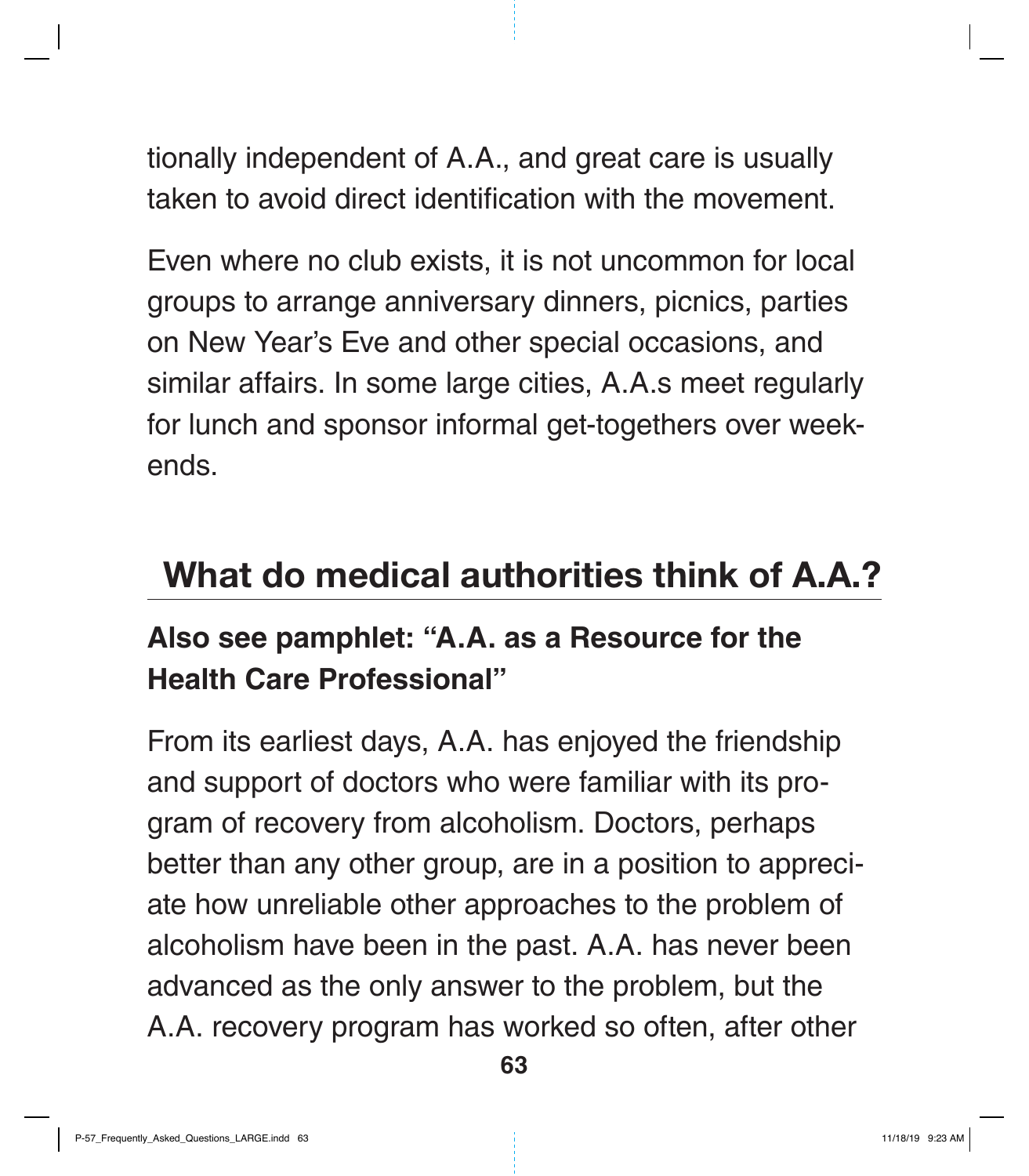methods have failed, that doctors today are frequently the most outspoken boosters for the program in their communities.

Some measure of the medical profession's attitude toward A.A. was suggested in 1951 when the American Public Health Association named Alcoholics Anonymous as one of the recipients of the famed Lasker Awards in "formal recognition of A.A.'s success in treating alcoholism as an illness and in blotting out its social stigma."

A.A. is still new (or unknown) in some communities, and not all doctors are familiar with the recovery program. But here are excerpts from comments on A.A. by leading medical authorities:

> In 1967, the American Medical Association stated that membership in A.A. was still the most effective means of treating alcoholism and quoted Dr. Ruth Fox, an eminent authority on alcoholism and then medical director of the National Council on Alcoholism: "With its thousands of groups and its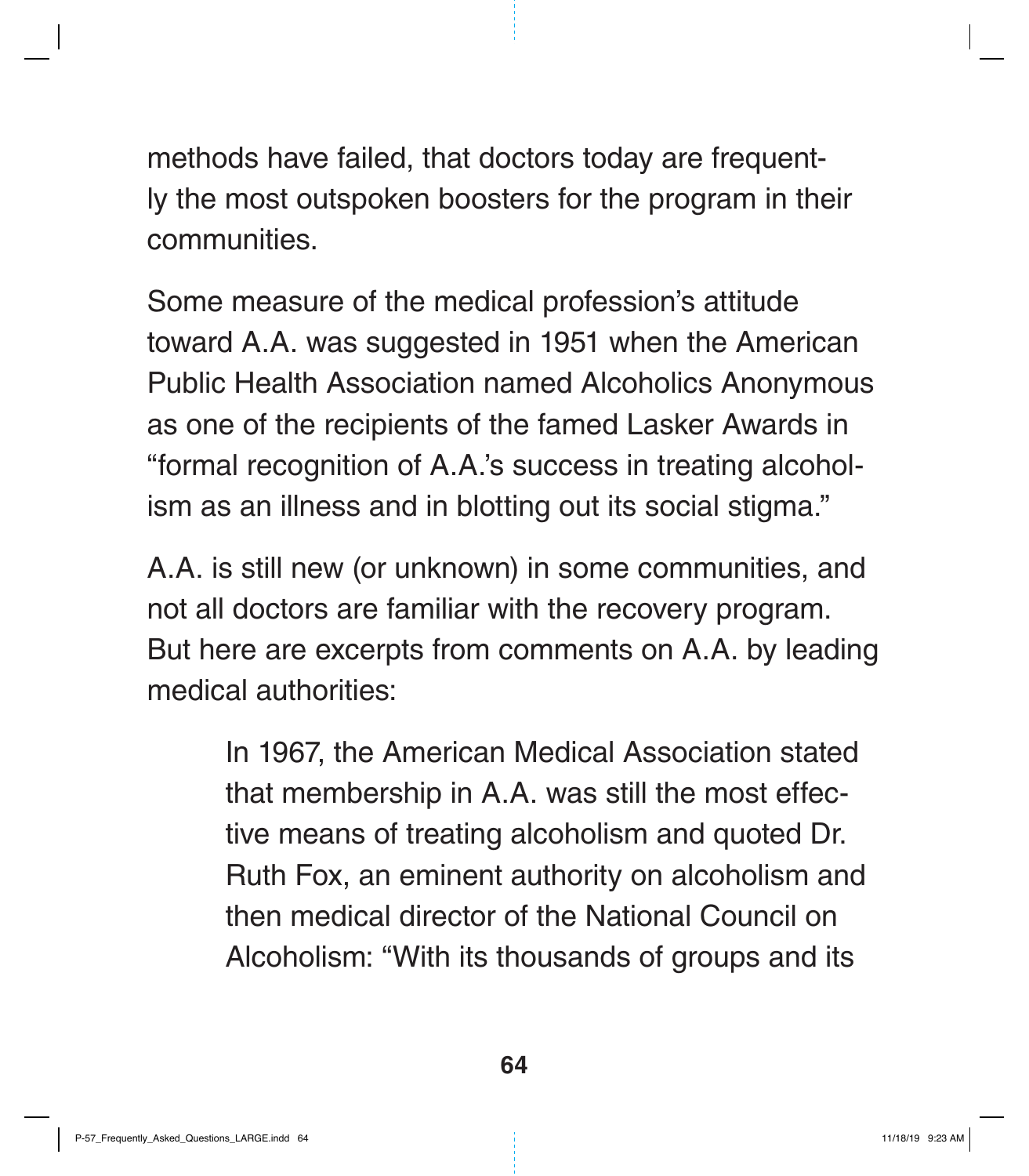300,000 recovered alcoholics [now upwards of 2,000,000], A.A. has undoubtedly reached more cases than all the rest of us together. For patients who can and will accept it, A.A. may be the only form of therapy needed."

"I have the utmost respect for the work A.A. is doing, for its spirit, for its essential philosophy of mutual helpfulness. I lose no opportunity to express my endorsement publicly and privately where it is of any concern."

#### **Karl Menninger, M.D. Menninger Foundation**

"Perhaps the most effective treatment in the rehabilitation of the alcoholic is a philosophy of living which is compatible with the individual and his family, an absorbing faith in himself which comes only after he has learned to understand himself, and a close association with others whose expe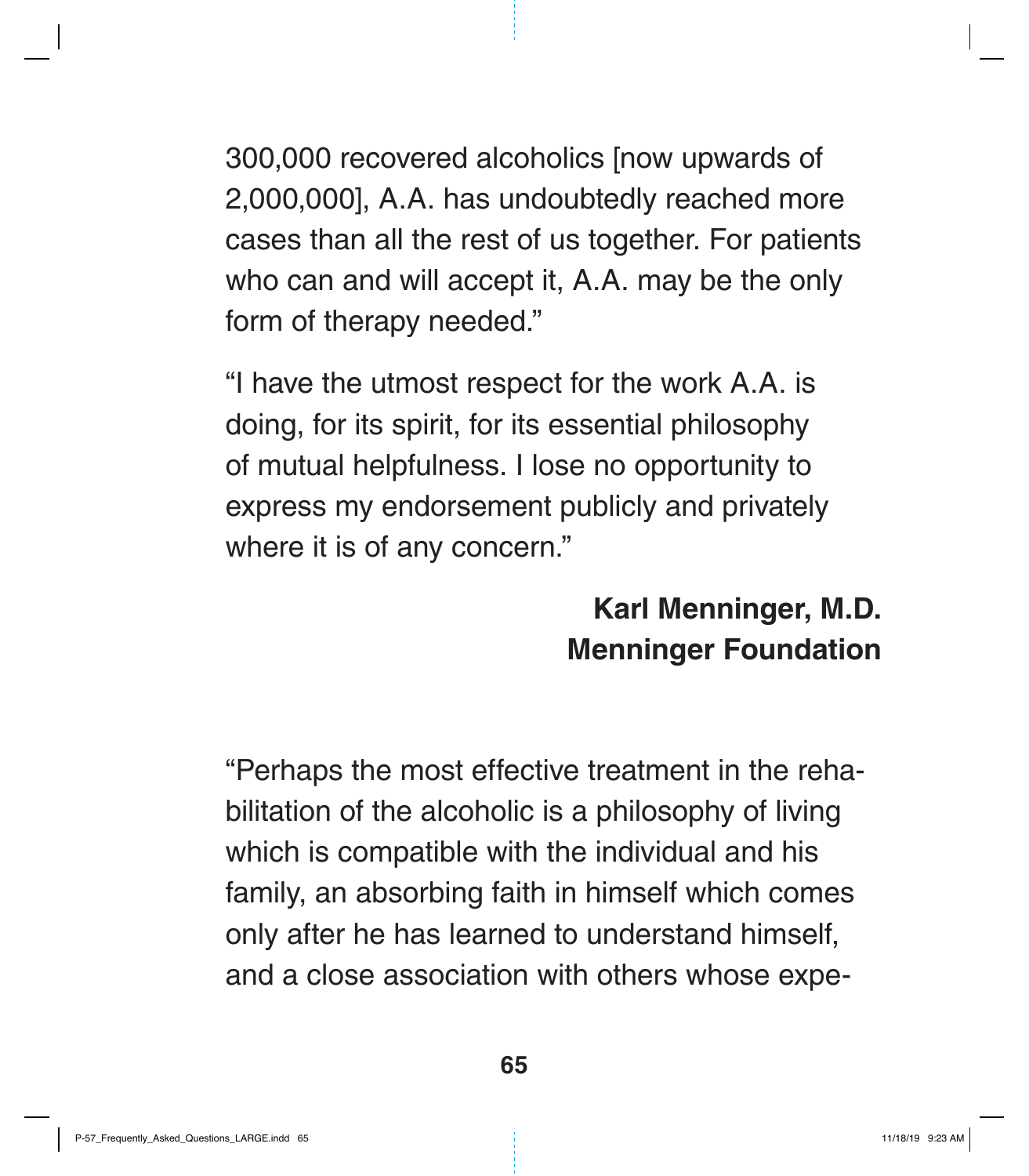riences parallel his own. The physician's cooperation with Alcoholics Anonymous is one way of obtaining these things for his patient."

**Marvin A. Block, M.D., member of the American Medical Association's Committee on Alcoholism and Drug Dependence**

## What do religious leaders think of A.A.?

#### **Also see pamphlet:**

#### **"Members of the Clergy Ask About A.A."**

Probably no lay movement of modern times has been more richly endowed than A.A. with the support of the clergy of all the great faiths. Like the doctors, mankind's spiritual advisers have long been troubled by the problem of alcoholism. Many of these advisers have heard honest people make sincere pledges to abstain from alcohol they could not control — only to see them break those pledges within hours, days, or weeks. Sympathy, understanding, and appeals to conscience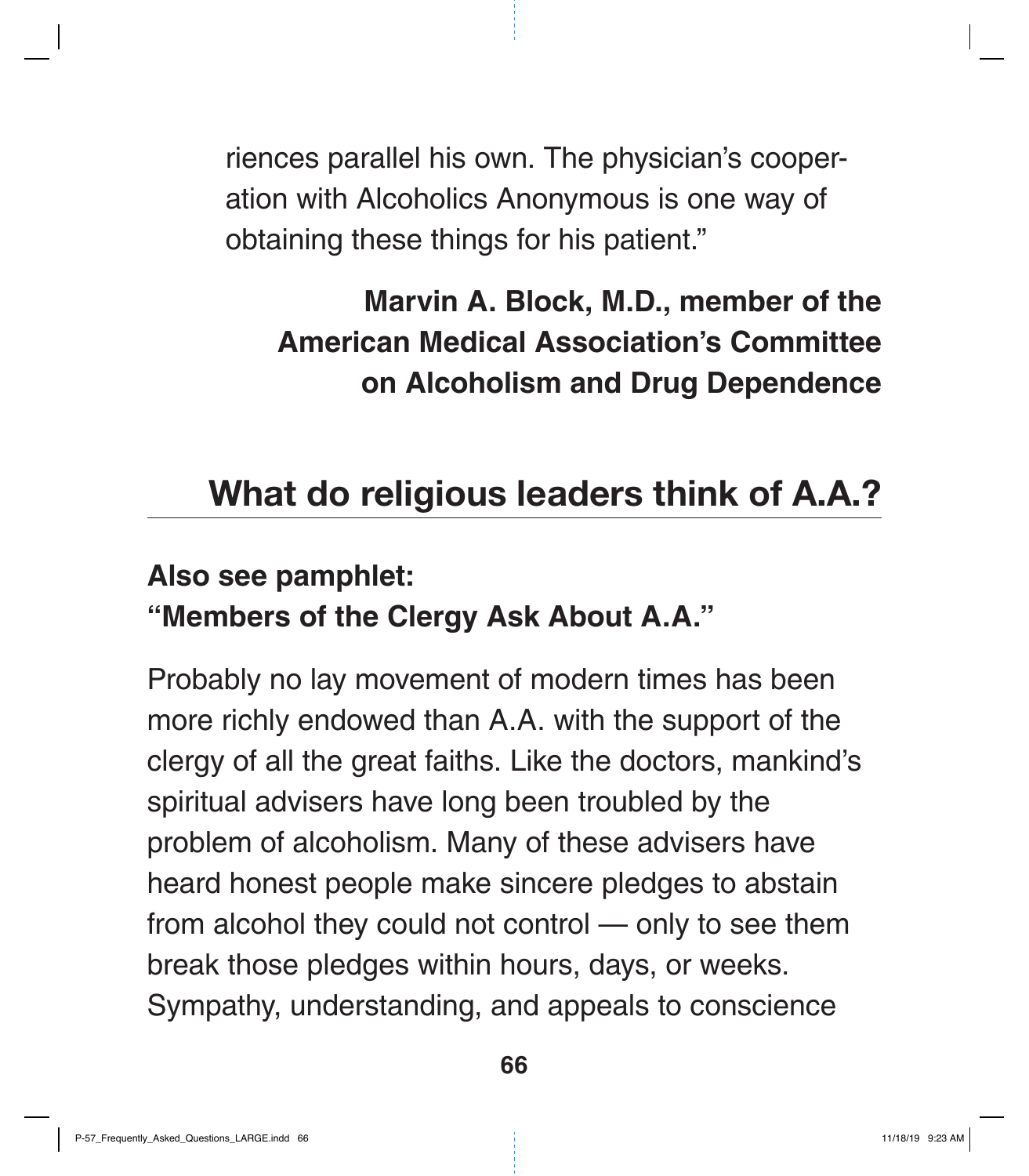have been of little avail to the clergy in their attempts to help the alcoholic.

Thus it is perhaps not surprising that A.A. — although it offers a way of life rather than a way of formal religion — should be embraced so warmly by representatives of many different denominations. Here is how some of them have referred to A.A. in the past:

> **The Directors Bulletin,** a Jesuit periodical published at St. Louis, Mo.

"Father Dowling of **The Queen's Work** staff had exceptional opportunity to observe the Alcoholics Anonymous movement.

"He found that the keystone of the A.A. therapy includes self-denial, humility, charity, good example, and opportunities for a new pattern of social recreation. All denominations are represented in the movement. Readers can be assured that no article or book on the movement is one-tenth as convincing as is personal contact with an indi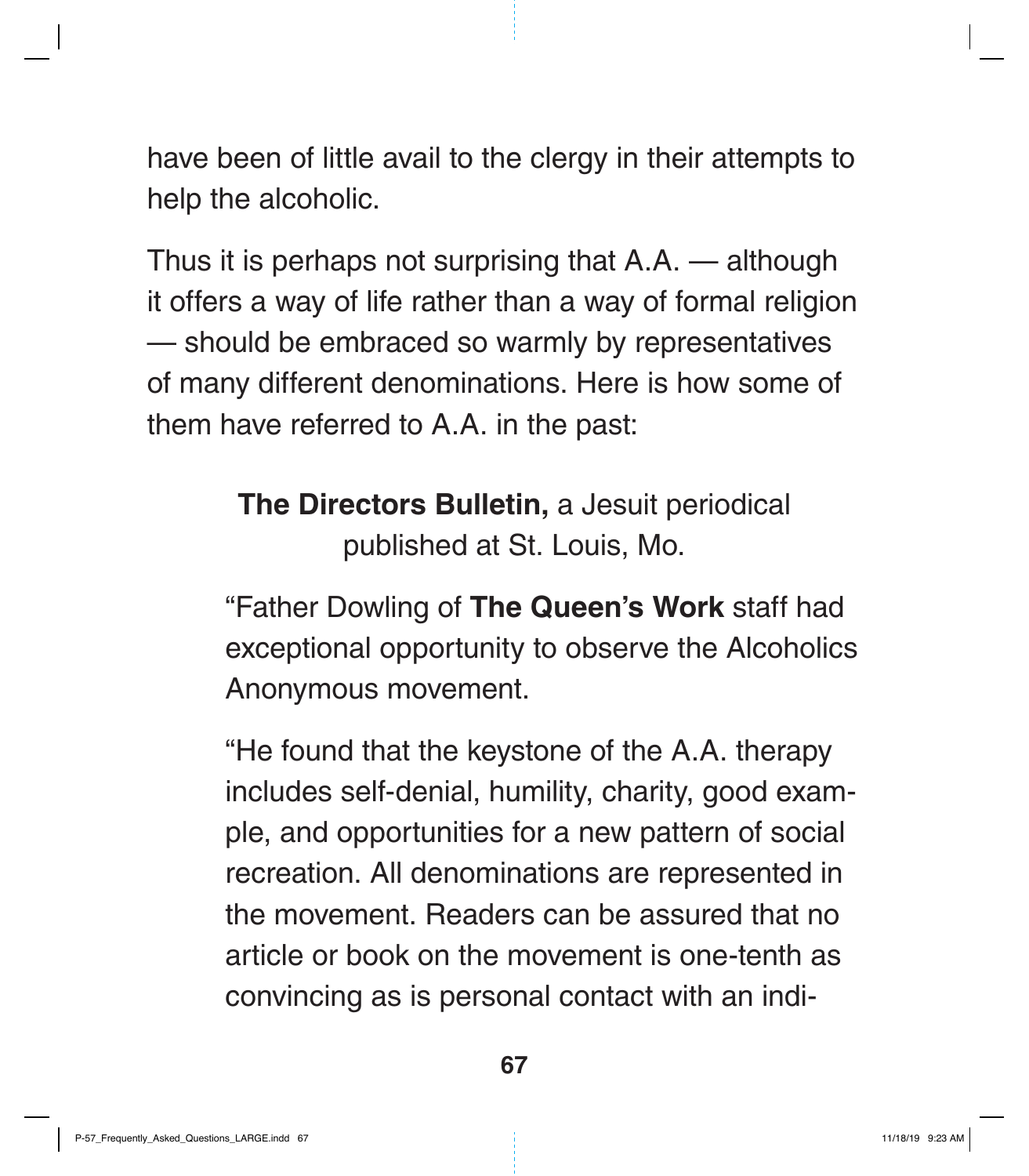vidual or group of A.A.s whose personalities and homes and businesses have been transformed from chaos into sound achievement."

#### **The Living Church (Episcopal)**

"Basis of the technique of Alcoholics Anonymous is the truly Christian principle that a man cannot help himself except by helping others. The A.A. plan is described by the members themselves as 'self-insurance.' This self-insurance has resulted in the restoration of physical, mental, and spiritual health and self-respect to hundreds of men and women who would be hopelessly down-and-out without its unique but effective therapy."

### Who is responsible for the publicity about A.A.?

The A.A. tradition of public relations has always been keyed to attraction rather than promotion. A.A. never seeks publicity but always cooperates fully with responsi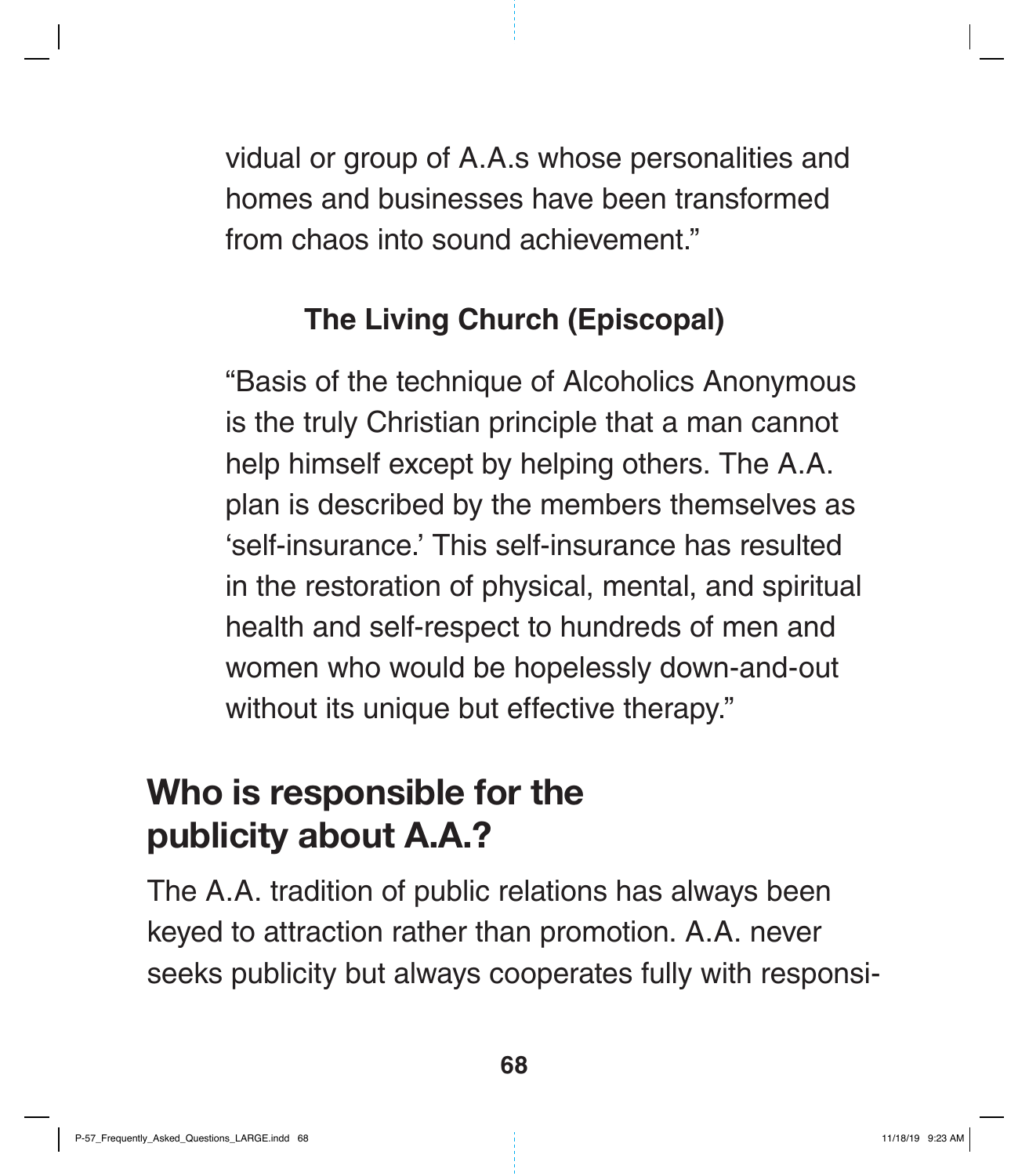ble representatives of press, radio, television, motion pictures, and other media that seek information about the recovery program.

At national and international levels, news of A.A. is made available by the Public Information Committee of the General Service Board. Local committees have also been organized to provide the media with facts about A.A. as a resource for alcoholics in their communities.

A.A. is deeply grateful to all its friends who have been responsible for the recognition accorded the movement. It is also deeply aware of the fact that the anonymity of members, upon which the program is so dependent, has been respected so faithfully by all media.

It should also be noted that within A.A., at A.A. meetings and among themselves, A.A. members are not anonymous.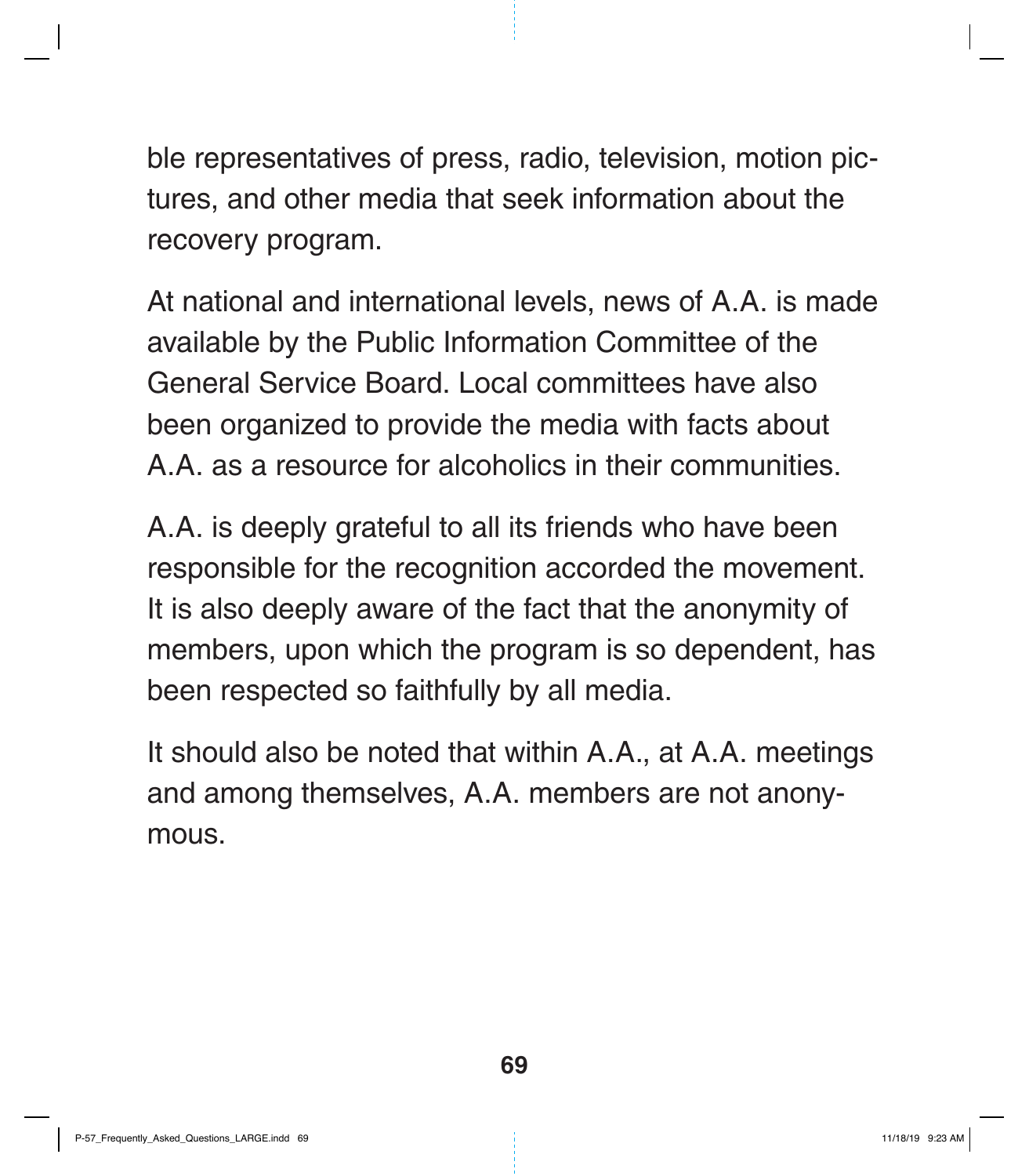# A New Way of Life

A way of life cannot truly be described; it must be lived. Descriptive literature that relies upon broad, inspirational generalities is bound to leave many questions unanswered and many readers not fully satisfied that they have come upon the thing they need and seek. At the other extreme, a catalog of the mechanics and details of a program for living can portray only part of the value of such a program.

A.A. is a program for a new way of life without alcohol, a program that is working successfully for hundreds of thousands of men and women who approach it and apply it with honesty and sincerity. It is working throughout the world and for men and women in all stations and walks of life.

Perhaps this pamphlet has answered the main questions, spoken and unspoken, that you may have concerning A.A. Perhaps there are other questions that can be answered, as those in this pamphlet have been, solely on the basis of A.A. experience with the problem of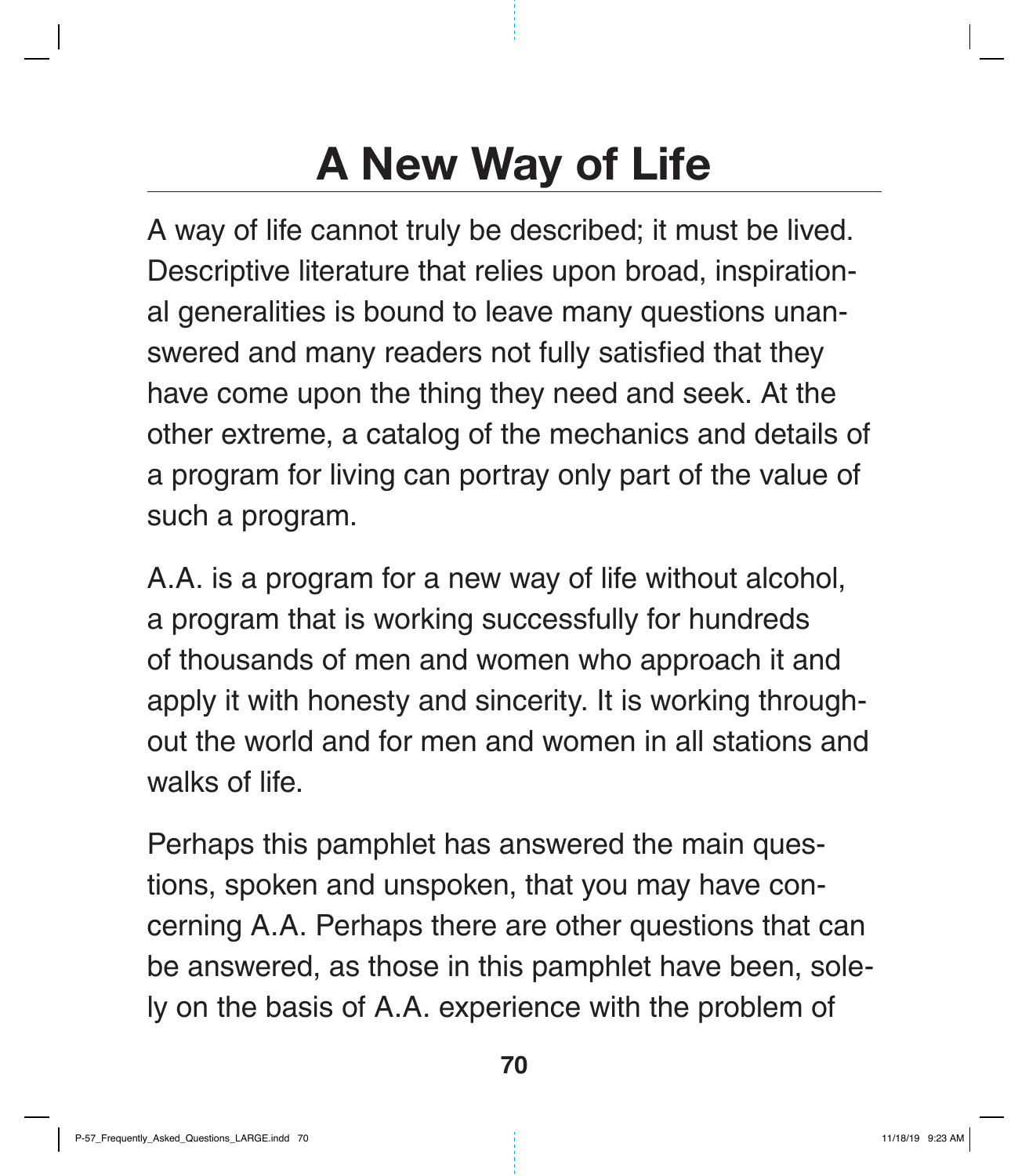alcoholism. If you have such questions, feel free to get in touch with an A.A. group in or near your community. Or write to General Service Office, Box 459, Grand Central Station, New York, NY 10163 (website: aa.org).

#### A.A. PUBLICATIONS

Complete order forms available from General Service Office of ALCOHOLICS ANONYMOUS, Box 459, Grand Central Station, New York, NY 10163 (212) 870-3400

#### PLEASE CHECK WEBSITE

#### aa.org

#### FOR COMPLETE PUBLICATION LIST

#### ALSO AVAILABLE IN LARGE PRINT:

A.A. for the Older Alcoholic This is AA